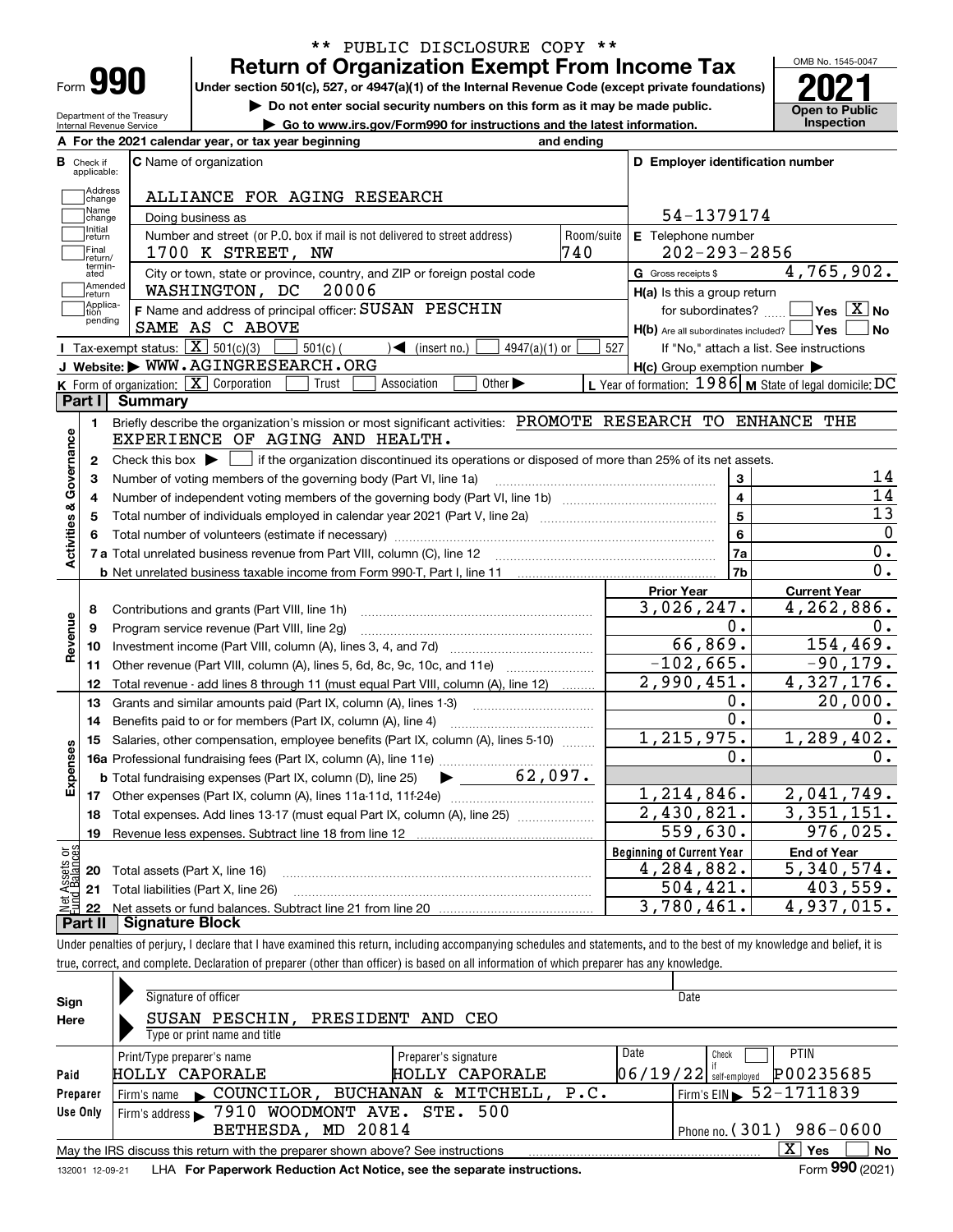|              | ALLIANCE FOR AGING RESEARCH<br>Form 990 (2021)                                                                                                                                                      | 54-1379174 | Page 2                                               |
|--------------|-----------------------------------------------------------------------------------------------------------------------------------------------------------------------------------------------------|------------|------------------------------------------------------|
|              | <b>Statement of Program Service Accomplishments</b><br>Part III                                                                                                                                     |            |                                                      |
| 1            | Check if Schedule O contains a response or note to any line in this Part III<br>Briefly describe the organization's mission:                                                                        |            |                                                      |
|              | THE ALLIANCE FOR AGING RESEARCH IS THE LEADING NON-PROFIT ORGANIZATION                                                                                                                              |            |                                                      |
|              | DEDICATED TO ACCELERATING THE PACE OF SCIENTIFIC DISCOVERIES AND THEIR                                                                                                                              |            |                                                      |
|              | APPLICATION IN ORDER TO VASTLY IMPROVE THE UNIVERSAL HUMAN EXPERIENCE                                                                                                                               |            |                                                      |
|              | OF AGING AND HEALTH.                                                                                                                                                                                |            |                                                      |
| $\mathbf{2}$ | Did the organization undertake any significant program services during the year which were not listed on the<br>prior Form 990 or 990-EZ?                                                           |            | $Yes$ $X$ No                                         |
|              | If "Yes," describe these new services on Schedule O.                                                                                                                                                |            |                                                      |
| 3            | Did the organization cease conducting, or make significant changes in how it conducts, any program services?                                                                                        |            | $ {\mathsf Y}{\mathsf e}{\mathsf s}^\top{\rm X} $ No |
|              | If "Yes," describe these changes on Schedule O.                                                                                                                                                     |            |                                                      |
| 4            | Describe the organization's program service accomplishments for each of its three largest program services, as measured by expenses.                                                                |            |                                                      |
|              | Section 501(c)(3) and 501(c)(4) organizations are required to report the amount of grants and allocations to others, the total expenses, and<br>revenue, if any, for each program service reported. |            |                                                      |
| 4a l         | 1,701,200. including grants of \$<br>) (Revenue \$<br>(Code:<br>Expenses \$                                                                                                                         |            |                                                      |
|              | THE ALLIANCE FOR AGING RESEARCH WORKS WITH PATIENTS,<br>PUBLIC POLICY:                                                                                                                              |            |                                                      |
|              | FEDERAL AGENCIES, ELECTED OFFICIALS, AND PARTNER ORGANIZATIONS TO                                                                                                                                   |            |                                                      |
|              | ADVANCE POLICIES THAT SUPPORT RESEARCH AND HEALTHY AGING. OVER                                                                                                                                      | THE PAST   |                                                      |
|              | 35+ YEARS, THE ALLIANCE HAS LED EFFORTS TO INCREASE INVESTMENT<br>FOUNDATIONAL RESEARCH, INTRODUCE PATIENT PROTECTIONS, AND HELP ADDRESS                                                            | IN         |                                                      |
|              | THE AFFORDABILITY OF HEALTHCARE. WE ADVOCATE FOR PROGRESS ACROSS A WIDE                                                                                                                             |            |                                                      |
|              | RANGE OF ISSUES THAT IMPACT HEALTH, ACCESS, AND THE DEVELOPMENT OF THE                                                                                                                              |            |                                                      |
|              | NEXT GENERATION OF MEDICAL ADVANCES.                                                                                                                                                                |            |                                                      |
|              |                                                                                                                                                                                                     |            |                                                      |
|              |                                                                                                                                                                                                     |            |                                                      |
|              |                                                                                                                                                                                                     |            |                                                      |
| 4b           | 1,185,342.<br>20,000. ) (Revenue \$<br>including grants of \$<br>) (Expenses \$<br>(Code:                                                                                                           |            |                                                      |
|              | THE ALLIANCE FOR AGING RESEARCH CREATES AWARD-WINNING<br>HEALTH EDUCATION:                                                                                                                          |            |                                                      |
|              | EDUCATIONAL MATERIALS AND LEADS CAMPAIGNS FOR CONSUMERS, PATIENTS,<br>AND HEALTH PROFESSIONALS ON DISEASES AND CONDITIONS WHICH<br>CAREGIVERS,                                                      |            |                                                      |
|              | DISPROPORTIONATELY IMPACT OLDER ADULTS. THESE WIDE-RANGING SOURCES ON                                                                                                                               |            |                                                      |
|              | SUCH TOPICS AS VALVE DISEASE, VISION LOSS, AND PAIN MANAGEMENT, HAVE                                                                                                                                |            |                                                      |
|              | MADE THE ALLIANCE A WELL-RESPECTED SOURCE OF RELIABLE INFORMATION ON                                                                                                                                |            |                                                      |
|              | THE HEALTH AND WELL-BEING OF OLDER AMERICANS.                                                                                                                                                       |            |                                                      |
|              |                                                                                                                                                                                                     |            |                                                      |
|              |                                                                                                                                                                                                     |            |                                                      |
|              |                                                                                                                                                                                                     |            |                                                      |
|              |                                                                                                                                                                                                     |            |                                                      |
| 4c           | (Code: ) (Expenses \$<br>including grants of \$<br>) (Revenue \$                                                                                                                                    |            |                                                      |
|              |                                                                                                                                                                                                     |            |                                                      |
|              |                                                                                                                                                                                                     |            |                                                      |
|              |                                                                                                                                                                                                     |            |                                                      |
|              |                                                                                                                                                                                                     |            |                                                      |
|              |                                                                                                                                                                                                     |            |                                                      |
|              |                                                                                                                                                                                                     |            |                                                      |
|              |                                                                                                                                                                                                     |            |                                                      |
|              |                                                                                                                                                                                                     |            |                                                      |
|              |                                                                                                                                                                                                     |            |                                                      |
| 4d           | Other program services (Describe on Schedule O.)                                                                                                                                                    |            |                                                      |
|              | (Expenses \$<br>(Revenue \$<br>including grants of \$                                                                                                                                               |            |                                                      |
| 4е           | 2,886,542.<br>Total program service expenses                                                                                                                                                        |            |                                                      |
|              |                                                                                                                                                                                                     |            | Form 990 (2021)                                      |
|              | 132002 12-09-21                                                                                                                                                                                     |            |                                                      |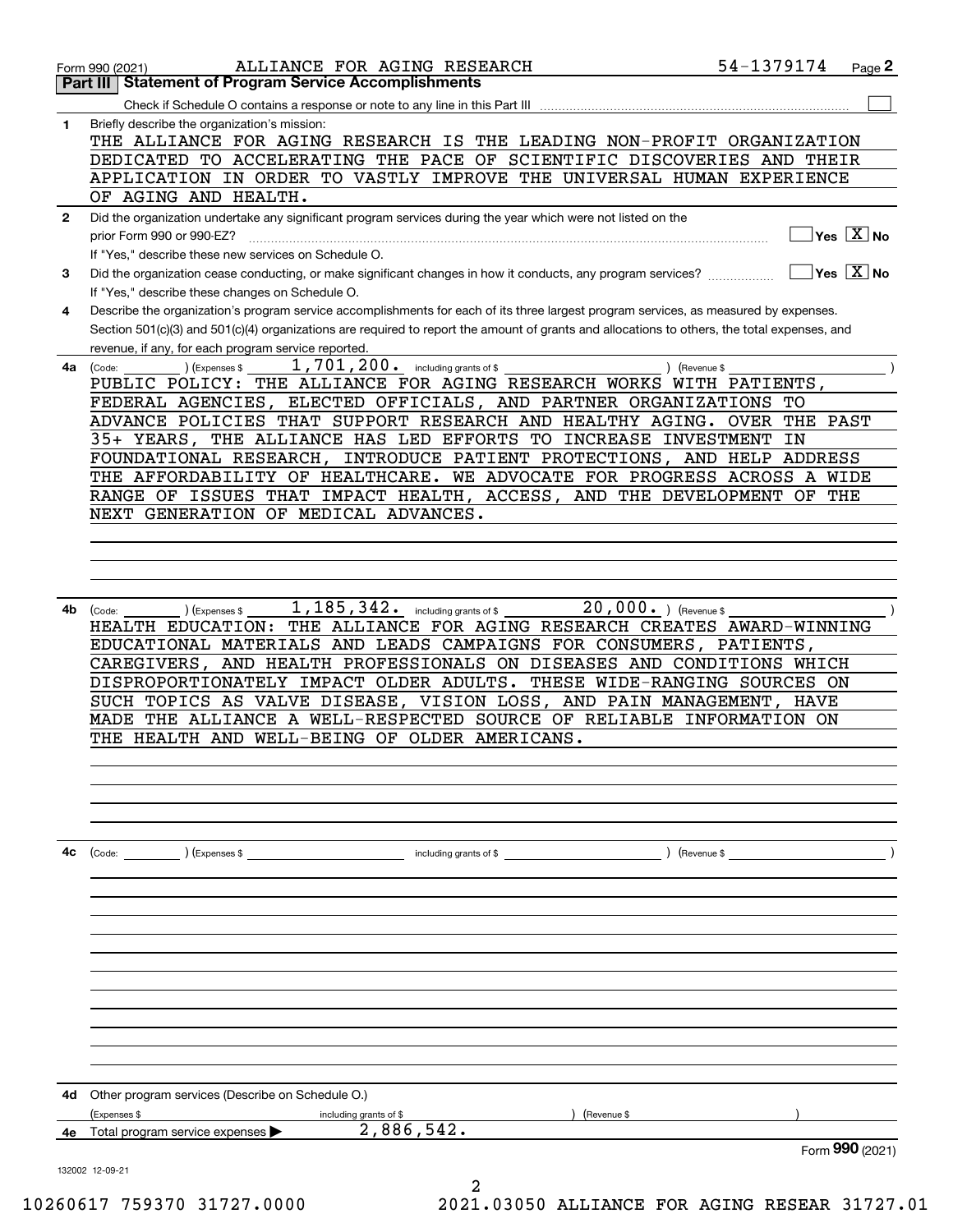|  | Form 990 (2021) |
|--|-----------------|

Form 990 (2021) Page **3Part IV Checklist of Required Schedules** ALLIANCE FOR AGING RESEARCH 54-1379174

|     |                                                                                                                                       |                 | Yes                     | No              |
|-----|---------------------------------------------------------------------------------------------------------------------------------------|-----------------|-------------------------|-----------------|
| 1.  | Is the organization described in section $501(c)(3)$ or $4947(a)(1)$ (other than a private foundation)?                               |                 |                         |                 |
|     |                                                                                                                                       | 1.              | X                       |                 |
| 2   |                                                                                                                                       | $\overline{2}$  | $\overline{\mathbf{x}}$ |                 |
| 3   | Did the organization engage in direct or indirect political campaign activities on behalf of or in opposition to candidates for       |                 |                         |                 |
|     |                                                                                                                                       | 3               |                         | x               |
| 4   | Section 501(c)(3) organizations. Did the organization engage in lobbying activities, or have a section 501(h) election in effect      |                 |                         |                 |
|     |                                                                                                                                       | 4               | X                       |                 |
| 5   | Is the organization a section 501(c)(4), 501(c)(5), or 501(c)(6) organization that receives membership dues, assessments, or          |                 |                         |                 |
|     |                                                                                                                                       | 5               |                         | X               |
| 6   | Did the organization maintain any donor advised funds or any similar funds or accounts for which donors have the right to             |                 |                         |                 |
|     | provide advice on the distribution or investment of amounts in such funds or accounts? If "Yes," complete Schedule D, Part I          | 6               |                         | x               |
| 7   | Did the organization receive or hold a conservation easement, including easements to preserve open space,                             |                 |                         |                 |
|     |                                                                                                                                       | $\overline{7}$  |                         | x               |
| 8   | Did the organization maintain collections of works of art, historical treasures, or other similar assets? If "Yes," complete          |                 |                         | x               |
|     |                                                                                                                                       | 8               |                         |                 |
| 9   | Did the organization report an amount in Part X, line 21, for escrow or custodial account liability, serve as a custodian for         |                 |                         |                 |
|     | amounts not listed in Part X; or provide credit counseling, debt management, credit repair, or debt negotiation services?             |                 |                         | x               |
| 10  |                                                                                                                                       | 9               |                         |                 |
|     | Did the organization, directly or through a related organization, hold assets in donor-restricted endowments                          | 10              |                         | x               |
| 11  | If the organization's answer to any of the following questions is "Yes," then complete Schedule D, Parts VI, VII, VIII, IX, or X,     |                 |                         |                 |
|     | as applicable.                                                                                                                        |                 |                         |                 |
|     | a Did the organization report an amount for land, buildings, and equipment in Part X, line 10? If "Yes," complete Schedule D,         |                 |                         |                 |
|     |                                                                                                                                       | 11a             | X                       |                 |
|     | <b>b</b> Did the organization report an amount for investments - other securities in Part X, line 12, that is 5% or more of its total |                 |                         |                 |
|     |                                                                                                                                       | 11b             |                         | х               |
|     | c Did the organization report an amount for investments - program related in Part X, line 13, that is 5% or more of its total         |                 |                         |                 |
|     |                                                                                                                                       | 11c             |                         | х               |
|     | d Did the organization report an amount for other assets in Part X, line 15, that is 5% or more of its total assets reported in       |                 |                         |                 |
|     |                                                                                                                                       | 11d             |                         | х               |
|     |                                                                                                                                       | <b>11e</b>      | $\mathbf X$             |                 |
| f   | Did the organization's separate or consolidated financial statements for the tax year include a footnote that addresses               |                 |                         |                 |
|     | the organization's liability for uncertain tax positions under FIN 48 (ASC 740)? If "Yes," complete Schedule D, Part X                | 11f             | X                       |                 |
|     | 12a Did the organization obtain separate, independent audited financial statements for the tax year? If "Yes," complete               |                 |                         |                 |
|     |                                                                                                                                       | 12a             | X                       |                 |
|     | <b>b</b> Was the organization included in consolidated, independent audited financial statements for the tax year?                    |                 |                         |                 |
|     | If "Yes," and if the organization answered "No" to line 12a, then completing Schedule D, Parts XI and XII is optional                 | 12D             |                         | ᅀ               |
| 13  |                                                                                                                                       | 13              |                         | $\mathbf X$     |
| 14a | Did the organization maintain an office, employees, or agents outside of the United States?                                           | 14a             |                         | $\mathbf X$     |
|     | <b>b</b> Did the organization have aggregate revenues or expenses of more than \$10,000 from grantmaking, fundraising, business,      |                 |                         |                 |
|     | investment, and program service activities outside the United States, or aggregate foreign investments valued at \$100,000            |                 |                         |                 |
|     |                                                                                                                                       | 14b             |                         | х               |
| 15  | Did the organization report on Part IX, column (A), line 3, more than \$5,000 of grants or other assistance to or for any             |                 |                         |                 |
|     |                                                                                                                                       | 15              |                         | x               |
| 16  | Did the organization report on Part IX, column (A), line 3, more than \$5,000 of aggregate grants or other assistance to              |                 |                         |                 |
|     |                                                                                                                                       | 16              |                         | x               |
| 17  | Did the organization report a total of more than \$15,000 of expenses for professional fundraising services on Part IX,               |                 |                         |                 |
|     |                                                                                                                                       | 17              |                         | x               |
| 18  | Did the organization report more than \$15,000 total of fundraising event gross income and contributions on Part VIII, lines          |                 |                         |                 |
|     |                                                                                                                                       | 18              | х                       |                 |
| 19  | Did the organization report more than \$15,000 of gross income from gaming activities on Part VIII, line 9a? If "Yes."                |                 |                         |                 |
|     |                                                                                                                                       | 19              |                         | x               |
|     |                                                                                                                                       | 20a             |                         | $\mathbf X$     |
|     | b If "Yes" to line 20a, did the organization attach a copy of its audited financial statements to this return?                        | 20 <sub>b</sub> |                         |                 |
| 21  | Did the organization report more than \$5,000 of grants or other assistance to any domestic organization or                           |                 |                         |                 |
|     |                                                                                                                                       | 21              | X                       |                 |
|     | 132003 12-09-21                                                                                                                       |                 |                         | Form 990 (2021) |

3

132003 12-09-21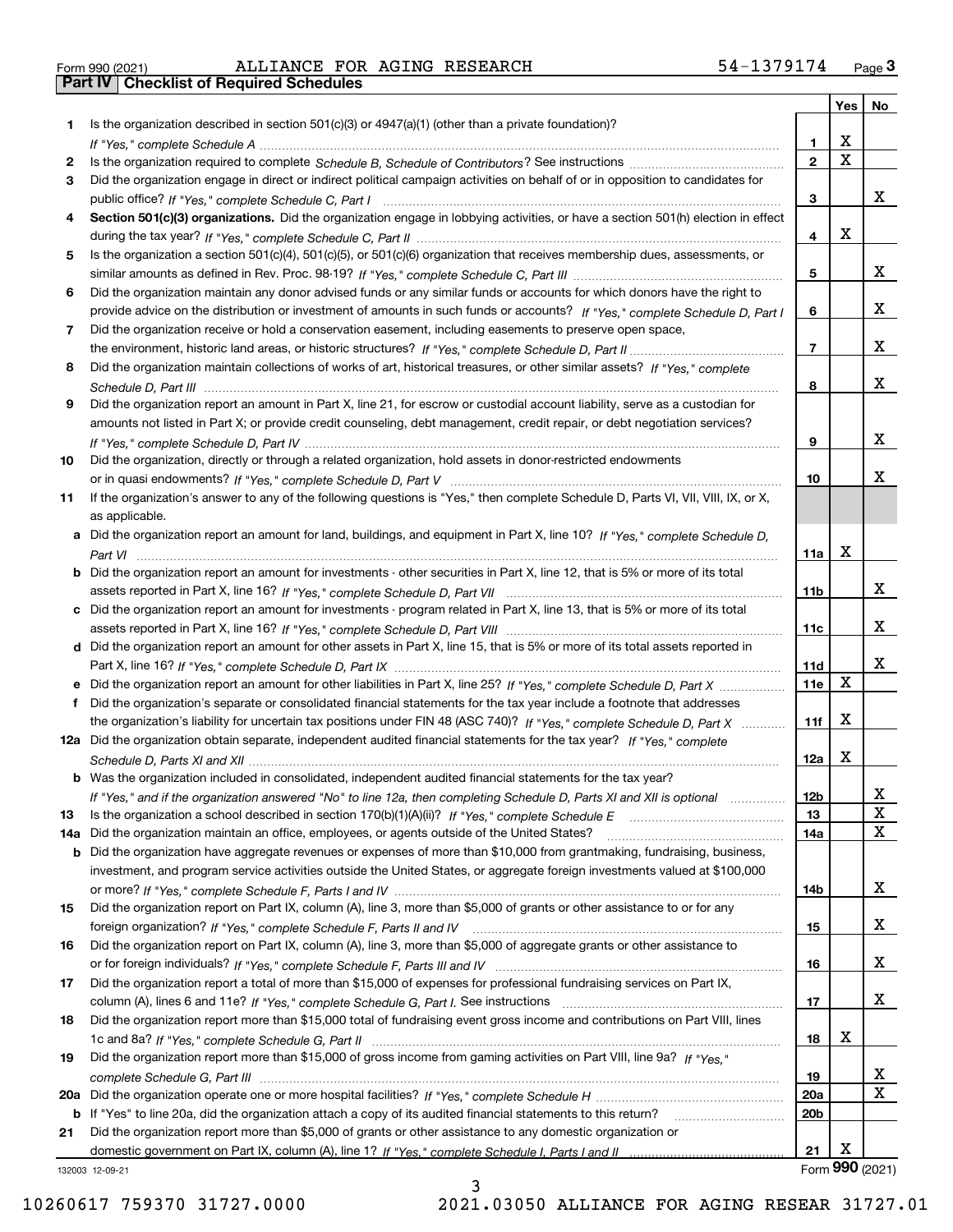|  | Form 990 (2021) |
|--|-----------------|

*(continued)*

|               |                                                                                                                                                                                                                                   |                 | Yes | No              |
|---------------|-----------------------------------------------------------------------------------------------------------------------------------------------------------------------------------------------------------------------------------|-----------------|-----|-----------------|
| 22            | Did the organization report more than \$5,000 of grants or other assistance to or for domestic individuals on                                                                                                                     |                 |     |                 |
|               |                                                                                                                                                                                                                                   | 22              |     | x               |
| 23            | Did the organization answer "Yes" to Part VII, Section A, line 3, 4, or 5, about compensation of the organization's current                                                                                                       |                 |     |                 |
|               | and former officers, directors, trustees, key employees, and highest compensated employees? If "Yes," complete                                                                                                                    |                 |     |                 |
|               | Schedule J                                                                                                                                                                                                                        | 23              | x   |                 |
|               | 24a Did the organization have a tax-exempt bond issue with an outstanding principal amount of more than \$100,000 as of the                                                                                                       |                 |     |                 |
|               | last day of the year, that was issued after December 31, 2002? If "Yes," answer lines 24b through 24d and complete                                                                                                                |                 |     |                 |
|               |                                                                                                                                                                                                                                   | 24a             |     | x               |
|               | <b>b</b> Did the organization invest any proceeds of tax-exempt bonds beyond a temporary period exception?                                                                                                                        | 24b             |     |                 |
|               | c Did the organization maintain an escrow account other than a refunding escrow at any time during the year to defease                                                                                                            |                 |     |                 |
|               |                                                                                                                                                                                                                                   | 24c             |     |                 |
|               |                                                                                                                                                                                                                                   | 24d             |     |                 |
|               | 25a Section 501(c)(3), 501(c)(4), and 501(c)(29) organizations. Did the organization engage in an excess benefit                                                                                                                  |                 |     |                 |
|               |                                                                                                                                                                                                                                   | 25a             |     | x               |
|               | b Is the organization aware that it engaged in an excess benefit transaction with a disqualified person in a prior year, and                                                                                                      |                 |     |                 |
|               | that the transaction has not been reported on any of the organization's prior Forms 990 or 990-EZ? If "Yes," complete                                                                                                             |                 |     |                 |
|               | Schedule L. Part I                                                                                                                                                                                                                | 25b             |     | x               |
| 26            | Did the organization report any amount on Part X, line 5 or 22, for receivables from or payables to any current                                                                                                                   |                 |     |                 |
|               | or former officer, director, trustee, key employee, creator or founder, substantial contributor, or 35%                                                                                                                           |                 |     |                 |
|               |                                                                                                                                                                                                                                   | 26              |     | x               |
| 27            | Did the organization provide a grant or other assistance to any current or former officer, director, trustee, key employee,                                                                                                       |                 |     |                 |
|               | creator or founder, substantial contributor or employee thereof, a grant selection committee member, or to a 35% controlled                                                                                                       |                 |     |                 |
|               | entity (including an employee thereof) or family member of any of these persons? If "Yes," complete Schedule L, Part III                                                                                                          | 27              |     | х               |
| 28            | Was the organization a party to a business transaction with one of the following parties (see the Schedule L, Part IV,                                                                                                            |                 |     |                 |
|               | instructions for applicable filing thresholds, conditions, and exceptions):                                                                                                                                                       |                 |     |                 |
|               | a A current or former officer, director, trustee, key employee, creator or founder, or substantial contributor? If                                                                                                                |                 |     |                 |
|               |                                                                                                                                                                                                                                   | 28a             |     | x               |
|               |                                                                                                                                                                                                                                   | 28 <sub>b</sub> |     | $\mathbf X$     |
|               | c A 35% controlled entity of one or more individuals and/or organizations described in line 28a or 28b? If                                                                                                                        |                 |     |                 |
|               |                                                                                                                                                                                                                                   | 28c             |     | х               |
| 29            |                                                                                                                                                                                                                                   | 29              |     | $\mathbf X$     |
| 30            | Did the organization receive contributions of art, historical treasures, or other similar assets, or qualified conservation                                                                                                       |                 |     |                 |
|               |                                                                                                                                                                                                                                   | 30              |     | x               |
| 31            | Did the organization liquidate, terminate, or dissolve and cease operations? If "Yes," complete Schedule N, Part I                                                                                                                | 31              |     | $\mathbf x$     |
| 32            | Did the organization sell, exchange, dispose of, or transfer more than 25% of its net assets? If "Yes," complete                                                                                                                  |                 |     |                 |
|               |                                                                                                                                                                                                                                   | 32              |     | х               |
| 33            | Did the organization own 100% of an entity disregarded as separate from the organization under Regulations                                                                                                                        |                 |     |                 |
|               |                                                                                                                                                                                                                                   | 33              |     | х               |
| 34            | Was the organization related to any tax-exempt or taxable entity? If "Yes," complete Schedule R, Part II, III, or IV, and                                                                                                         |                 |     |                 |
|               |                                                                                                                                                                                                                                   | 34              |     | X               |
|               | 35a Did the organization have a controlled entity within the meaning of section 512(b)(13)?                                                                                                                                       | 35a             |     | X               |
|               | b If "Yes" to line 35a, did the organization receive any payment from or engage in any transaction with a controlled entity                                                                                                       |                 |     |                 |
|               |                                                                                                                                                                                                                                   | 35b             |     |                 |
| 36            | Section 501(c)(3) organizations. Did the organization make any transfers to an exempt non-charitable related organization?                                                                                                        |                 |     |                 |
|               |                                                                                                                                                                                                                                   | 36              |     | x               |
| 37            | Did the organization conduct more than 5% of its activities through an entity that is not a related organization                                                                                                                  |                 |     |                 |
|               |                                                                                                                                                                                                                                   | 37              |     | x               |
| 38            | Did the organization complete Schedule O and provide explanations on Schedule O for Part VI, lines 11b and 19?                                                                                                                    |                 |     |                 |
|               |                                                                                                                                                                                                                                   |                 | X   |                 |
| <b>Part V</b> | Note: All Form 990 filers are required to complete Schedule O<br><b>Statements Regarding Other IRS Filings and Tax Compliance</b>                                                                                                 | 38              |     |                 |
|               | Check if Schedule O contains a response or note to any line in this Part V                                                                                                                                                        |                 |     |                 |
|               |                                                                                                                                                                                                                                   |                 |     |                 |
|               | 24                                                                                                                                                                                                                                |                 | Yes | No              |
|               | <b>1a</b> Enter the number reported in box 3 of Form 1096. Enter 0 if not applicable <i>mummumumum</i><br>1a<br>0<br>1b                                                                                                           |                 |     |                 |
|               | <b>b</b> Enter the number of Forms W-2G included on line 1a. Enter -0- if not applicable <i>manumumum</i><br>c Did the organization comply with backup withholding rules for reportable payments to vendors and reportable gaming |                 |     |                 |
|               | (gambling) winnings to prize winners?                                                                                                                                                                                             | 1c              | х   |                 |
|               |                                                                                                                                                                                                                                   |                 |     | Form 990 (2021) |
|               | 132004 12-09-21<br>4                                                                                                                                                                                                              |                 |     |                 |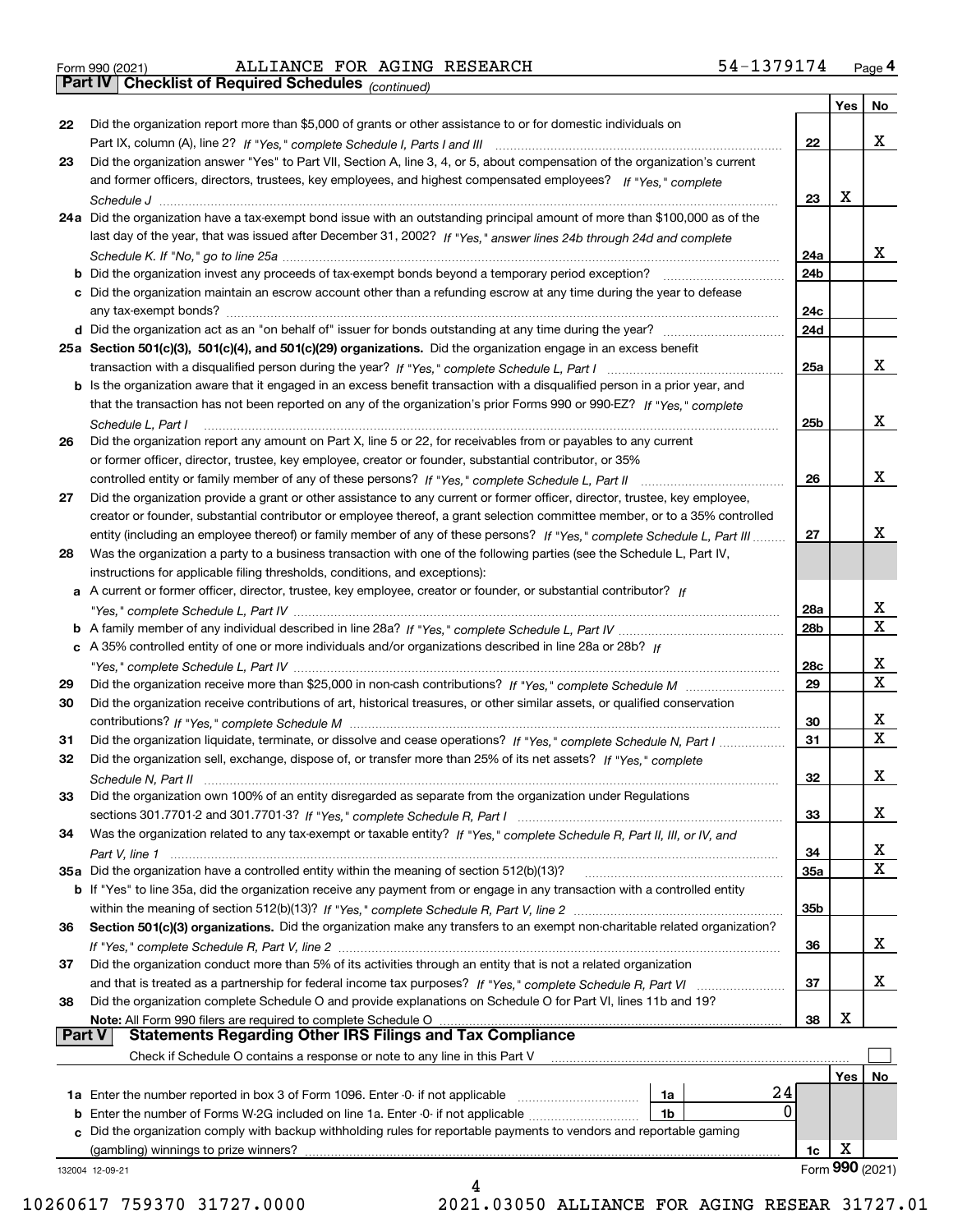|               | ALLIANCE FOR AGING RESEARCH<br>Form 990 (2021)                                                                                                                                                                                 | 54-1379174      |                |     | $_{\text{Page}}$ 5 |
|---------------|--------------------------------------------------------------------------------------------------------------------------------------------------------------------------------------------------------------------------------|-----------------|----------------|-----|--------------------|
| <b>Part V</b> | Statements Regarding Other IRS Filings and Tax Compliance (continued)                                                                                                                                                          |                 |                |     |                    |
|               |                                                                                                                                                                                                                                |                 |                | Yes | No                 |
|               | 2a Enter the number of employees reported on Form W-3, Transmittal of Wage and Tax Statements,                                                                                                                                 |                 |                |     |                    |
|               | filed for the calendar year ending with or within the year covered by this return <i>manumumumum</i>                                                                                                                           | 13<br>2a        |                |     |                    |
|               |                                                                                                                                                                                                                                |                 | 2 <sub>b</sub> | х   |                    |
|               |                                                                                                                                                                                                                                |                 |                |     |                    |
|               | 3a Did the organization have unrelated business gross income of \$1,000 or more during the year?                                                                                                                               |                 | 3a             |     | х                  |
|               |                                                                                                                                                                                                                                |                 | 3b             |     |                    |
|               |                                                                                                                                                                                                                                |                 |                |     |                    |
|               | 4a At any time during the calendar year, did the organization have an interest in, or a signature or other authority over, a                                                                                                   |                 |                |     |                    |
|               |                                                                                                                                                                                                                                |                 | 4a             |     | х                  |
|               | <b>b</b> If "Yes," enter the name of the foreign country $\blacktriangleright$                                                                                                                                                 |                 |                |     |                    |
|               | See instructions for filing requirements for FinCEN Form 114, Report of Foreign Bank and Financial Accounts (FBAR).                                                                                                            |                 |                |     |                    |
|               |                                                                                                                                                                                                                                |                 | 5a             |     | x                  |
|               |                                                                                                                                                                                                                                |                 | 5b             |     | х                  |
|               |                                                                                                                                                                                                                                |                 | 5c             |     |                    |
|               | 6a Does the organization have annual gross receipts that are normally greater than \$100,000, and did the organization solicit                                                                                                 |                 |                |     |                    |
|               |                                                                                                                                                                                                                                |                 | 6a             |     | х                  |
|               | <b>b</b> If "Yes," did the organization include with every solicitation an express statement that such contributions or gifts                                                                                                  |                 |                |     |                    |
|               |                                                                                                                                                                                                                                |                 | 6b             |     |                    |
| 7             | Organizations that may receive deductible contributions under section 170(c).                                                                                                                                                  |                 |                |     |                    |
| a             | Did the organization receive a payment in excess of \$75 made partly as a contribution and partly for goods and services provided to the payor?                                                                                |                 | 7a             | х   |                    |
|               | <b>b</b> If "Yes," did the organization notify the donor of the value of the goods or services provided?                                                                                                                       |                 | 7b             | X   |                    |
|               | c Did the organization sell, exchange, or otherwise dispose of tangible personal property for which it was required                                                                                                            |                 |                |     |                    |
|               |                                                                                                                                                                                                                                |                 | 7c             |     | х                  |
|               | d If "Yes," indicate the number of Forms 8282 filed during the year manufactured in the set of the set of the set of the set of the set of the set of the set of the set of the set of the set of the set of the set of the se | <b>7d</b>       |                |     |                    |
| е             |                                                                                                                                                                                                                                |                 | 7e             |     | х                  |
| f             | Did the organization, during the year, pay premiums, directly or indirectly, on a personal benefit contract?                                                                                                                   |                 | 7f             |     | х                  |
|               | If the organization received a contribution of qualified intellectual property, did the organization file Form 8899 as required?                                                                                               |                 | 7g             |     |                    |
| g             |                                                                                                                                                                                                                                |                 | 7h             |     |                    |
|               | h If the organization received a contribution of cars, boats, airplanes, or other vehicles, did the organization file a Form 1098-C?                                                                                           |                 |                |     |                    |
| 8             | Sponsoring organizations maintaining donor advised funds. Did a donor advised fund maintained by the                                                                                                                           |                 |                |     |                    |
|               | sponsoring organization have excess business holdings at any time during the year?                                                                                                                                             |                 | 8              |     |                    |
| 9             | Sponsoring organizations maintaining donor advised funds.                                                                                                                                                                      |                 |                |     |                    |
| а             | Did the sponsoring organization make any taxable distributions under section 4966?                                                                                                                                             |                 | 9а             |     |                    |
|               | <b>b</b> Did the sponsoring organization make a distribution to a donor, donor advisor, or related person?                                                                                                                     |                 | 9b             |     |                    |
| 10            | Section 501(c)(7) organizations. Enter:                                                                                                                                                                                        |                 |                |     |                    |
|               |                                                                                                                                                                                                                                | 10a             |                |     |                    |
|               | Gross receipts, included on Form 990, Part VIII, line 12, for public use of club facilities                                                                                                                                    | 10 <sub>b</sub> |                |     |                    |
| 11            | Section 501(c)(12) organizations. Enter:                                                                                                                                                                                       |                 |                |     |                    |
|               |                                                                                                                                                                                                                                | 11a             |                |     |                    |
|               | b Gross income from other sources. (Do not net amounts due or paid to other sources against                                                                                                                                    |                 |                |     |                    |
|               |                                                                                                                                                                                                                                | 11b             |                |     |                    |
|               | 12a Section 4947(a)(1) non-exempt charitable trusts. Is the organization filing Form 990 in lieu of Form 1041?                                                                                                                 |                 | <b>12a</b>     |     |                    |
|               | <b>b</b> If "Yes," enter the amount of tax-exempt interest received or accrued during the year <i>manument</i>                                                                                                                 | 12b             |                |     |                    |
| 13            | Section 501(c)(29) qualified nonprofit health insurance issuers.                                                                                                                                                               |                 |                |     |                    |
|               | a Is the organization licensed to issue qualified health plans in more than one state?                                                                                                                                         |                 | 13a            |     |                    |
|               | Note: See the instructions for additional information the organization must report on Schedule O.                                                                                                                              |                 |                |     |                    |
|               | <b>b</b> Enter the amount of reserves the organization is required to maintain by the states in which the                                                                                                                      |                 |                |     |                    |
|               |                                                                                                                                                                                                                                | 13 <sub>b</sub> |                |     |                    |
|               |                                                                                                                                                                                                                                | 13c             |                |     |                    |
| 14a           | Did the organization receive any payments for indoor tanning services during the tax year?                                                                                                                                     |                 | 14a            |     | X                  |
|               | <b>b</b> If "Yes," has it filed a Form 720 to report these payments? If "No," provide an explanation on Schedule O                                                                                                             |                 | 14b            |     |                    |
| 15            | Is the organization subject to the section 4960 tax on payment(s) of more than \$1,000,000 in remuneration or                                                                                                                  |                 |                |     |                    |
|               |                                                                                                                                                                                                                                |                 | 15             |     | x                  |
|               | If "Yes," see the instructions and file Form 4720, Schedule N.                                                                                                                                                                 |                 |                |     |                    |
| 16            | Is the organization an educational institution subject to the section 4968 excise tax on net investment income?                                                                                                                |                 | 16             |     | х                  |
|               | If "Yes," complete Form 4720, Schedule O.                                                                                                                                                                                      |                 |                |     |                    |
| 17            | Section 501(c)(21) organizations. Did the trust, any disqualified person, or mine operator engage in any                                                                                                                       |                 |                |     |                    |
|               | activities that would result in the imposition of an excise tax under section 4951, 4952 or 4953?                                                                                                                              |                 | 17             |     |                    |
|               | If "Yes," complete Form 6069.                                                                                                                                                                                                  |                 |                |     |                    |
|               | 5<br>132005 12-09-21                                                                                                                                                                                                           |                 |                |     | Form 990 (2021)    |
|               |                                                                                                                                                                                                                                |                 |                |     |                    |

| 10260617 759370 31727.000( |  |  |
|----------------------------|--|--|
|                            |  |  |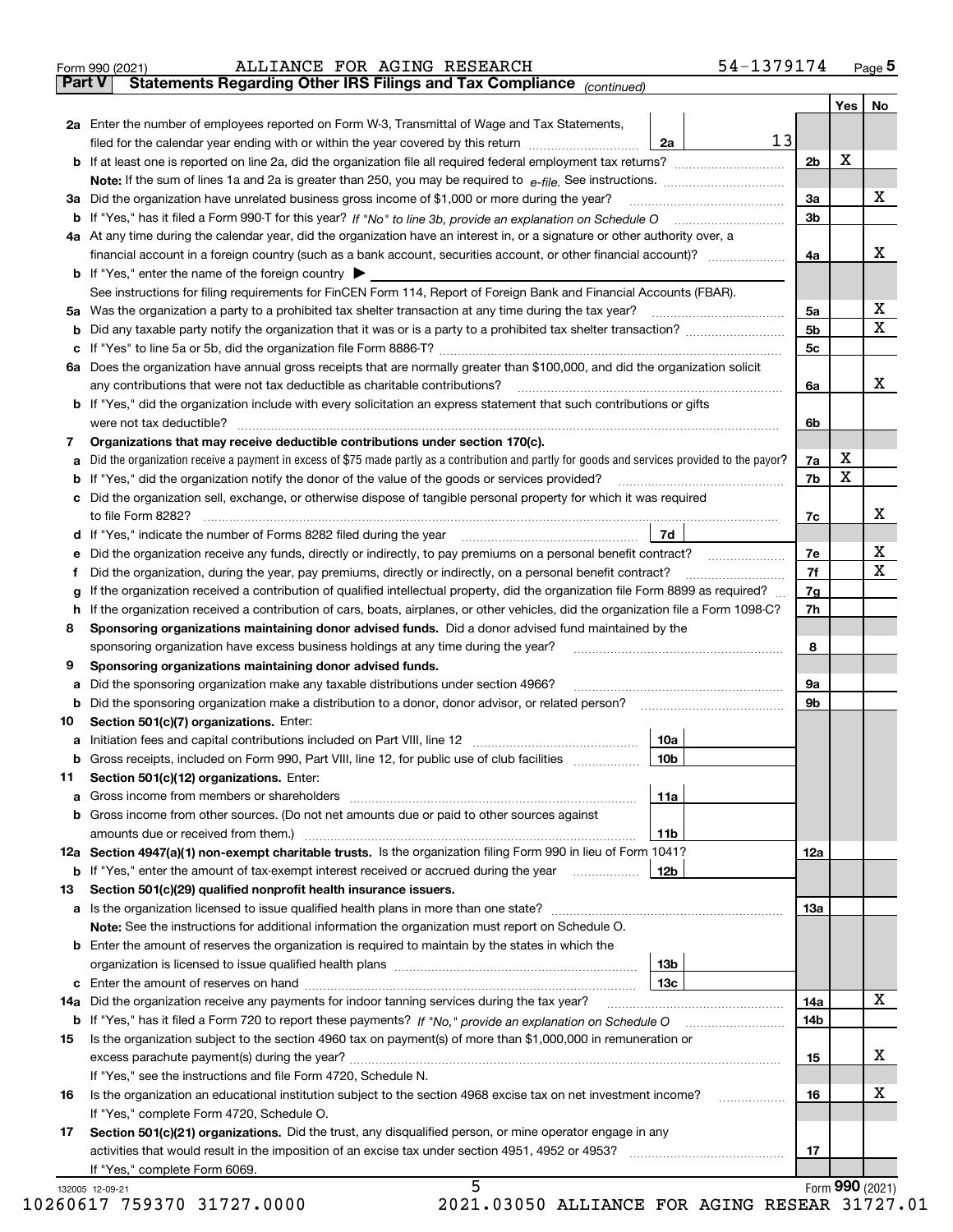|  | Form 990 (2021) |
|--|-----------------|
|  |                 |

| Form 990 (2021) |                                                                                                                  |  | ALLIANCE FOR AGING RESEARCH | 54-1379174                                                                                                                   | $P_{\text{aqe}}$ 6 |
|-----------------|------------------------------------------------------------------------------------------------------------------|--|-----------------------------|------------------------------------------------------------------------------------------------------------------------------|--------------------|
|                 |                                                                                                                  |  |                             | Part VI Governance, Management, and Disclosure. For each "Yes" response to lines 2 through 7b below, and for a "No" response |                    |
|                 | to line 8a, 8b, or 10b below, describe the circumstances, processes, or changes on Schedule O. See instructions. |  |                             |                                                                                                                              |                    |

|     | Check if Schedule O contains a response or note to any line in this Part VI                                                                                                                                                    |    |    |                 |                  | X               |  |  |
|-----|--------------------------------------------------------------------------------------------------------------------------------------------------------------------------------------------------------------------------------|----|----|-----------------|------------------|-----------------|--|--|
|     | Section A. Governing Body and Management                                                                                                                                                                                       |    |    |                 |                  |                 |  |  |
|     |                                                                                                                                                                                                                                |    |    |                 | Yes <sub>1</sub> | No              |  |  |
|     | <b>1a</b> Enter the number of voting members of the governing body at the end of the tax year                                                                                                                                  | 1a | 14 |                 |                  |                 |  |  |
|     | If there are material differences in voting rights among members of the governing body, or if the governing                                                                                                                    |    |    |                 |                  |                 |  |  |
|     | body delegated broad authority to an executive committee or similar committee, explain on Schedule O.                                                                                                                          |    |    |                 |                  |                 |  |  |
| b   | Enter the number of voting members included on line 1a, above, who are independent                                                                                                                                             | 1b | 14 |                 |                  |                 |  |  |
| 2   | Did any officer, director, trustee, or key employee have a family relationship or a business relationship with any other                                                                                                       |    |    |                 |                  |                 |  |  |
|     | officer, director, trustee, or key employee?                                                                                                                                                                                   |    |    | 2               |                  | X               |  |  |
| 3   | Did the organization delegate control over management duties customarily performed by or under the direct supervision                                                                                                          |    |    |                 |                  |                 |  |  |
|     | of officers, directors, trustees, or key employees to a management company or other person?                                                                                                                                    |    |    | з               |                  | X               |  |  |
| 4   | Did the organization make any significant changes to its governing documents since the prior Form 990 was filed?                                                                                                               |    |    | 4               |                  | $\mathbf X$     |  |  |
| 5   |                                                                                                                                                                                                                                |    |    | 5               |                  | $\mathbf X$     |  |  |
| 6   | Did the organization have members or stockholders?                                                                                                                                                                             |    |    | 6               |                  | X               |  |  |
| 7a  | Did the organization have members, stockholders, or other persons who had the power to elect or appoint one or                                                                                                                 |    |    |                 |                  |                 |  |  |
|     | more members of the governing body?                                                                                                                                                                                            |    |    | 7a              |                  | х               |  |  |
|     | Are any governance decisions of the organization reserved to (or subject to approval by) members, stockholders, or                                                                                                             |    |    |                 |                  |                 |  |  |
| b   | persons other than the governing body?                                                                                                                                                                                         |    |    |                 |                  | x               |  |  |
|     |                                                                                                                                                                                                                                |    |    | 7b              |                  |                 |  |  |
| 8   | Did the organization contemporaneously document the meetings held or written actions undertaken during the year by the following:                                                                                              |    |    |                 | х                |                 |  |  |
| a   | The governing body? [[11] matter and the contract of the contract of the contract of the contract of the contract of the contract of the contract of the contract of the contract of the contract of the contract of the contr |    |    | 8а              | X                |                 |  |  |
| b   |                                                                                                                                                                                                                                |    |    | 8b              |                  |                 |  |  |
| 9   | Is there any officer, director, trustee, or key employee listed in Part VII, Section A, who cannot be reached at the                                                                                                           |    |    |                 |                  |                 |  |  |
|     |                                                                                                                                                                                                                                |    |    | 9               |                  | x               |  |  |
|     | <b>Section B. Policies</b> (This Section B requests information about policies not required by the Internal Revenue Code.)                                                                                                     |    |    |                 |                  |                 |  |  |
|     |                                                                                                                                                                                                                                |    |    |                 | Yes              | No              |  |  |
|     |                                                                                                                                                                                                                                |    |    | 10a             |                  | X               |  |  |
|     | <b>b</b> If "Yes," did the organization have written policies and procedures governing the activities of such chapters, affiliates,                                                                                            |    |    |                 |                  |                 |  |  |
|     | and branches to ensure their operations are consistent with the organization's exempt purposes?                                                                                                                                |    |    | 10 <sub>b</sub> |                  |                 |  |  |
|     | 11a Has the organization provided a complete copy of this Form 990 to all members of its governing body before filing the form?                                                                                                |    |    | 11a             | X                |                 |  |  |
| b   | Describe on Schedule O the process, if any, used by the organization to review this Form 990.                                                                                                                                  |    |    |                 | х                |                 |  |  |
| 12a |                                                                                                                                                                                                                                |    |    |                 |                  |                 |  |  |
| b   |                                                                                                                                                                                                                                |    |    |                 |                  |                 |  |  |
| c   | Did the organization regularly and consistently monitor and enforce compliance with the policy? If "Yes," describe                                                                                                             |    |    |                 |                  |                 |  |  |
|     |                                                                                                                                                                                                                                |    |    | 12c             | X                |                 |  |  |
| 13  | Did the organization have a written whistleblower policy?                                                                                                                                                                      |    |    | 13              | X                |                 |  |  |
| 14  | Did the organization have a written document retention and destruction policy? manufactured and the organization have a written document retention and destruction policy?                                                     |    |    | 14              | X                |                 |  |  |
| 15  | Did the process for determining compensation of the following persons include a review and approval by independent                                                                                                             |    |    |                 |                  |                 |  |  |
|     | persons, comparability data, and contemporaneous substantiation of the deliberation and decision?                                                                                                                              |    |    |                 |                  |                 |  |  |
| а   | The organization's CEO, Executive Director, or top management official manufactured content of the organization's CEO, Executive Director, or top management official                                                          |    |    | 15a             | Χ                |                 |  |  |
|     | Other officers or key employees of the organization                                                                                                                                                                            |    |    | 15 <sub>b</sub> | X                |                 |  |  |
|     | If "Yes" to line 15a or 15b, describe the process on Schedule O. See instructions.                                                                                                                                             |    |    |                 |                  |                 |  |  |
|     | 16a Did the organization invest in, contribute assets to, or participate in a joint venture or similar arrangement with a                                                                                                      |    |    |                 |                  |                 |  |  |
|     | taxable entity during the year?                                                                                                                                                                                                |    |    | 16a             |                  | х               |  |  |
|     | b If "Yes," did the organization follow a written policy or procedure requiring the organization to evaluate its participation                                                                                                 |    |    |                 |                  |                 |  |  |
|     | in joint venture arrangements under applicable federal tax law, and take steps to safequard the organization's                                                                                                                 |    |    |                 |                  |                 |  |  |
|     | exempt status with respect to such arrangements?                                                                                                                                                                               |    |    | 16b             |                  |                 |  |  |
|     | <b>Section C. Disclosure</b>                                                                                                                                                                                                   |    |    |                 |                  |                 |  |  |
| 17  | NONE<br>List the states with which a copy of this Form 990 is required to be filed $\blacktriangleright$                                                                                                                       |    |    |                 |                  |                 |  |  |
| 18  | Section 6104 requires an organization to make its Forms 1023 (1024 or 1024-A, if applicable), 990, and 990-T (section 501(c)(3)s only) available                                                                               |    |    |                 |                  |                 |  |  |
|     | for public inspection. Indicate how you made these available. Check all that apply.                                                                                                                                            |    |    |                 |                  |                 |  |  |
|     | $\lfloor X \rfloor$ Own website<br>$X$ Another's website<br>$X$ Upon request                                                                                                                                                   |    |    |                 |                  |                 |  |  |
|     | Other (explain on Schedule O)                                                                                                                                                                                                  |    |    |                 |                  |                 |  |  |
| 19  | Describe on Schedule O whether (and if so, how) the organization made its governing documents, conflict of interest policy, and financial                                                                                      |    |    |                 |                  |                 |  |  |
|     | statements available to the public during the tax year.                                                                                                                                                                        |    |    |                 |                  |                 |  |  |
| 20  | State the name, address, and telephone number of the person who possesses the organization's books and records                                                                                                                 |    |    |                 |                  |                 |  |  |
|     | SUSAN PESCHIN, CEO - 202-293-2856                                                                                                                                                                                              |    |    |                 |                  |                 |  |  |
|     | 20006<br>1700 K ST. NW NO. 740, WASHINGTON,<br>DC                                                                                                                                                                              |    |    |                 |                  |                 |  |  |
|     | 132006 12-09-21                                                                                                                                                                                                                |    |    |                 |                  | Form 990 (2021) |  |  |
|     | 6                                                                                                                                                                                                                              |    |    |                 |                  |                 |  |  |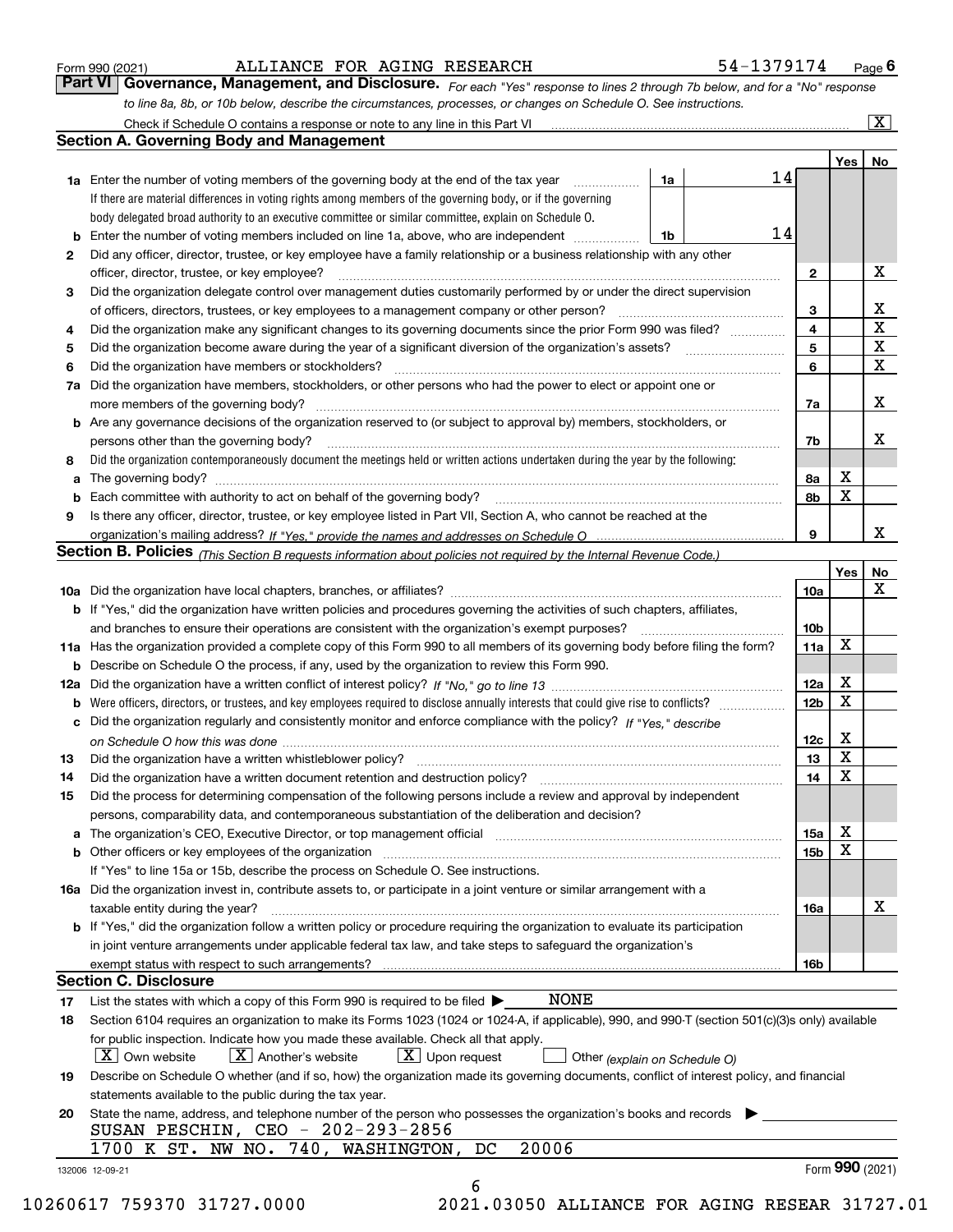$\mathcal{L}^{\text{max}}$ 

# **7Part VII Compensation of Officers, Directors, Trustees, Key Employees, Highest Compensated Employees, and Independent Contractors**

Check if Schedule O contains a response or note to any line in this Part VII

**Section A. Officers, Directors, Trustees, Key Employees, and Highest Compensated Employees**

**1a**  Complete this table for all persons required to be listed. Report compensation for the calendar year ending with or within the organization's tax year. **•** List all of the organization's current officers, directors, trustees (whether individuals or organizations), regardless of amount of compensation.

Enter -0- in columns (D), (E), and (F) if no compensation was paid.

 $\bullet$  List all of the organization's  $\sf current$  key employees, if any. See the instructions for definition of "key employee."

**•** List the organization's five current highest compensated employees (other than an officer, director, trustee, or key employee) who received reportable compensation (box 5 of Form W-2, Form 1099-MISC, and/or box 1 of Form 1099-NEC) of more than \$100,000 from the organization and any related organizations.

**•** List all of the organization's former officers, key employees, and highest compensated employees who received more than \$100,000 of reportable compensation from the organization and any related organizations.

**former directors or trustees**  ¥ List all of the organization's that received, in the capacity as a former director or trustee of the organization, more than \$10,000 of reportable compensation from the organization and any related organizations.

See the instructions for the order in which to list the persons above.

Check this box if neither the organization nor any related organization compensated any current officer, director, or trustee.  $\mathcal{L}^{\text{max}}$ 

| (A)                              | (B)               |                               |                                                                  |             | (C)          |                                  |           | (D)             | (E)                           | (F)                   |
|----------------------------------|-------------------|-------------------------------|------------------------------------------------------------------|-------------|--------------|----------------------------------|-----------|-----------------|-------------------------------|-----------------------|
| Name and title                   | Average           |                               | Position<br>(do not check more than one                          |             | Reportable   | Reportable                       | Estimated |                 |                               |                       |
|                                  | hours per         |                               | box, unless person is both an<br>officer and a director/trustee) |             |              |                                  |           | compensation    | compensation                  | amount of             |
|                                  | week<br>(list any |                               |                                                                  |             |              |                                  |           | from<br>the     | from related<br>organizations | other<br>compensation |
|                                  | hours for         |                               |                                                                  |             |              |                                  |           | organization    | (W-2/1099-MISC/               | from the              |
|                                  | related           |                               |                                                                  |             |              |                                  |           | (W-2/1099-MISC/ | 1099-NEC)                     | organization          |
|                                  | organizations     |                               |                                                                  |             |              |                                  |           | 1099-NEC)       |                               | and related           |
|                                  | below             | ndividual trustee or director | nstitutional trustee                                             | Officer     | Key employee | Highest compensated<br> employee | Former    |                 |                               | organizations         |
|                                  | line)             |                               |                                                                  |             |              |                                  |           |                 |                               |                       |
| SUSAN PESCHIN<br>(1)             | 40.00             |                               |                                                                  |             |              |                                  |           |                 |                               |                       |
| PRESIDENT AND CEO                |                   |                               |                                                                  | X           |              |                                  |           | 230,017.        | 0.                            | 26,504.               |
| LINDSAY CLARKE<br>(2)            | 40.00             |                               |                                                                  |             |              |                                  |           |                 |                               |                       |
| VP OF HEALTH PROGRAMS            |                   |                               |                                                                  |             |              | Χ                                |           | 138,572.        | 0.                            | 18,721.               |
| MICHAEL WARD<br>(3)              | 40.00             |                               |                                                                  |             |              |                                  |           |                 |                               |                       |
| VP OF PUBLIC POLICY              |                   |                               |                                                                  |             |              | $\rm X$                          |           | 130,494.        | 0.                            | 12,559.               |
| JAMES SCOTT<br>(4)               | 3.00              |                               |                                                                  |             |              |                                  |           |                 |                               |                       |
| CHAIR<br>WILLIAM SCHUYLER        | 3.00              | $\mathbf X$                   |                                                                  | $\mathbf X$ |              |                                  |           | $\mathbf 0$ .   | 0.                            | $\mathbf 0$ .         |
| (5)                              |                   | $\rm X$                       |                                                                  | X           |              |                                  |           | 0.              | 0.                            |                       |
| TREASURER<br>GEORGE BEACH<br>(6) | 1.00              |                               |                                                                  |             |              |                                  |           |                 |                               | $\mathbf 0$ .         |
| <b>BOARD MEMBER</b>              |                   | X                             |                                                                  |             |              |                                  |           | 0.              | 0.                            | $\mathbf 0$ .         |
| (7)<br>DAN PERRY                 | 1.00              |                               |                                                                  |             |              |                                  |           |                 |                               |                       |
| FOUNDER & BOARD MEMBER           |                   | $\rm X$                       |                                                                  |             |              |                                  |           | 0.              | 0.                            | $\mathbf 0$ .         |
| JOHN ALAM<br>(8)                 | 1.00              |                               |                                                                  |             |              |                                  |           |                 |                               |                       |
| <b>BOARD MEMBER</b>              |                   | X                             |                                                                  |             |              |                                  |           | 0.              | 0.                            | $\mathbf 0$ .         |
| (9) MARY BORDINI                 | 1.00              |                               |                                                                  |             |              |                                  |           |                 |                               |                       |
| BOARD MEMBER                     |                   | $\mathbf X$                   |                                                                  |             |              |                                  |           | 0.              | 0.                            | $\mathbf 0$ .         |
| (10) MARGARET DAVIS-CERONE       | 1.00              |                               |                                                                  |             |              |                                  |           |                 |                               |                       |
| <b>BOARD MEMBER</b>              |                   | X                             |                                                                  |             |              |                                  |           | $\mathbf 0$ .   | $0$ .                         | $0_{.}$               |
| (11) JAMES EDEN                  | 1.00              |                               |                                                                  |             |              |                                  |           |                 |                               |                       |
| BOARD MEMBER                     |                   | $\mathbf X$                   |                                                                  |             |              |                                  |           | 0.              | 0.                            | $\mathbf 0$ .         |
| (12) KAREN GALLY                 | 1.00              |                               |                                                                  |             |              |                                  |           |                 |                               |                       |
| <b>BOARD MEMBER</b>              |                   | $\mathbf X$                   |                                                                  |             |              |                                  |           | 0.              | 0.                            | $0_{\cdot}$           |
| (13) KELSEY LANG                 | 1.00              |                               |                                                                  |             |              |                                  |           |                 |                               |                       |
| <b>BOARD MEMBER</b>              |                   | X                             |                                                                  |             |              |                                  |           | 0.              | 0.                            | $0_{.}$               |
| (14) MICHELE MARKUS              | 3.00              |                               |                                                                  |             |              |                                  |           |                 |                               |                       |
| VICE CHAIR                       |                   | $\mathbf X$                   |                                                                  | X           |              |                                  |           | 0.              | 0.                            | 0.                    |
| (15) CALVIN SCHMIDT              | 1.00              |                               |                                                                  |             |              |                                  |           |                 |                               |                       |
| <b>BOARD MEMBER</b>              |                   | X                             |                                                                  |             |              |                                  |           | 0.              | 0.                            | $\mathbf 0$ .         |
| (16) MARK SIMON                  | 3.00              |                               |                                                                  |             |              |                                  |           |                 |                               |                       |
| <b>SECRETARY</b>                 |                   | $\rm X$                       |                                                                  | X           |              |                                  |           | 0.              | 0.                            | $\mathbf 0$ .         |
| (17) JOHN WHYTE                  | 1.00              |                               |                                                                  |             |              |                                  |           |                 |                               |                       |
| <b>BOARD MEMBER</b>              |                   | $\rm X$                       |                                                                  |             |              |                                  |           | 0.              | 0.                            | $0_{.}$               |

132007 12-09-21

Form (2021) **990**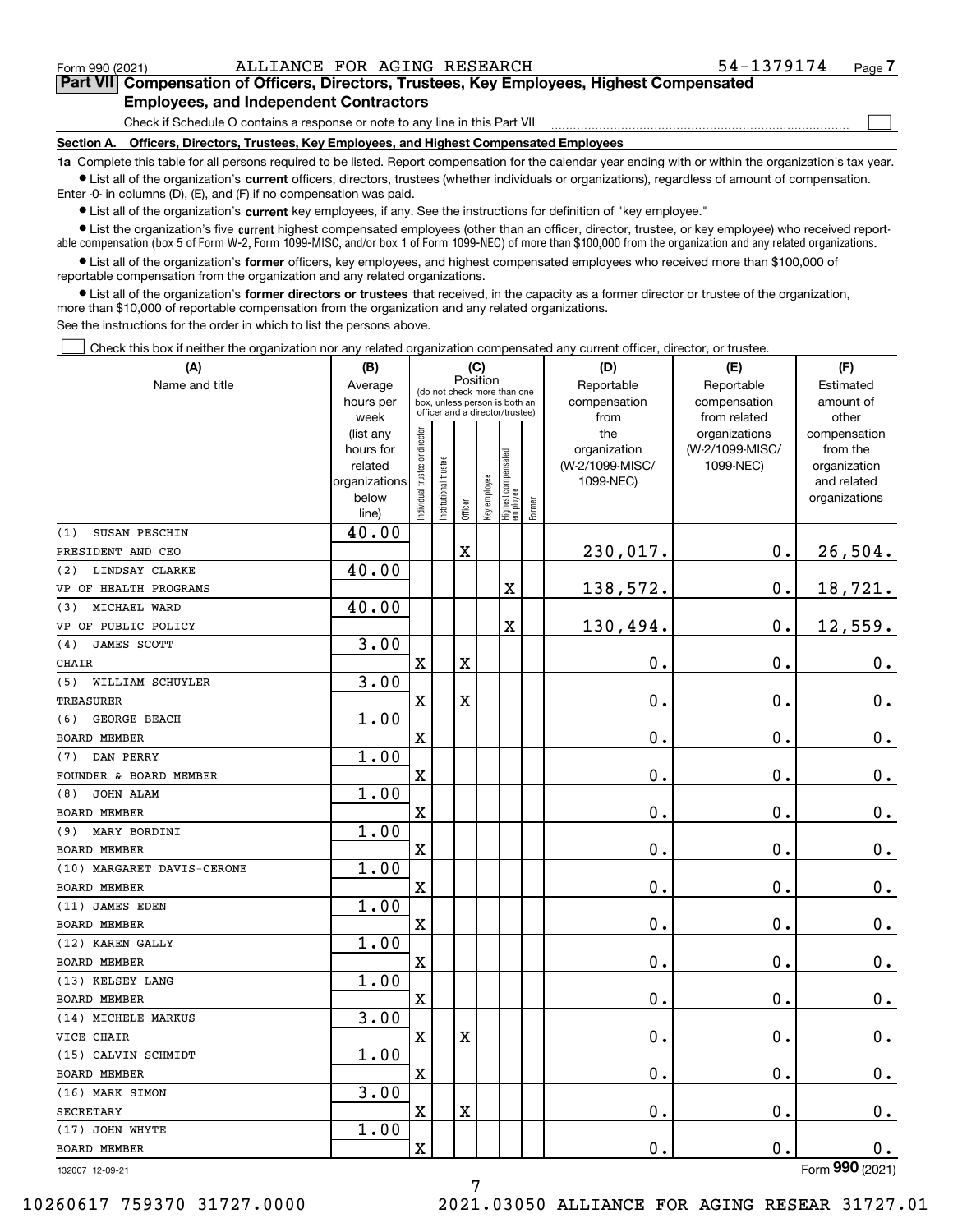| Form 990 (2021) | ALLIANCE FOR AGING RESEARCH                                                                                                                                                                                                                                                     |                                                                      |                                |                                                                                                                    |         |              |                                  |        |                                                             | 54-1379174                                                    |                        |                 |                                                                                   | Page 8 |
|-----------------|---------------------------------------------------------------------------------------------------------------------------------------------------------------------------------------------------------------------------------------------------------------------------------|----------------------------------------------------------------------|--------------------------------|--------------------------------------------------------------------------------------------------------------------|---------|--------------|----------------------------------|--------|-------------------------------------------------------------|---------------------------------------------------------------|------------------------|-----------------|-----------------------------------------------------------------------------------|--------|
| <b>Part VII</b> | Section A. Officers, Directors, Trustees, Key Employees, and Highest Compensated Employees (continued)                                                                                                                                                                          |                                                                      |                                |                                                                                                                    |         |              |                                  |        |                                                             |                                                               |                        |                 |                                                                                   |        |
|                 | (B)<br>(A)<br>Average<br>Name and title<br>hours per<br>week                                                                                                                                                                                                                    |                                                                      |                                | (C)<br>Position<br>(do not check more than one<br>box, unless person is both an<br>officer and a director/trustee) |         |              |                                  |        | (D)<br>Reportable<br>compensation                           | (E)<br>Reportable<br>compensation                             |                        |                 | (F)<br>Estimated<br>amount of                                                     |        |
|                 |                                                                                                                                                                                                                                                                                 | (list any<br>hours for<br>related<br>organizations<br>below<br>line) | Individual trustee or director | Institutional trustee                                                                                              | Officer | Key employee | Highest compensated<br> employee | Former | from<br>the<br>organization<br>(W-2/1099-MISC/<br>1099-NEC) | from related<br>organizations<br>(W-2/1099-MISC/<br>1099-NEC) |                        |                 | other<br>compensation<br>from the<br>organization<br>and related<br>organizations |        |
|                 |                                                                                                                                                                                                                                                                                 |                                                                      |                                |                                                                                                                    |         |              |                                  |        |                                                             |                                                               |                        |                 |                                                                                   |        |
|                 |                                                                                                                                                                                                                                                                                 |                                                                      |                                |                                                                                                                    |         |              |                                  |        |                                                             |                                                               |                        |                 |                                                                                   |        |
|                 |                                                                                                                                                                                                                                                                                 |                                                                      |                                |                                                                                                                    |         |              |                                  |        |                                                             |                                                               |                        |                 |                                                                                   |        |
|                 |                                                                                                                                                                                                                                                                                 |                                                                      |                                |                                                                                                                    |         |              |                                  |        |                                                             |                                                               |                        |                 |                                                                                   |        |
|                 |                                                                                                                                                                                                                                                                                 |                                                                      |                                |                                                                                                                    |         |              |                                  |        |                                                             |                                                               |                        |                 |                                                                                   |        |
|                 |                                                                                                                                                                                                                                                                                 |                                                                      |                                |                                                                                                                    |         |              |                                  |        | 499,083.                                                    |                                                               | 0.                     |                 | 57,784.                                                                           |        |
|                 | c Total from continuation sheets to Part VII, Section A                                                                                                                                                                                                                         |                                                                      |                                |                                                                                                                    |         |              |                                  |        | 0.<br>499,083.                                              |                                                               | $\overline{0}$ .<br>0. |                 | 57,784.                                                                           | $0$ .  |
| $\mathbf{2}$    | Total number of individuals (including but not limited to those listed above) who received more than \$100,000 of reportable<br>compensation from the organization $\blacktriangleright$                                                                                        |                                                                      |                                |                                                                                                                    |         |              |                                  |        |                                                             |                                                               |                        |                 |                                                                                   | 3      |
| 3               | Did the organization list any former officer, director, trustee, key employee, or highest compensated employee on                                                                                                                                                               |                                                                      |                                |                                                                                                                    |         |              |                                  |        |                                                             |                                                               |                        |                 | Yes                                                                               | No     |
|                 | line 1a? If "Yes," complete Schedule J for such individual manumanamental communities and the 1a? If "Yes," complete Schedule J for such individual<br>For any individual listed on line 1a, is the sum of reportable compensation and other compensation from the organization |                                                                      |                                |                                                                                                                    |         |              |                                  |        |                                                             |                                                               |                        | 3               |                                                                                   | x      |
| 5               | Did any person listed on line 1a receive or accrue compensation from any unrelated organization or individual for services                                                                                                                                                      |                                                                      |                                |                                                                                                                    |         |              |                                  |        |                                                             |                                                               |                        | 4<br>5          | х                                                                                 | X      |
| 1               | <b>Section B. Independent Contractors</b><br>Complete this table for your five highest compensated independent contractors that received more than \$100,000 of compensation from                                                                                               |                                                                      |                                |                                                                                                                    |         |              |                                  |        |                                                             |                                                               |                        |                 |                                                                                   |        |
|                 | the organization. Report compensation for the calendar year ending with or within the organization's tax year.<br>(A)                                                                                                                                                           |                                                                      |                                |                                                                                                                    |         |              |                                  |        | (B)                                                         |                                                               |                        | (C)             |                                                                                   |        |
|                 | Name and business address<br>BERMAN AND COMPANY, 1090 VERMONT AVE NW                                                                                                                                                                                                            |                                                                      |                                |                                                                                                                    |         |              |                                  |        | Description of services<br>PROJECT AND WEBSITE              |                                                               |                        | Compensation    |                                                                                   |        |
|                 | SUITE 800, WASHINGTON, DC 20005<br>1700 K STREET ASSOCIATES                                                                                                                                                                                                                     |                                                                      |                                |                                                                                                                    |         |              |                                  |        | MANAGEMENT<br>RENTAL OF OFFICE                              |                                                               |                        |                 | 394, 333.                                                                         |        |
|                 | 1700 K ST NW, WASHINGTON, DC 20006<br>FAEGRE DRINKER, ONE LOGAN SQUARE SUITE                                                                                                                                                                                                    |                                                                      |                                |                                                                                                                    |         |              |                                  |        | SPACE                                                       |                                                               |                        |                 | 191,681.                                                                          |        |
|                 | 2000, PHILADELPHIA, PA 19103                                                                                                                                                                                                                                                    |                                                                      |                                |                                                                                                                    |         |              |                                  |        | ADVISORY SERVICES                                           |                                                               |                        |                 | 114,840.                                                                          |        |
| 2               | Total number of independent contractors (including but not limited to those listed above) who received more than<br>\$100,000 of compensation from the organization                                                                                                             |                                                                      |                                |                                                                                                                    |         |              | 3                                |        |                                                             |                                                               |                        |                 |                                                                                   |        |
|                 |                                                                                                                                                                                                                                                                                 |                                                                      |                                |                                                                                                                    |         |              |                                  |        |                                                             |                                                               |                        | Form 990 (2021) |                                                                                   |        |

132008 12-09-21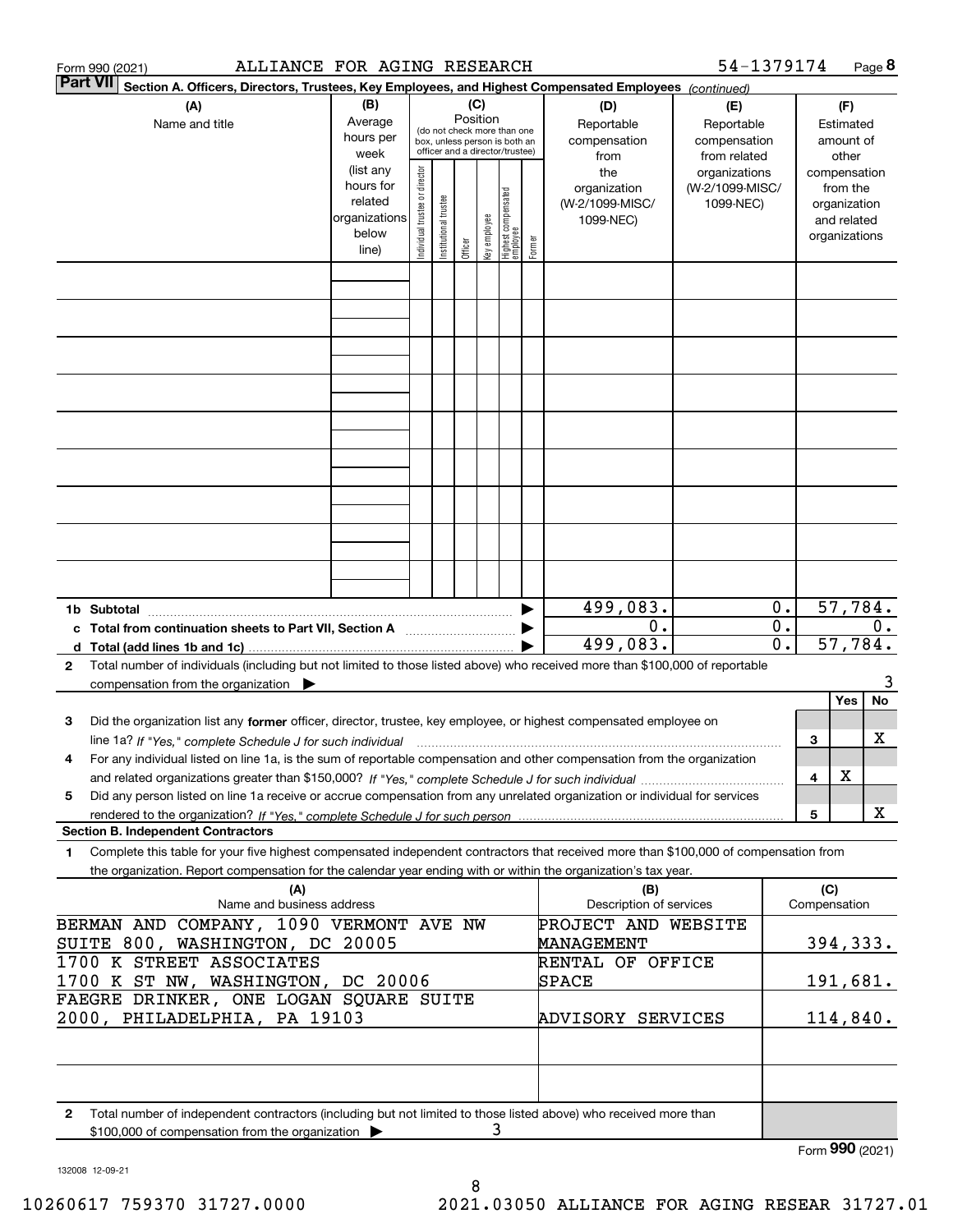|                                                           |                  | Form 990 (2021)                                                                                                       | ALLIANCE FOR AGING RESEARCH                            |                            |                      |                                              | 54-1379174                                        | Page 9                                                          |
|-----------------------------------------------------------|------------------|-----------------------------------------------------------------------------------------------------------------------|--------------------------------------------------------|----------------------------|----------------------|----------------------------------------------|---------------------------------------------------|-----------------------------------------------------------------|
|                                                           | <b>Part VIII</b> | <b>Statement of Revenue</b>                                                                                           |                                                        |                            |                      |                                              |                                                   |                                                                 |
|                                                           |                  | Check if Schedule O contains a response or note to any line in this Part VIII                                         |                                                        |                            |                      |                                              |                                                   |                                                                 |
|                                                           |                  |                                                                                                                       |                                                        |                            | (A)<br>Total revenue | (B)<br>Related or exempt<br>function revenue | $\overline{(C)}$<br>Unrelated<br>business revenue | (D)<br>Revenue excluded<br>from tax under<br>sections 512 - 514 |
|                                                           |                  | 1 a Federated campaigns                                                                                               | 1a                                                     |                            |                      |                                              |                                                   |                                                                 |
|                                                           |                  | <b>b</b> Membership dues                                                                                              | 1 <sub>b</sub><br>$\ldots \ldots \ldots \ldots \ldots$ |                            |                      |                                              |                                                   |                                                                 |
|                                                           | с                | Fundraising events                                                                                                    | 1 <sub>c</sub>                                         | 512,500.                   |                      |                                              |                                                   |                                                                 |
|                                                           |                  | d Related organizations                                                                                               | 1 <sub>d</sub>                                         |                            |                      |                                              |                                                   |                                                                 |
|                                                           | е                | Government grants (contributions)                                                                                     | 1e                                                     |                            |                      |                                              |                                                   |                                                                 |
|                                                           |                  | f All other contributions, gifts, grants, and                                                                         |                                                        |                            |                      |                                              |                                                   |                                                                 |
|                                                           |                  | similar amounts not included above                                                                                    | 1f                                                     | 3,750,386.                 |                      |                                              |                                                   |                                                                 |
| Contributions, Gifts, Grants<br>and Other Similar Amounts | g                | Noncash contributions included in lines 1a-1f                                                                         | $1g$ \$                                                |                            |                      |                                              |                                                   |                                                                 |
|                                                           |                  |                                                                                                                       |                                                        |                            | 4, 262, 886.         |                                              |                                                   |                                                                 |
|                                                           |                  |                                                                                                                       |                                                        | <b>Business Code</b>       |                      |                                              |                                                   |                                                                 |
|                                                           | 2a               | <u> 1989 - Johann Stein, mars an de Brazilian (b. 1989)</u>                                                           |                                                        |                            |                      |                                              |                                                   |                                                                 |
| Program Service<br>Revenue                                | b                | <u> 1989 - Johann Barn, mars ann an t-Amhain an t-Amhain an t-Amhain an t-Amhain an t-Amhain an t-Amhain an t-A</u>   |                                                        |                            |                      |                                              |                                                   |                                                                 |
|                                                           | с                | <u> 1989 - Johann Harry Harry Harry Harry Harry Harry Harry Harry Harry Harry Harry Harry Harry Harry Harry Harry</u> |                                                        |                            |                      |                                              |                                                   |                                                                 |
|                                                           | d                | <u> 1989 - Johann Stein, mars an de Britannich (b. 1989)</u>                                                          |                                                        |                            |                      |                                              |                                                   |                                                                 |
|                                                           | е                |                                                                                                                       |                                                        |                            |                      |                                              |                                                   |                                                                 |
|                                                           | f                | All other program service revenue                                                                                     |                                                        |                            |                      |                                              |                                                   |                                                                 |
|                                                           | g                |                                                                                                                       |                                                        |                            |                      |                                              |                                                   |                                                                 |
|                                                           | 3                | Investment income (including dividends, interest, and                                                                 |                                                        |                            |                      |                                              |                                                   |                                                                 |
|                                                           |                  |                                                                                                                       |                                                        |                            | 70,742.              |                                              |                                                   | 70,742.                                                         |
|                                                           | 4                | Income from investment of tax-exempt bond proceeds                                                                    |                                                        |                            |                      |                                              |                                                   |                                                                 |
|                                                           | 5                |                                                                                                                       |                                                        |                            |                      |                                              |                                                   |                                                                 |
|                                                           |                  |                                                                                                                       | (i) Real                                               | (ii) Personal              |                      |                                              |                                                   |                                                                 |
|                                                           |                  | 6 a Gross rents                                                                                                       | 6a                                                     |                            |                      |                                              |                                                   |                                                                 |
|                                                           | b                | Less: rental expenses                                                                                                 | 6b                                                     |                            |                      |                                              |                                                   |                                                                 |
|                                                           | c                | Rental income or (loss)                                                                                               | 6c                                                     |                            |                      |                                              |                                                   |                                                                 |
|                                                           |                  | d Net rental income or (loss)                                                                                         | (i) Securities                                         | (ii) Other                 |                      |                                              |                                                   |                                                                 |
|                                                           |                  | 7 a Gross amount from sales of                                                                                        | 7a 419, 786.                                           |                            |                      |                                              |                                                   |                                                                 |
|                                                           |                  | assets other than inventory                                                                                           |                                                        |                            |                      |                                              |                                                   |                                                                 |
|                                                           |                  | <b>b</b> Less: cost or other basis                                                                                    | $7b$ 31,802.                                           | 4,257.                     |                      |                                              |                                                   |                                                                 |
| evenue                                                    |                  | and sales expenses                                                                                                    | 7c   87,984.                                           | $-4, 257.$                 |                      |                                              |                                                   |                                                                 |
|                                                           |                  | c Gain or (loss)                                                                                                      |                                                        |                            | 83,727.              |                                              |                                                   | 83,727.                                                         |
| Other <sub>R</sub>                                        |                  | 8 a Gross income from fundraising events (not                                                                         |                                                        |                            |                      |                                              |                                                   |                                                                 |
|                                                           |                  | including $$512,500.$ of                                                                                              |                                                        |                            |                      |                                              |                                                   |                                                                 |
|                                                           |                  | contributions reported on line 1c). See                                                                               |                                                        |                            |                      |                                              |                                                   |                                                                 |
|                                                           |                  |                                                                                                                       | 8a                                                     | 2,208.                     |                      |                                              |                                                   |                                                                 |
|                                                           |                  | <b>b</b> Less: direct expenses                                                                                        |                                                        | $8b \overline{102}$ , 667. |                      |                                              |                                                   |                                                                 |
|                                                           |                  | c Net income or (loss) from fundraising events manu-                                                                  |                                                        |                            | $-100, 459.$         |                                              |                                                   | $-100, 459.$                                                    |
|                                                           |                  | 9 a Gross income from gaming activities. See                                                                          |                                                        |                            |                      |                                              |                                                   |                                                                 |
|                                                           |                  |                                                                                                                       | 9a                                                     |                            |                      |                                              |                                                   |                                                                 |
|                                                           |                  | <b>b</b> Less: direct expenses <b>manually</b>                                                                        | 9 <sub>b</sub>                                         |                            |                      |                                              |                                                   |                                                                 |
|                                                           |                  | c Net income or (loss) from gaming activities                                                                         |                                                        |                            |                      |                                              |                                                   |                                                                 |
|                                                           |                  | 10 a Gross sales of inventory, less returns                                                                           |                                                        |                            |                      |                                              |                                                   |                                                                 |
|                                                           |                  |                                                                                                                       | 10a                                                    |                            |                      |                                              |                                                   |                                                                 |
|                                                           |                  | <b>b</b> Less: cost of goods sold                                                                                     | 10 <sub>b</sub>                                        |                            |                      |                                              |                                                   |                                                                 |
|                                                           |                  | c Net income or (loss) from sales of inventory                                                                        |                                                        |                            |                      |                                              |                                                   |                                                                 |
|                                                           |                  |                                                                                                                       |                                                        | <b>Business Code</b>       |                      |                                              |                                                   |                                                                 |
|                                                           |                  | 11 a HONORARIA                                                                                                        |                                                        | 900099                     | 10, 280.             |                                              |                                                   | 10, 280.                                                        |
| Miscellaneous<br>Revenue                                  | b                |                                                                                                                       |                                                        |                            |                      |                                              |                                                   |                                                                 |
|                                                           | c                |                                                                                                                       |                                                        |                            |                      |                                              |                                                   |                                                                 |
|                                                           |                  |                                                                                                                       |                                                        |                            |                      |                                              |                                                   |                                                                 |
|                                                           |                  |                                                                                                                       |                                                        | $\blacktriangleright$      | 10, 280.             |                                              |                                                   |                                                                 |
|                                                           | 12               |                                                                                                                       |                                                        | ▶                          | 4,327,176.           | 0.                                           | $0$ .                                             | 64, 290.                                                        |
|                                                           | 132009 12-09-21  |                                                                                                                       |                                                        |                            |                      |                                              |                                                   | Form 990 (2021)                                                 |

132009 12-09-21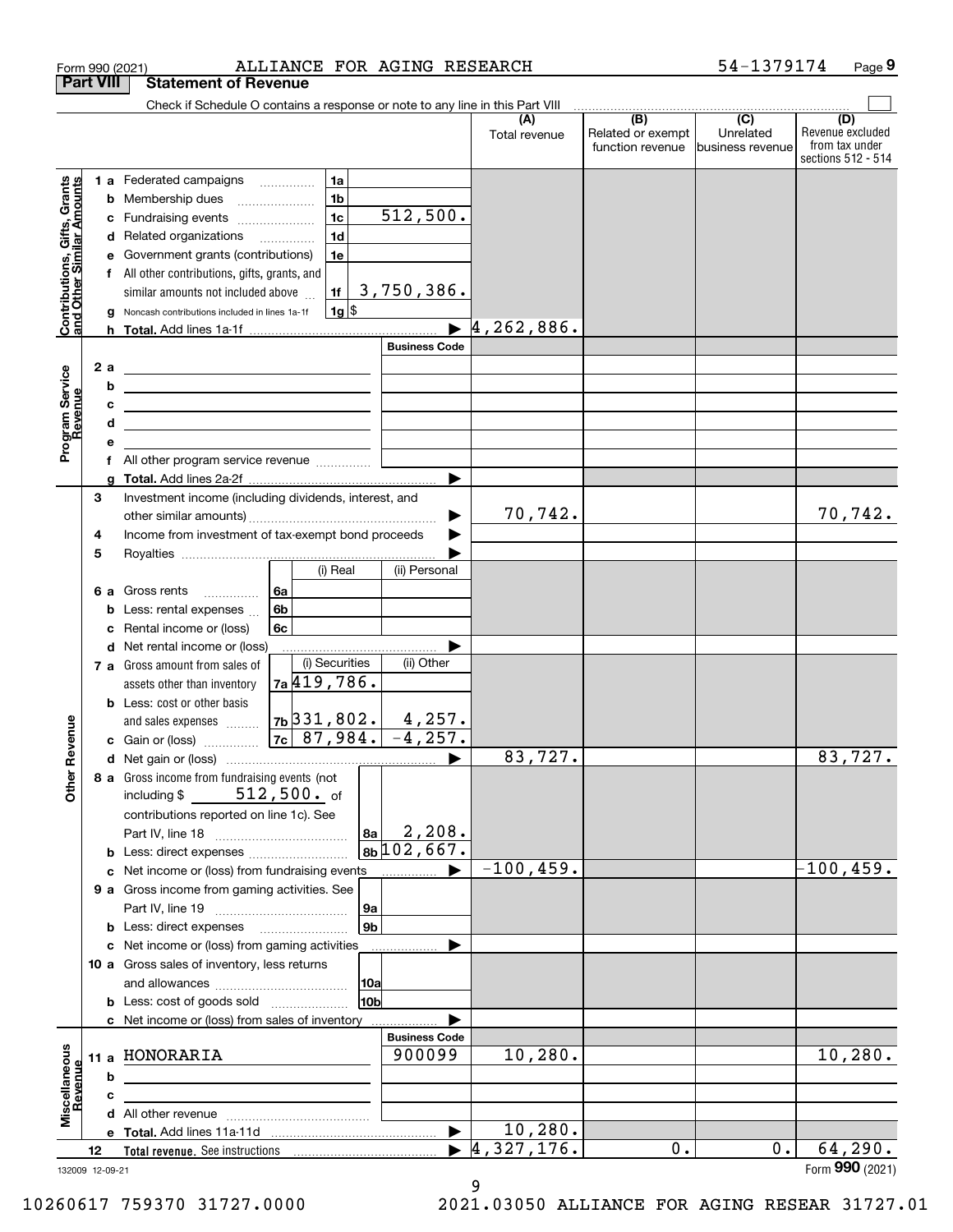$_{\rm Form}$  990 (2021) ALLIANCE FOR AGING RESEARCH 54-1379174 <sub>Page</sub> **Part IX Statement of Functional Expenses**

|              | Section 501(c)(3) and 501(c)(4) organizations must complete all columns. All other organizations must complete column (A).                                                                                   |                       |                                    |                                    |                                |
|--------------|--------------------------------------------------------------------------------------------------------------------------------------------------------------------------------------------------------------|-----------------------|------------------------------------|------------------------------------|--------------------------------|
|              | Check if Schedule O contains a response or note to any line in this Part IX                                                                                                                                  |                       |                                    | $\overline{C}$                     | $\overline{\mathtt{x}}$        |
|              | Do not include amounts reported on lines 6b,<br>7b, 8b, 9b, and 10b of Part VIII.                                                                                                                            | (A)<br>Total expenses | (B)<br>Program service<br>expenses | Management and<br>general expenses | (D)<br>Fundraising<br>expenses |
| 1.           | Grants and other assistance to domestic organizations                                                                                                                                                        |                       |                                    |                                    |                                |
|              | and domestic governments. See Part IV, line 21                                                                                                                                                               | 20,000.               | 20,000.                            |                                    |                                |
| $\mathbf{2}$ | Grants and other assistance to domestic                                                                                                                                                                      |                       |                                    |                                    |                                |
|              | individuals. See Part IV, line 22                                                                                                                                                                            |                       |                                    |                                    |                                |
| 3            | Grants and other assistance to foreign                                                                                                                                                                       |                       |                                    |                                    |                                |
|              | organizations, foreign governments, and foreign                                                                                                                                                              |                       |                                    |                                    |                                |
|              | individuals. See Part IV, lines 15 and 16                                                                                                                                                                    |                       |                                    |                                    |                                |
| 4            | Benefits paid to or for members                                                                                                                                                                              |                       |                                    |                                    |                                |
| 5            | Compensation of current officers, directors,                                                                                                                                                                 |                       |                                    |                                    |                                |
|              |                                                                                                                                                                                                              | 259, 349.             | 171,538.                           | 65, 285.                           | 22,526.                        |
| 6            | Compensation not included above to disqualified                                                                                                                                                              |                       |                                    |                                    |                                |
|              | persons (as defined under section 4958(f)(1)) and                                                                                                                                                            |                       |                                    |                                    |                                |
|              | persons described in section 4958(c)(3)(B)                                                                                                                                                                   |                       |                                    |                                    |                                |
| 7            |                                                                                                                                                                                                              | 820,618.              | 586,832.                           | 223, 340.                          | 10,446.                        |
| 8            | Pension plan accruals and contributions (include                                                                                                                                                             |                       |                                    |                                    |                                |
|              | section 401(k) and 403(b) employer contributions)                                                                                                                                                            |                       |                                    |                                    |                                |
| 9            |                                                                                                                                                                                                              | 125,895.              | 83,269.                            | 31,691.                            | 10,935.                        |
| 10           |                                                                                                                                                                                                              | 83,540.               | 58,007.                            | 23,078.                            | 2,455.                         |
| 11           | Fees for services (nonemployees):                                                                                                                                                                            |                       |                                    |                                    |                                |
| a            |                                                                                                                                                                                                              | 50, 228.              |                                    | 50, 228.                           |                                |
| b            |                                                                                                                                                                                                              |                       |                                    |                                    |                                |
| с            |                                                                                                                                                                                                              |                       |                                    |                                    |                                |
|              |                                                                                                                                                                                                              |                       |                                    |                                    |                                |
|              | e Professional fundraising services. See Part IV, line 17                                                                                                                                                    |                       |                                    |                                    |                                |
| f            | Investment management fees                                                                                                                                                                                   | 16,568.               |                                    | 16,568.                            |                                |
|              | g Other. (If line 11g amount exceeds 10% of line 25,                                                                                                                                                         |                       |                                    |                                    |                                |
|              | column (A), amount, list line 11g expenses on Sch O.)                                                                                                                                                        | 785,286.              | 747,731.                           | 37,555.                            |                                |
| 12           |                                                                                                                                                                                                              | 438,744.              | 416,614.                           | 15,875.                            | 6, 255.                        |
| 13           |                                                                                                                                                                                                              | 32, 335.              | 7,507.                             | 22,978.                            | 1,850.                         |
| 14           |                                                                                                                                                                                                              | 26,494.               | 22, 337.                           | 4,157.                             |                                |
| 15           |                                                                                                                                                                                                              |                       |                                    |                                    |                                |
| 16           |                                                                                                                                                                                                              | 179,230.              |                                    | 179,230.                           |                                |
| 17           |                                                                                                                                                                                                              | 7,319.                | 6,389.                             | 906.                               | 24.                            |
| 18           | Payments of travel or entertainment expenses                                                                                                                                                                 |                       |                                    |                                    |                                |
|              | for any federal, state, or local public officials                                                                                                                                                            |                       |                                    |                                    |                                |
| 19           | Conferences, conventions, and meetings                                                                                                                                                                       | 25,896.               | 23,967.                            | 1,851.                             | 78.                            |
| 20           | Interest                                                                                                                                                                                                     | 370.                  |                                    | 370.                               |                                |
| 21           |                                                                                                                                                                                                              |                       |                                    |                                    |                                |
| 22           | Depreciation, depletion, and amortization                                                                                                                                                                    | 45,695.               |                                    | 45,695.                            |                                |
| 23           | Insurance                                                                                                                                                                                                    | 5,349.                |                                    | 5,349.                             |                                |
| 24           | Other expenses. Itemize expenses not covered<br>above. (List miscellaneous expenses on line 24e. If<br>line 24e amount exceeds 10% of line 25, column (A),<br>amount, list line 24e expenses on Schedule O.) |                       |                                    |                                    |                                |
| a            | PARTNERSHIPS                                                                                                                                                                                                 | 323,020.              | 323,020.                           |                                    |                                |
| b            | DUES AND SUBSCRIPTIONS                                                                                                                                                                                       | 50, 211.              | 19,927.                            | 29,376.                            | 908.                           |
| c            | MANAGEMENT INFO SYSTEMS                                                                                                                                                                                      | 41,094.               | 4,470.                             | 30,519.                            | 6,105.                         |
| d            | OTHER EXPENSES                                                                                                                                                                                               | 8,125.                | 3,223.                             | 4,458.                             | 444.                           |
|              | e All other expenses                                                                                                                                                                                         | 5,785.                | 391,711.                           | $-385,997.$                        | 71.                            |
| 25           | Total functional expenses. Add lines 1 through 24e                                                                                                                                                           | 3, 351, 151.          | 2,886,542.                         | 402,512.                           | 62,097.                        |
| 26           | Joint costs. Complete this line only if the organization                                                                                                                                                     |                       |                                    |                                    |                                |
|              | reported in column (B) joint costs from a combined                                                                                                                                                           |                       |                                    |                                    |                                |
|              | educational campaign and fundraising solicitation.                                                                                                                                                           |                       |                                    |                                    |                                |
|              | Check here $\blacktriangleright$<br>if following SOP 98-2 (ASC 958-720)                                                                                                                                      |                       |                                    |                                    |                                |

132010 12-09-21

10 10260617 759370 31727.0000 2021.03050 ALLIANCE FOR AGING RESEAR 31727.01

Form (2021) **990**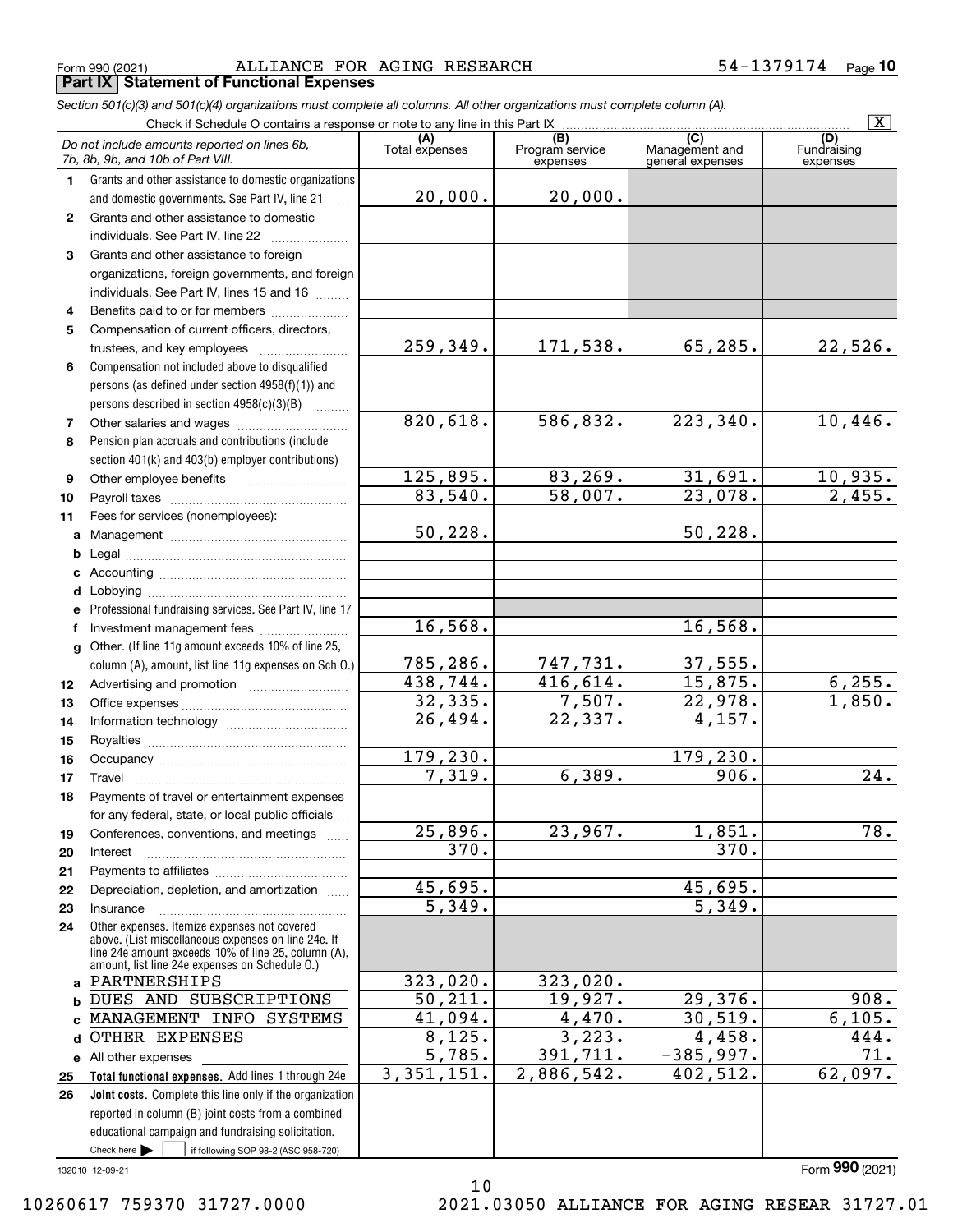Form (2021) **990**

# $_{\rm Form}$  990 (2021) ALLIANCE FOR AGING RESEARCH 54-1379174 <sub>Page</sub>

|                             |          |                                                                                                                                                                                                                                |            |                           | (A)<br>Beginning of year |                 | (B)<br>End of year |
|-----------------------------|----------|--------------------------------------------------------------------------------------------------------------------------------------------------------------------------------------------------------------------------------|------------|---------------------------|--------------------------|-----------------|--------------------|
|                             | 1        |                                                                                                                                                                                                                                |            |                           | 521, 237.                | $\blacksquare$  | 497,895.           |
|                             | 2        |                                                                                                                                                                                                                                |            |                           | 743, 392.                | $\mathbf{2}$    | 419,836.           |
|                             | 3        |                                                                                                                                                                                                                                |            |                           | 374,933.                 | $\mathbf{3}$    | 668,500.           |
|                             | 4        |                                                                                                                                                                                                                                |            |                           | 32.                      | 4               | $0$ .              |
|                             | 5        | Loans and other receivables from any current or former officer, director,                                                                                                                                                      |            |                           |                          |                 |                    |
|                             |          | trustee, key employee, creator or founder, substantial contributor, or 35%                                                                                                                                                     |            |                           |                          |                 |                    |
|                             |          | controlled entity or family member of any of these persons                                                                                                                                                                     |            |                           |                          | 5               |                    |
|                             | 6        | Loans and other receivables from other disqualified persons (as defined                                                                                                                                                        |            |                           |                          |                 |                    |
|                             |          | under section $4958(f)(1)$ , and persons described in section $4958(c)(3)(B)$                                                                                                                                                  |            | 1.1.1.1                   |                          | 6               |                    |
|                             | 7        |                                                                                                                                                                                                                                |            |                           |                          | $\overline{7}$  |                    |
| Assets                      | 8        |                                                                                                                                                                                                                                |            |                           |                          | 8               |                    |
|                             | 9        |                                                                                                                                                                                                                                | 102,520.   | $\boldsymbol{9}$          | 29,672.                  |                 |                    |
|                             |          | 10a Land, buildings, and equipment: cost or other                                                                                                                                                                              |            |                           |                          |                 |                    |
|                             |          | basis. Complete Part VI of Schedule D  10a                                                                                                                                                                                     |            | $\frac{311,722}{151,337}$ |                          |                 |                    |
|                             |          |                                                                                                                                                                                                                                |            |                           | 89,724.                  | 10 <sub>c</sub> | <u>160,385.</u>    |
|                             | 11       |                                                                                                                                                                                                                                |            | 2,438,189.                | 11                       | 3,529,431.      |                    |
|                             | 12       |                                                                                                                                                                                                                                |            | 12                        |                          |                 |                    |
|                             | 13       |                                                                                                                                                                                                                                |            | 13                        |                          |                 |                    |
|                             | 14       |                                                                                                                                                                                                                                |            |                           | 14                       |                 |                    |
|                             | 15       |                                                                                                                                                                                                                                |            |                           | 14,855.                  | 15              | 34,855.            |
|                             | 16       |                                                                                                                                                                                                                                |            |                           | 4, 284, 882.             | 16              | 5,340,574.         |
|                             | 17       |                                                                                                                                                                                                                                |            |                           | 167,077.                 | 17              | 260, 729.          |
|                             | 18       |                                                                                                                                                                                                                                |            | 18                        |                          |                 |                    |
|                             | 19       | Deferred revenue material contracts and a contract of the contract of the contract of the contract of the contract of the contract of the contract of the contract of the contract of the contract of the contract of the cont |            | 19                        |                          |                 |                    |
|                             | 20       |                                                                                                                                                                                                                                |            |                           |                          | 20              |                    |
|                             | 21       | Escrow or custodial account liability. Complete Part IV of Schedule D                                                                                                                                                          |            |                           |                          | 21              |                    |
|                             | 22       | Loans and other payables to any current or former officer, director,                                                                                                                                                           |            |                           |                          |                 |                    |
| Liabilities                 |          | trustee, key employee, creator or founder, substantial contributor, or 35%                                                                                                                                                     |            |                           |                          |                 |                    |
|                             |          | controlled entity or family member of any of these persons                                                                                                                                                                     |            |                           |                          | 22              |                    |
|                             | 23       | Secured mortgages and notes payable to unrelated third parties                                                                                                                                                                 |            |                           |                          | 23<br>24        |                    |
|                             | 24<br>25 | Other liabilities (including federal income tax, payables to related third                                                                                                                                                     |            |                           |                          |                 |                    |
|                             |          | parties, and other liabilities not included on lines 17-24). Complete Part X                                                                                                                                                   |            |                           |                          |                 |                    |
|                             |          |                                                                                                                                                                                                                                |            |                           | 337,344.                 | 25              | 142,830.           |
|                             | 26       | of Schedule D <b>www.arenamin.communities</b> and a series of Schedule D<br>Total liabilities. Add lines 17 through 25                                                                                                         |            |                           | $\overline{504, 421.}$   | 26              | 403,559.           |
|                             |          | Organizations that follow FASB ASC 958, check here $\blacktriangleright \lfloor X \rfloor$                                                                                                                                     |            |                           |                          |                 |                    |
|                             |          | and complete lines 27, 28, 32, and 33.                                                                                                                                                                                         |            |                           |                          |                 |                    |
|                             | 27       |                                                                                                                                                                                                                                |            |                           | 2,689,241.               | 27              | 3,429,223.         |
|                             | 28       |                                                                                                                                                                                                                                |            |                           | 1,091,220.               | 28              | 1,507,792.         |
|                             |          | Organizations that do not follow FASB ASC 958, check here ▶ □                                                                                                                                                                  |            |                           |                          |                 |                    |
|                             |          | and complete lines 29 through 33.                                                                                                                                                                                              |            |                           |                          |                 |                    |
| Net Assets or Fund Balances | 29       |                                                                                                                                                                                                                                |            |                           | 29                       |                 |                    |
|                             | 30       | Paid-in or capital surplus, or land, building, or equipment fund                                                                                                                                                               |            |                           | 30                       |                 |                    |
|                             | 31       | Retained earnings, endowment, accumulated income, or other funds                                                                                                                                                               |            |                           |                          | 31              |                    |
|                             | 32       |                                                                                                                                                                                                                                |            |                           | 3,780,461.               | 32              | 4,937,015.         |
|                             | 33       |                                                                                                                                                                                                                                | 4,284,882. | 33                        | 5,340,574.               |                 |                    |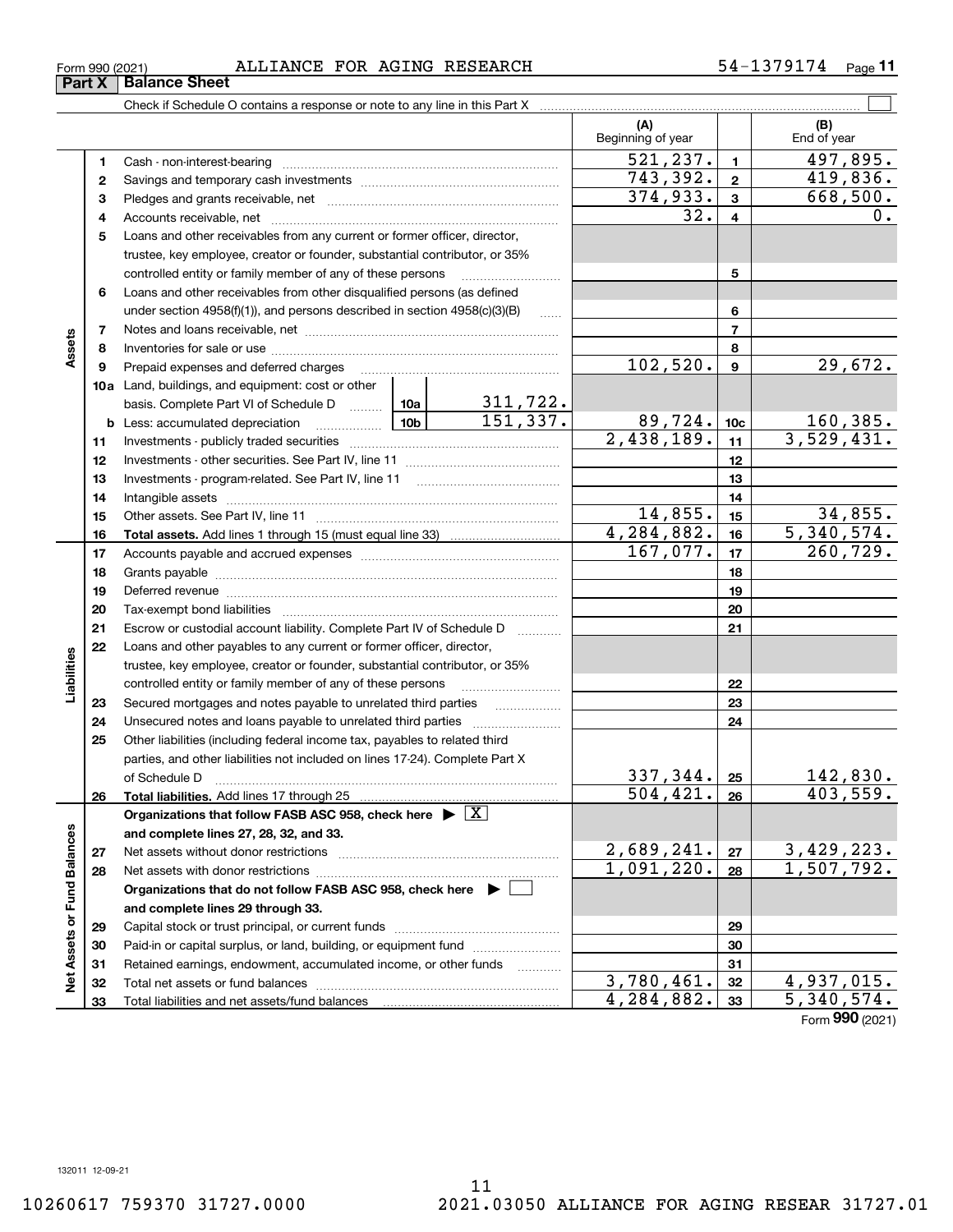|    | ALLIANCE FOR AGING RESEARCH<br>Form 990 (2021)                                                                                                                                                                                 |                         | 54-1379174 Page 12         |     |                         |
|----|--------------------------------------------------------------------------------------------------------------------------------------------------------------------------------------------------------------------------------|-------------------------|----------------------------|-----|-------------------------|
|    | <b>Reconciliation of Net Assets</b><br>Part XI                                                                                                                                                                                 |                         |                            |     |                         |
|    |                                                                                                                                                                                                                                |                         |                            |     |                         |
|    |                                                                                                                                                                                                                                |                         |                            |     |                         |
| 1  | Total revenue (must equal Part VIII, column (A), line 12)                                                                                                                                                                      | $\mathbf{1}$            | 4,327,176.                 |     |                         |
| 2  |                                                                                                                                                                                                                                | $\mathbf{2}$            | $\overline{3}$ , 351, 151. |     |                         |
| З  | Revenue less expenses. Subtract line 2 from line 1                                                                                                                                                                             | 3                       |                            |     | 976,025.                |
| 4  |                                                                                                                                                                                                                                | $\overline{\mathbf{4}}$ | 3,780,461.                 |     |                         |
| 5  | Net unrealized gains (losses) on investments [11] [11] non-manufactured manufactured manufactured manufactured manufactured manufactured manufactured manufactured manufactured manufactured manufactured manufactured manufac | 5                       |                            |     | 180,529.                |
| 6  |                                                                                                                                                                                                                                | 6                       |                            |     |                         |
| 7  | Investment expenses www.communication.com/www.communication.com/www.communication.com/www.com                                                                                                                                  | $\overline{7}$          |                            |     |                         |
| 8  | Prior period adjustments                                                                                                                                                                                                       | 8                       |                            |     |                         |
| 9  | Other changes in net assets or fund balances (explain on Schedule O)                                                                                                                                                           | 9                       |                            |     | 0.                      |
| 10 | Net assets or fund balances at end of year. Combine lines 3 through 9 (must equal Part X, line 32,                                                                                                                             |                         |                            |     |                         |
|    | column (B))                                                                                                                                                                                                                    | 10                      | 4,937,015.                 |     |                         |
|    | Part XII Financial Statements and Reporting                                                                                                                                                                                    |                         |                            |     |                         |
|    |                                                                                                                                                                                                                                |                         |                            |     | $\overline{\mathbf{x}}$ |
|    |                                                                                                                                                                                                                                |                         |                            | Yes | No                      |
| 1  | $ X $ Accrual<br>Accounting method used to prepare the Form 990: <u>June</u> Cash<br>Other                                                                                                                                     |                         |                            |     |                         |
|    | If the organization changed its method of accounting from a prior year or checked "Other," explain on Schedule O.                                                                                                              |                         |                            |     |                         |
|    | 2a Were the organization's financial statements compiled or reviewed by an independent accountant?                                                                                                                             |                         | 2a                         |     | х                       |
|    | If "Yes," check a box below to indicate whether the financial statements for the year were compiled or reviewed on a                                                                                                           |                         |                            |     |                         |
|    | separate basis, consolidated basis, or both:                                                                                                                                                                                   |                         |                            |     |                         |
|    | Separate basis<br><b>Consolidated basis</b><br>Both consolidated and separate basis                                                                                                                                            |                         |                            |     |                         |
|    | <b>b</b> Were the organization's financial statements audited by an independent accountant?                                                                                                                                    |                         | 2 <sub>b</sub>             | X   |                         |
|    | If "Yes," check a box below to indicate whether the financial statements for the year were audited on a separate basis,                                                                                                        |                         |                            |     |                         |
|    | consolidated basis, or both:                                                                                                                                                                                                   |                         |                            |     |                         |
|    | $\vert$ X $\vert$ Separate basis<br>Consolidated basis<br>Both consolidated and separate basis                                                                                                                                 |                         |                            |     |                         |
|    | c If "Yes" to line 2a or 2b, does the organization have a committee that assumes responsibility for oversight of the audit,                                                                                                    |                         |                            |     |                         |
|    | review, or compilation of its financial statements and selection of an independent accountant?                                                                                                                                 |                         | 2c<br>.                    | x   |                         |
|    | If the organization changed either its oversight process or selection process during the tax year, explain on Schedule O.                                                                                                      |                         |                            |     |                         |
|    | 3a As a result of a federal award, was the organization required to undergo an audit or audits as set forth in the Single Audit                                                                                                |                         |                            |     |                         |
|    |                                                                                                                                                                                                                                |                         | Зa                         |     | x                       |
|    | b If "Yes," did the organization undergo the required audit or audits? If the organization did not undergo the required audit                                                                                                  |                         |                            |     |                         |
|    |                                                                                                                                                                                                                                |                         | 3 <sub>b</sub>             |     |                         |

Form (2021) **990**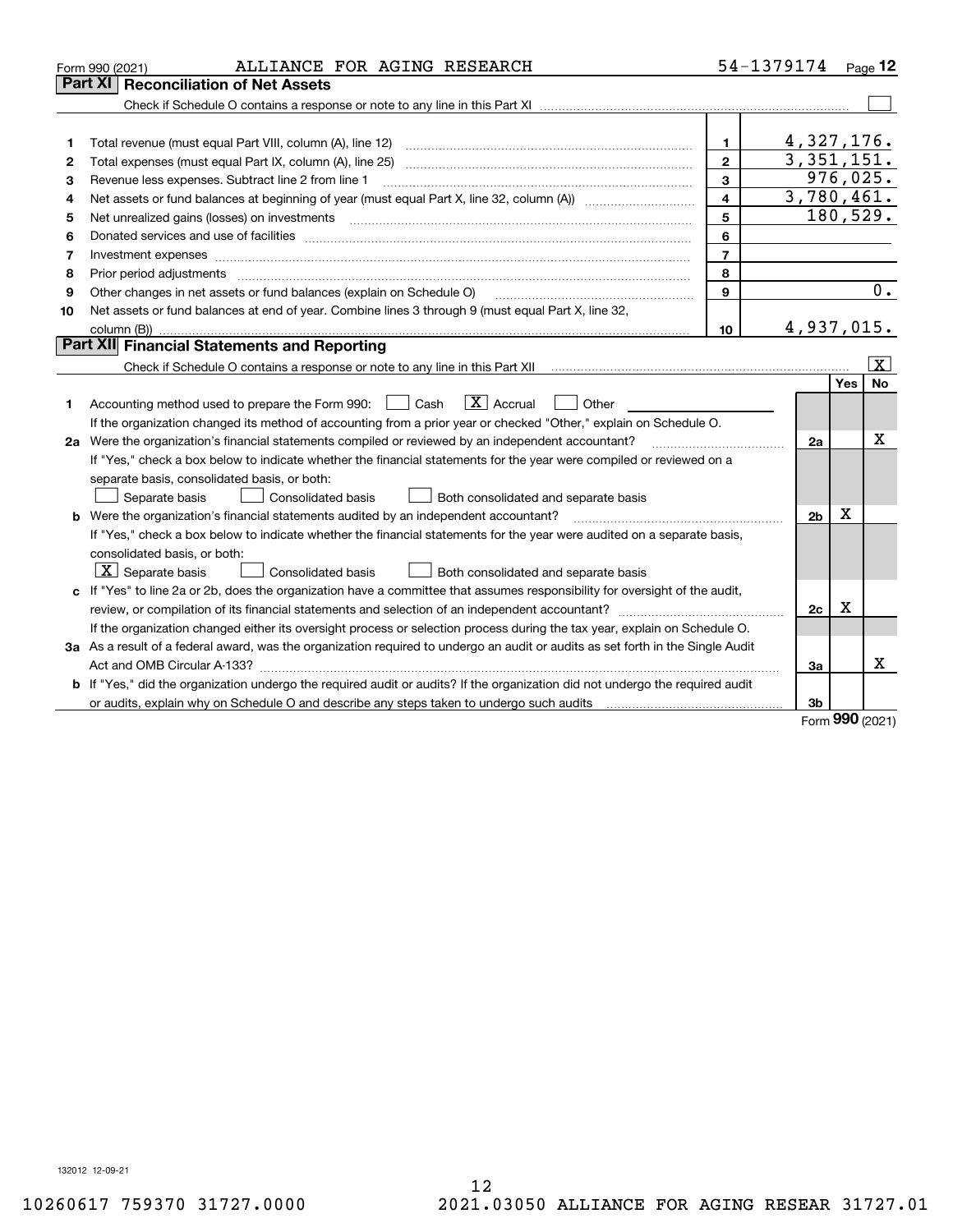Department of the Treasury Internal Revenue Service

**(Form 990)**

# **Public Charity Status and Public Support**

**Complete if the organization is a section 501(c)(3) organization or a section 4947(a)(1) nonexempt charitable trust.**

**| Attach to Form 990 or Form 990-EZ.** 

**| Go to www.irs.gov/Form990 for instructions and the latest information.**

| OMB No. 1545-0047                   |
|-------------------------------------|
| 02                                  |
| <b>Open to Public</b><br>Inspection |

| Name of the organization |  |
|--------------------------|--|
|--------------------------|--|

|        |                                                                                                                                                                                                                                                      | Name of the organization                                                                                                                     |          |                                                        |                             |                                 |                            |  | <b>Employer identification number</b> |  |  |  |
|--------|------------------------------------------------------------------------------------------------------------------------------------------------------------------------------------------------------------------------------------------------------|----------------------------------------------------------------------------------------------------------------------------------------------|----------|--------------------------------------------------------|-----------------------------|---------------------------------|----------------------------|--|---------------------------------------|--|--|--|
|        |                                                                                                                                                                                                                                                      |                                                                                                                                              |          | ALLIANCE FOR AGING RESEARCH                            |                             |                                 |                            |  | 54-1379174                            |  |  |  |
| Part I |                                                                                                                                                                                                                                                      | Reason for Public Charity Status. (All organizations must complete this part.) See instructions.                                             |          |                                                        |                             |                                 |                            |  |                                       |  |  |  |
|        |                                                                                                                                                                                                                                                      | The organization is not a private foundation because it is: (For lines 1 through 12, check only one box.)                                    |          |                                                        |                             |                                 |                            |  |                                       |  |  |  |
| 1      |                                                                                                                                                                                                                                                      | A church, convention of churches, or association of churches described in section 170(b)(1)(A)(i).                                           |          |                                                        |                             |                                 |                            |  |                                       |  |  |  |
| 2      |                                                                                                                                                                                                                                                      | A school described in section 170(b)(1)(A)(ii). (Attach Schedule E (Form 990).)                                                              |          |                                                        |                             |                                 |                            |  |                                       |  |  |  |
| 3      |                                                                                                                                                                                                                                                      | A hospital or a cooperative hospital service organization described in section 170(b)(1)(A)(iii).                                            |          |                                                        |                             |                                 |                            |  |                                       |  |  |  |
| 4      |                                                                                                                                                                                                                                                      | A medical research organization operated in conjunction with a hospital described in section 170(b)(1)(A)(iii). Enter the hospital's name,   |          |                                                        |                             |                                 |                            |  |                                       |  |  |  |
|        |                                                                                                                                                                                                                                                      | city, and state:                                                                                                                             |          |                                                        |                             |                                 |                            |  |                                       |  |  |  |
| 5      |                                                                                                                                                                                                                                                      | An organization operated for the benefit of a college or university owned or operated by a governmental unit described in                    |          |                                                        |                             |                                 |                            |  |                                       |  |  |  |
|        |                                                                                                                                                                                                                                                      | section 170(b)(1)(A)(iv). (Complete Part II.)                                                                                                |          |                                                        |                             |                                 |                            |  |                                       |  |  |  |
| 6      |                                                                                                                                                                                                                                                      | A federal, state, or local government or governmental unit described in section 170(b)(1)(A)(v).                                             |          |                                                        |                             |                                 |                            |  |                                       |  |  |  |
|        | $7 \times$<br>An organization that normally receives a substantial part of its support from a governmental unit or from the general public described in                                                                                              |                                                                                                                                              |          |                                                        |                             |                                 |                            |  |                                       |  |  |  |
|        |                                                                                                                                                                                                                                                      | section 170(b)(1)(A)(vi). (Complete Part II.)                                                                                                |          |                                                        |                             |                                 |                            |  |                                       |  |  |  |
| 8      |                                                                                                                                                                                                                                                      | A community trust described in section 170(b)(1)(A)(vi). (Complete Part II.)                                                                 |          |                                                        |                             |                                 |                            |  |                                       |  |  |  |
| 9      |                                                                                                                                                                                                                                                      | An agricultural research organization described in section 170(b)(1)(A)(ix) operated in conjunction with a land-grant college                |          |                                                        |                             |                                 |                            |  |                                       |  |  |  |
|        |                                                                                                                                                                                                                                                      | or university or a non-land-grant college of agriculture (see instructions). Enter the name, city, and state of the college or               |          |                                                        |                             |                                 |                            |  |                                       |  |  |  |
|        |                                                                                                                                                                                                                                                      | university:                                                                                                                                  |          |                                                        |                             |                                 |                            |  |                                       |  |  |  |
| 10     |                                                                                                                                                                                                                                                      | An organization that normally receives (1) more than 33 1/3% of its support from contributions, membership fees, and gross receipts from     |          |                                                        |                             |                                 |                            |  |                                       |  |  |  |
|        |                                                                                                                                                                                                                                                      | activities related to its exempt functions, subject to certain exceptions; and (2) no more than 33 1/3% of its support from gross investment |          |                                                        |                             |                                 |                            |  |                                       |  |  |  |
|        |                                                                                                                                                                                                                                                      |                                                                                                                                              |          |                                                        |                             |                                 |                            |  |                                       |  |  |  |
|        |                                                                                                                                                                                                                                                      | income and unrelated business taxable income (less section 511 tax) from businesses acquired by the organization after June 30, 1975.        |          |                                                        |                             |                                 |                            |  |                                       |  |  |  |
|        |                                                                                                                                                                                                                                                      | See section 509(a)(2). (Complete Part III.)                                                                                                  |          |                                                        |                             |                                 |                            |  |                                       |  |  |  |
| 11     |                                                                                                                                                                                                                                                      | An organization organized and operated exclusively to test for public safety. See section 509(a)(4).                                         |          |                                                        |                             |                                 |                            |  |                                       |  |  |  |
| 12     |                                                                                                                                                                                                                                                      | An organization organized and operated exclusively for the benefit of, to perform the functions of, or to carry out the purposes of one or   |          |                                                        |                             |                                 |                            |  |                                       |  |  |  |
|        | more publicly supported organizations described in section 509(a)(1) or section 509(a)(2). See section 509(a)(3). Check the box on<br>lines 12a through 12d that describes the type of supporting organization and complete lines 12e, 12f, and 12g. |                                                                                                                                              |          |                                                        |                             |                                 |                            |  |                                       |  |  |  |
|        |                                                                                                                                                                                                                                                      |                                                                                                                                              |          |                                                        |                             |                                 |                            |  |                                       |  |  |  |
| а      |                                                                                                                                                                                                                                                      | Type I. A supporting organization operated, supervised, or controlled by its supported organization(s), typically by giving                  |          |                                                        |                             |                                 |                            |  |                                       |  |  |  |
|        |                                                                                                                                                                                                                                                      | the supported organization(s) the power to regularly appoint or elect a majority of the directors or trustees of the supporting              |          |                                                        |                             |                                 |                            |  |                                       |  |  |  |
|        |                                                                                                                                                                                                                                                      | organization. You must complete Part IV, Sections A and B.                                                                                   |          |                                                        |                             |                                 |                            |  |                                       |  |  |  |
| b      |                                                                                                                                                                                                                                                      | Type II. A supporting organization supervised or controlled in connection with its supported organization(s), by having                      |          |                                                        |                             |                                 |                            |  |                                       |  |  |  |
|        |                                                                                                                                                                                                                                                      | control or management of the supporting organization vested in the same persons that control or manage the supported                         |          |                                                        |                             |                                 |                            |  |                                       |  |  |  |
|        |                                                                                                                                                                                                                                                      | organization(s). You must complete Part IV, Sections A and C.                                                                                |          |                                                        |                             |                                 |                            |  |                                       |  |  |  |
| с      |                                                                                                                                                                                                                                                      | Type III functionally integrated. A supporting organization operated in connection with, and functionally integrated with,                   |          |                                                        |                             |                                 |                            |  |                                       |  |  |  |
|        |                                                                                                                                                                                                                                                      | its supported organization(s) (see instructions). You must complete Part IV, Sections A, D, and E.                                           |          |                                                        |                             |                                 |                            |  |                                       |  |  |  |
| d      |                                                                                                                                                                                                                                                      | Type III non-functionally integrated. A supporting organization operated in connection with its supported organization(s)                    |          |                                                        |                             |                                 |                            |  |                                       |  |  |  |
|        |                                                                                                                                                                                                                                                      | that is not functionally integrated. The organization generally must satisfy a distribution requirement and an attentiveness                 |          |                                                        |                             |                                 |                            |  |                                       |  |  |  |
|        |                                                                                                                                                                                                                                                      | requirement (see instructions). You must complete Part IV, Sections A and D, and Part V.                                                     |          |                                                        |                             |                                 |                            |  |                                       |  |  |  |
|        |                                                                                                                                                                                                                                                      | Check this box if the organization received a written determination from the IRS that it is a Type I, Type II, Type III                      |          |                                                        |                             |                                 |                            |  |                                       |  |  |  |
|        |                                                                                                                                                                                                                                                      | functionally integrated, or Type III non-functionally integrated supporting organization.                                                    |          |                                                        |                             |                                 |                            |  |                                       |  |  |  |
|        |                                                                                                                                                                                                                                                      | f Enter the number of supported organizations                                                                                                |          |                                                        |                             |                                 |                            |  |                                       |  |  |  |
|        |                                                                                                                                                                                                                                                      | g Provide the following information about the supported organization(s).                                                                     |          |                                                        |                             |                                 |                            |  |                                       |  |  |  |
|        |                                                                                                                                                                                                                                                      | (i) Name of supported                                                                                                                        | (ii) EIN | (iii) Type of organization<br>(described on lines 1-10 | in your governing document? | (iv) Is the organization listed | (v) Amount of monetary     |  | (vi) Amount of other                  |  |  |  |
|        |                                                                                                                                                                                                                                                      | organization                                                                                                                                 |          | above (see instructions))                              | Yes                         | No                              | support (see instructions) |  | support (see instructions)            |  |  |  |
|        |                                                                                                                                                                                                                                                      |                                                                                                                                              |          |                                                        |                             |                                 |                            |  |                                       |  |  |  |
|        |                                                                                                                                                                                                                                                      |                                                                                                                                              |          |                                                        |                             |                                 |                            |  |                                       |  |  |  |
|        |                                                                                                                                                                                                                                                      |                                                                                                                                              |          |                                                        |                             |                                 |                            |  |                                       |  |  |  |
|        |                                                                                                                                                                                                                                                      |                                                                                                                                              |          |                                                        |                             |                                 |                            |  |                                       |  |  |  |
|        |                                                                                                                                                                                                                                                      |                                                                                                                                              |          |                                                        |                             |                                 |                            |  |                                       |  |  |  |
|        |                                                                                                                                                                                                                                                      |                                                                                                                                              |          |                                                        |                             |                                 |                            |  |                                       |  |  |  |
|        |                                                                                                                                                                                                                                                      |                                                                                                                                              |          |                                                        |                             |                                 |                            |  |                                       |  |  |  |
|        |                                                                                                                                                                                                                                                      |                                                                                                                                              |          |                                                        |                             |                                 |                            |  |                                       |  |  |  |
|        |                                                                                                                                                                                                                                                      |                                                                                                                                              |          |                                                        |                             |                                 |                            |  |                                       |  |  |  |
|        |                                                                                                                                                                                                                                                      |                                                                                                                                              |          |                                                        |                             |                                 |                            |  |                                       |  |  |  |
| Total  |                                                                                                                                                                                                                                                      |                                                                                                                                              |          |                                                        |                             |                                 |                            |  |                                       |  |  |  |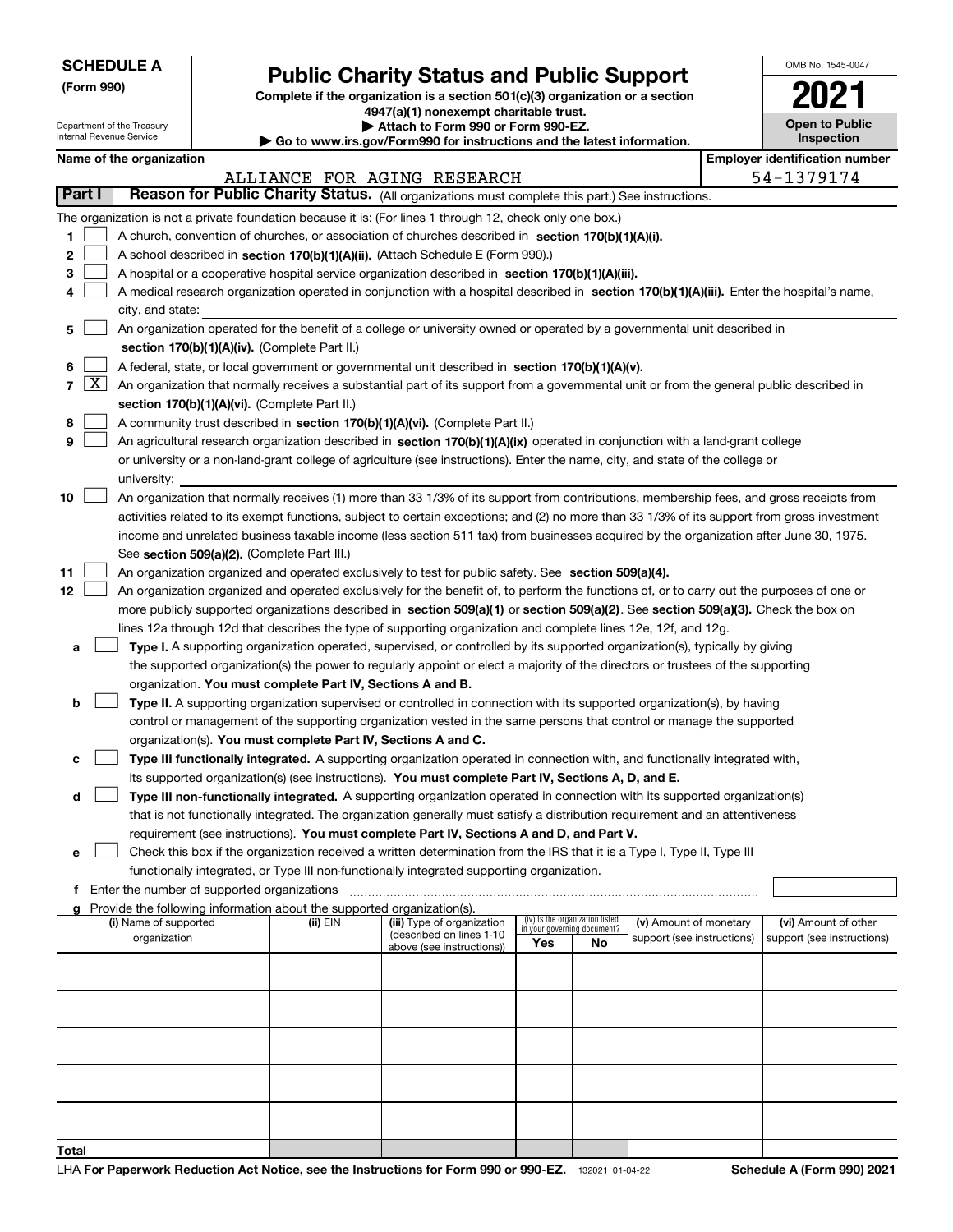Schedule A (Form 990) 2021 ALLIANCE FOR AGING RESEARCH 54-1379174 page

(Complete only if you checked the box on line 5, 7, or 8 of Part I or if the organization failed to qualify under Part III. If the organization fails to qualify under the tests listed below, please complete Part III.) **Part II Support Schedule for Organizations Described in Sections 170(b)(1)(A)(iv) and 170(b)(1)(A)(vi)**

|     | <b>Section A. Public Support</b>                                                                                                                                                                                                                           |          |            |            |            |          |                                          |
|-----|------------------------------------------------------------------------------------------------------------------------------------------------------------------------------------------------------------------------------------------------------------|----------|------------|------------|------------|----------|------------------------------------------|
|     | Calendar year (or fiscal year beginning in)                                                                                                                                                                                                                | (a) 2017 | $(b)$ 2018 | $(c)$ 2019 | $(d)$ 2020 | (e) 2021 | (f) Total                                |
|     | 1 Gifts, grants, contributions, and                                                                                                                                                                                                                        |          |            |            |            |          |                                          |
|     | membership fees received. (Do not<br>include any "unusual grants.")                                                                                                                                                                                        | 2377110. | 2568722.   | 2767169.   | 3026247.   |          | 4262886.15002134.                        |
|     | 2 Tax revenues levied for the organ-                                                                                                                                                                                                                       |          |            |            |            |          |                                          |
|     | ization's benefit and either paid to                                                                                                                                                                                                                       |          |            |            |            |          |                                          |
|     | or expended on its behalf                                                                                                                                                                                                                                  |          |            |            |            |          |                                          |
|     | 3 The value of services or facilities                                                                                                                                                                                                                      |          |            |            |            |          |                                          |
|     | furnished by a governmental unit to                                                                                                                                                                                                                        |          |            |            |            |          |                                          |
|     | the organization without charge                                                                                                                                                                                                                            |          |            |            |            |          |                                          |
|     | 4 Total. Add lines 1 through 3                                                                                                                                                                                                                             | 2377110. | 2568722.   | 2767169.   | 3026247.   |          | 4262886.15002134.                        |
| 5.  | The portion of total contributions                                                                                                                                                                                                                         |          |            |            |            |          |                                          |
|     | by each person (other than a                                                                                                                                                                                                                               |          |            |            |            |          |                                          |
|     | governmental unit or publicly                                                                                                                                                                                                                              |          |            |            |            |          |                                          |
|     | supported organization) included                                                                                                                                                                                                                           |          |            |            |            |          |                                          |
|     | on line 1 that exceeds 2% of the                                                                                                                                                                                                                           |          |            |            |            |          |                                          |
|     | amount shown on line 11,                                                                                                                                                                                                                                   |          |            |            |            |          |                                          |
|     | column (f)                                                                                                                                                                                                                                                 |          |            |            |            |          | 5334012.                                 |
|     | 6 Public support. Subtract line 5 from line 4.                                                                                                                                                                                                             |          |            |            |            |          | 9668122.                                 |
|     | <b>Section B. Total Support</b>                                                                                                                                                                                                                            |          |            |            |            |          |                                          |
|     | Calendar year (or fiscal year beginning in)                                                                                                                                                                                                                | (a) 2017 | $(b)$ 2018 | $(c)$ 2019 | $(d)$ 2020 | (e) 2021 | (f) Total                                |
|     | <b>7</b> Amounts from line 4                                                                                                                                                                                                                               | 2377110. | 2568722.   | 2767169.   | 3026247.   |          | 4262886.15002134.                        |
|     | 8 Gross income from interest.                                                                                                                                                                                                                              |          |            |            |            |          |                                          |
|     | dividends, payments received on                                                                                                                                                                                                                            |          |            |            |            |          |                                          |
|     | securities loans, rents, royalties,                                                                                                                                                                                                                        |          |            |            |            |          |                                          |
|     | and income from similar sources                                                                                                                                                                                                                            | 63,078.  | 44,159.    | 54,910.    | 47,364.    | 70, 742. | 280,253.                                 |
| 9   | Net income from unrelated business                                                                                                                                                                                                                         |          |            |            |            |          |                                          |
|     | activities, whether or not the                                                                                                                                                                                                                             |          |            |            |            |          |                                          |
|     | business is regularly carried on                                                                                                                                                                                                                           |          |            |            |            |          |                                          |
|     | 10 Other income. Do not include gain                                                                                                                                                                                                                       |          |            |            |            |          |                                          |
|     | or loss from the sale of capital                                                                                                                                                                                                                           |          |            |            |            |          |                                          |
|     | assets (Explain in Part VI.)                                                                                                                                                                                                                               | 999.     | 2,006.     | 1,471.     | 4,365.     | 10, 280. | 19,121.                                  |
|     | 11 Total support. Add lines 7 through 10                                                                                                                                                                                                                   |          |            |            |            |          | 15301508.                                |
|     | 12 Gross receipts from related activities, etc. (see instructions)                                                                                                                                                                                         |          |            |            |            | 12       |                                          |
|     | 13 First 5 years. If the Form 990 is for the organization's first, second, third, fourth, or fifth tax year as a section 501(c)(3)                                                                                                                         |          |            |            |            |          |                                          |
|     | organization, check this box and stop here manufactured and according to the state of the state of the state of the state of the state of the state of the state of the state of the state of the state of the state of the st                             |          |            |            |            |          |                                          |
|     | <b>Section C. Computation of Public Support Percentage</b>                                                                                                                                                                                                 |          |            |            |            |          |                                          |
|     |                                                                                                                                                                                                                                                            |          |            |            |            | 14       | 63.18<br>$\frac{9}{6}$                   |
|     |                                                                                                                                                                                                                                                            |          |            |            |            | 15       | 60.58<br>$\frac{9}{6}$                   |
|     | 16a 33 1/3% support test - 2021. If the organization did not check the box on line 13, and line 14 is 33 1/3% or more, check this box and                                                                                                                  |          |            |            |            |          |                                          |
|     | stop here. The organization qualifies as a publicly supported organization                                                                                                                                                                                 |          |            |            |            |          | $\blacktriangleright$ $\boxed{\text{X}}$ |
|     | b 33 1/3% support test - 2020. If the organization did not check a box on line 13 or 16a, and line 15 is 33 1/3% or more, check this box                                                                                                                   |          |            |            |            |          |                                          |
|     | and stop here. The organization qualifies as a publicly supported organization                                                                                                                                                                             |          |            |            |            |          |                                          |
|     | 17a 10% -facts-and-circumstances test - 2021. If the organization did not check a box on line 13, 16a, or 16b, and line 14 is 10% or more,                                                                                                                 |          |            |            |            |          |                                          |
|     | and if the organization meets the facts-and-circumstances test, check this box and stop here. Explain in Part VI how the organization                                                                                                                      |          |            |            |            |          |                                          |
|     | meets the facts-and-circumstances test. The organization qualifies as a publicly supported organization                                                                                                                                                    |          |            |            |            |          |                                          |
|     | <b>b 10% -facts-and-circumstances test - 2020.</b> If the organization did not check a box on line 13, 16a, 16b, or 17a, and line 15 is 10% or                                                                                                             |          |            |            |            |          |                                          |
|     | more, and if the organization meets the facts-and-circumstances test, check this box and stop here. Explain in Part VI how the                                                                                                                             |          |            |            |            |          |                                          |
| 18. | organization meets the facts-and-circumstances test. The organization qualifies as a publicly supported organization<br>Private foundation. If the organization did not check a box on line 13, 16a, 16b, 17a, or 17b, check this box and see instructions |          |            |            |            |          |                                          |
|     |                                                                                                                                                                                                                                                            |          |            |            |            |          | Schedule A (Form 990) 2021               |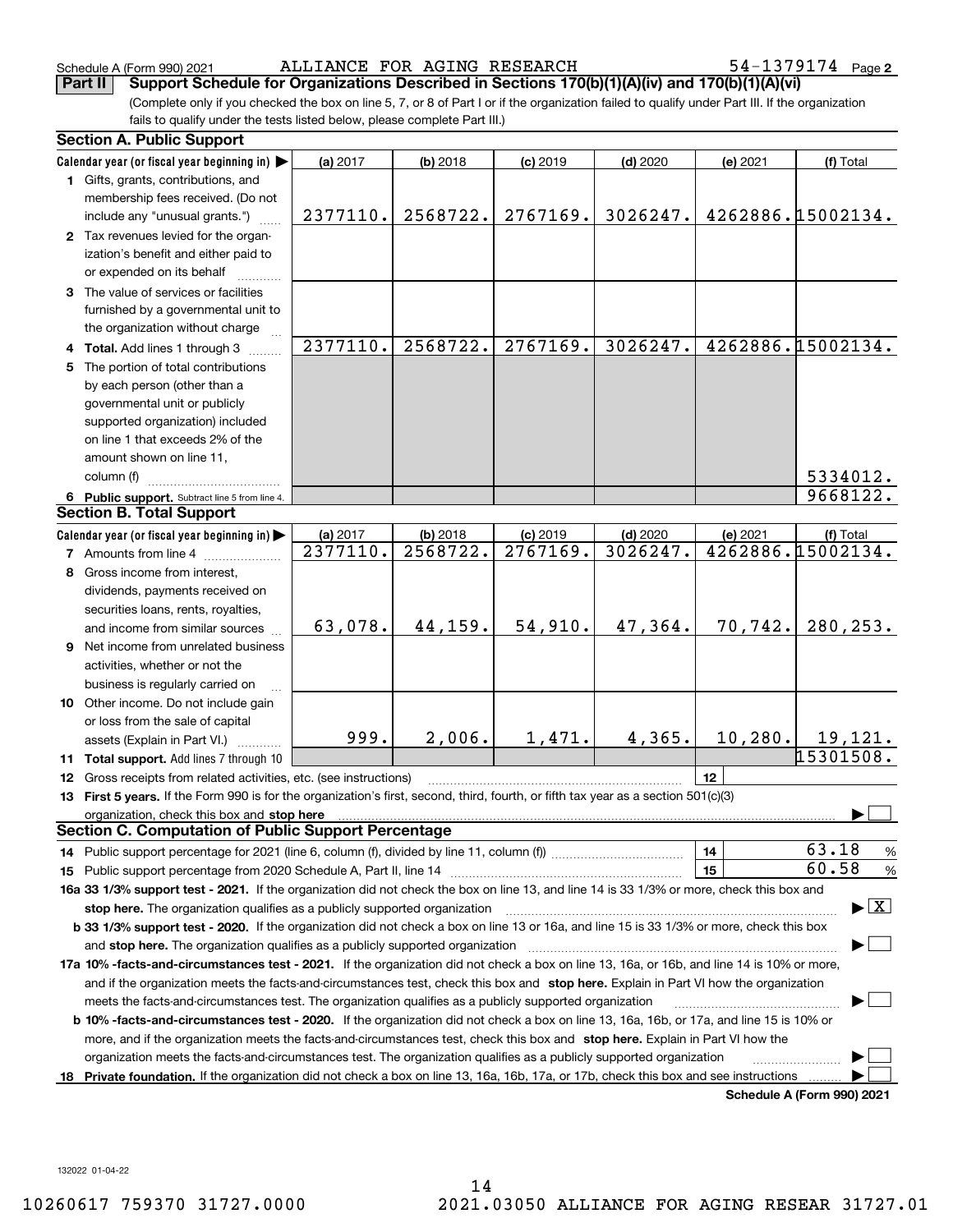| Schedule A (Form 990) 2021 |  |  |
|----------------------------|--|--|
|                            |  |  |

#### Schedule A (Form 990) 2021 ALLIANCE FOR AGING RESEARCH 54-1379174 page **Part III | Support Schedule for Organizations Described in Section 509(a)(2)**

(Complete only if you checked the box on line 10 of Part I or if the organization failed to qualify under Part II. If the organization fails to qualify under the tests listed below, please complete Part II.)

|    | <b>Section A. Public Support</b>                                                                                                                                                                |          |          |                 |            |          |                            |
|----|-------------------------------------------------------------------------------------------------------------------------------------------------------------------------------------------------|----------|----------|-----------------|------------|----------|----------------------------|
|    | Calendar year (or fiscal year beginning in) $\blacktriangleright$                                                                                                                               | (a) 2017 | (b) 2018 | <b>(c)</b> 2019 | $(d)$ 2020 | (e) 2021 | (f) Total                  |
|    | 1 Gifts, grants, contributions, and                                                                                                                                                             |          |          |                 |            |          |                            |
|    | membership fees received. (Do not                                                                                                                                                               |          |          |                 |            |          |                            |
|    | include any "unusual grants.")                                                                                                                                                                  |          |          |                 |            |          |                            |
|    | <b>2</b> Gross receipts from admissions,<br>merchandise sold or services per-<br>formed, or facilities furnished in<br>any activity that is related to the<br>organization's tax-exempt purpose |          |          |                 |            |          |                            |
|    | 3 Gross receipts from activities that<br>are not an unrelated trade or bus-<br>iness under section 513                                                                                          |          |          |                 |            |          |                            |
|    | 4 Tax revenues levied for the organ-<br>ization's benefit and either paid to                                                                                                                    |          |          |                 |            |          |                            |
|    | or expended on its behalf<br>.                                                                                                                                                                  |          |          |                 |            |          |                            |
|    | 5 The value of services or facilities<br>furnished by a governmental unit to<br>the organization without charge                                                                                 |          |          |                 |            |          |                            |
|    | <b>6 Total.</b> Add lines 1 through 5 $\dots$                                                                                                                                                   |          |          |                 |            |          |                            |
|    | 7a Amounts included on lines 1, 2, and<br>3 received from disqualified persons                                                                                                                  |          |          |                 |            |          |                            |
|    | <b>b</b> Amounts included on lines 2 and 3 received<br>from other than disqualified persons that<br>exceed the greater of \$5,000 or 1% of the                                                  |          |          |                 |            |          |                            |
|    | amount on line 13 for the year                                                                                                                                                                  |          |          |                 |            |          |                            |
|    | c Add lines 7a and 7b                                                                                                                                                                           |          |          |                 |            |          |                            |
|    | 8 Public support. (Subtract line 7c from line 6.)                                                                                                                                               |          |          |                 |            |          |                            |
|    | <b>Section B. Total Support</b>                                                                                                                                                                 |          |          |                 |            |          |                            |
|    | Calendar year (or fiscal year beginning in)                                                                                                                                                     | (a) 2017 | (b) 2018 | <b>(c)</b> 2019 | $(d)$ 2020 | (e) 2021 | (f) Total                  |
|    | 9 Amounts from line 6<br>10a Gross income from interest,                                                                                                                                        |          |          |                 |            |          |                            |
|    | dividends, payments received on<br>securities loans, rents, royalties,<br>and income from similar sources                                                                                       |          |          |                 |            |          |                            |
|    | <b>b</b> Unrelated business taxable income                                                                                                                                                      |          |          |                 |            |          |                            |
|    | (less section 511 taxes) from businesses<br>acquired after June 30, 1975 [10001]                                                                                                                |          |          |                 |            |          |                            |
|    | c Add lines 10a and 10b<br>11 Net income from unrelated business<br>activities not included on line 10b,<br>whether or not the business is<br>regularly carried on                              |          |          |                 |            |          |                            |
|    | 12 Other income. Do not include gain<br>or loss from the sale of capital<br>assets (Explain in Part VI.)                                                                                        |          |          |                 |            |          |                            |
|    | 13 Total support. (Add lines 9, 10c, 11, and 12.)                                                                                                                                               |          |          |                 |            |          |                            |
|    | 14 First 5 years. If the Form 990 is for the organization's first, second, third, fourth, or fifth tax year as a section 501(c)(3) organization,                                                |          |          |                 |            |          |                            |
|    | check this box and stop here <b>manufacture in the contract of the state of the state of state and stop here manufacture</b>                                                                    |          |          |                 |            |          |                            |
|    | <b>Section C. Computation of Public Support Percentage</b>                                                                                                                                      |          |          |                 |            |          |                            |
|    | 15 Public support percentage for 2021 (line 8, column (f), divided by line 13, column (f))                                                                                                      |          |          |                 |            | 15       | %                          |
| 16 | Public support percentage from 2020 Schedule A, Part III, line 15                                                                                                                               |          |          |                 |            | 16       | %                          |
|    | <b>Section D. Computation of Investment Income Percentage</b>                                                                                                                                   |          |          |                 |            |          |                            |
|    | 17 Investment income percentage for 2021 (line 10c, column (f), divided by line 13, column (f))                                                                                                 |          |          |                 |            | 17       | %                          |
|    | 18 Investment income percentage from 2020 Schedule A, Part III, line 17                                                                                                                         |          |          |                 |            | 18       | %                          |
|    | 19a 33 1/3% support tests - 2021. If the organization did not check the box on line 14, and line 15 is more than 33 1/3%, and line 17 is not                                                    |          |          |                 |            |          |                            |
|    | more than 33 1/3%, check this box and stop here. The organization qualifies as a publicly supported organization                                                                                |          |          |                 |            |          |                            |
|    | b 33 1/3% support tests - 2020. If the organization did not check a box on line 14 or line 19a, and line 16 is more than 33 1/3%, and                                                           |          |          |                 |            |          |                            |
|    | line 18 is not more than 33 1/3%, check this box and stop here. The organization qualifies as a publicly supported organization                                                                 |          |          |                 |            |          |                            |
| 20 | Private foundation. If the organization did not check a box on line 14, 19a, or 19b, check this box and see instructions                                                                        |          |          |                 |            |          |                            |
|    | 132023 01-04-22                                                                                                                                                                                 |          |          |                 |            |          | Schedule A (Form 990) 2021 |

15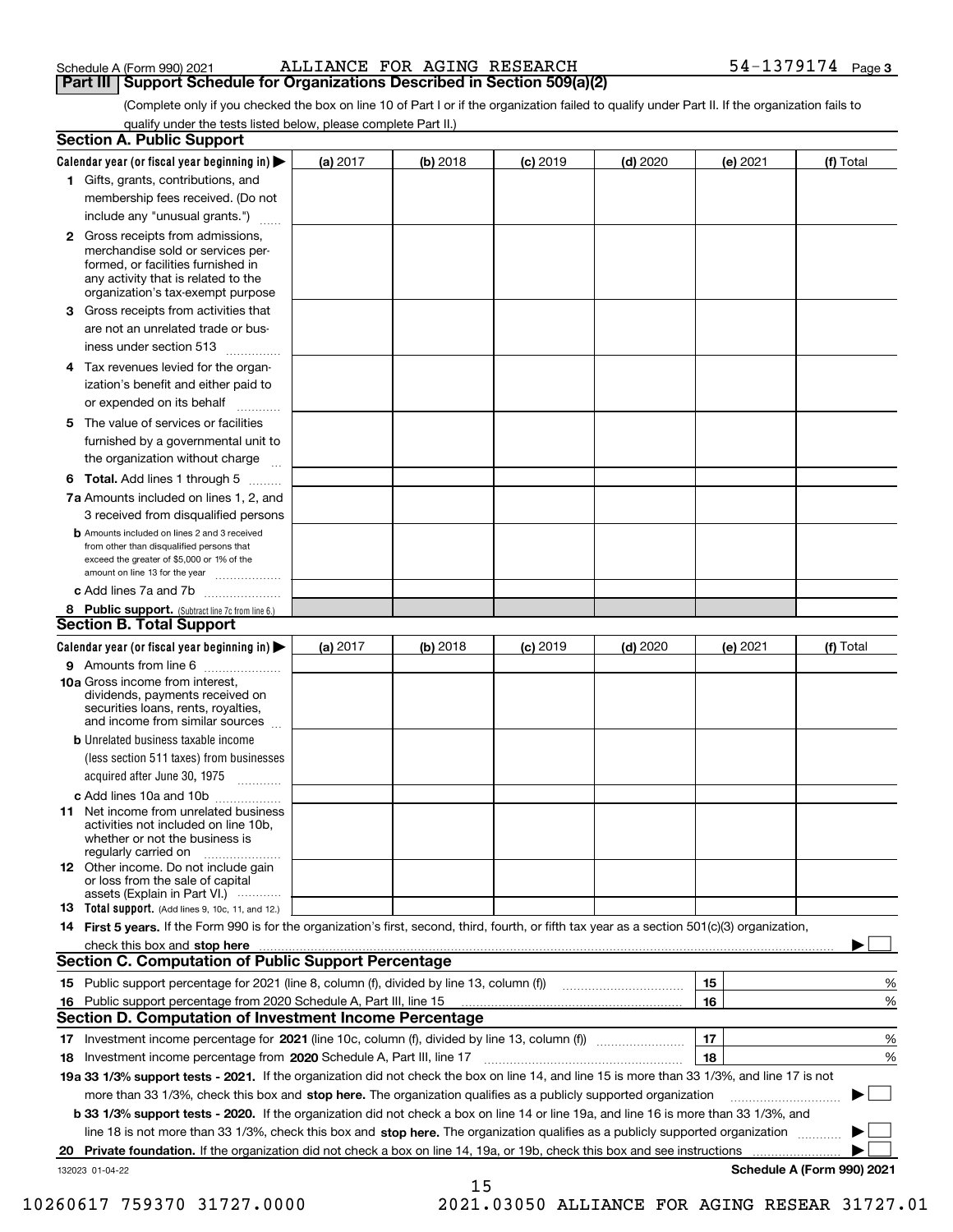#### Schedule A (Form 990) 2021 ALLIANCE FOR AGING RESEARCH 54-1379174 page

**1**

**2**

**3a**

**3b**

**3c**

**4a**

**4b**

**4c**

**5a**

**5b5c**

**6**

**7**

**8**

**9a**

**9b**

**9c**

**10a**

**YesNo**

# **Part IV Supporting Organizations**

(Complete only if you checked a box in line 12 on Part I. If you checked box 12a, Part I, complete Sections A and B. If you checked box 12b, Part I, complete Sections A and C. If you checked box 12c, Part I, complete Sections A, D, and E. If you checked box 12d, Part I, complete Sections A and D, and complete Part V.)

### **Section A. All Supporting Organizations**

- **1** Are all of the organization's supported organizations listed by name in the organization's governing documents? If "No," describe in **Part VI** how the supported organizations are designated. If designated by *class or purpose, describe the designation. If historic and continuing relationship, explain.*
- **2** Did the organization have any supported organization that does not have an IRS determination of status under section 509(a)(1) or (2)? If "Yes," explain in Part VI how the organization determined that the supported *organization was described in section 509(a)(1) or (2).*
- **3a** Did the organization have a supported organization described in section 501(c)(4), (5), or (6)? If "Yes," answer *lines 3b and 3c below.*
- **b** Did the organization confirm that each supported organization qualified under section 501(c)(4), (5), or (6) and satisfied the public support tests under section 509(a)(2)? If "Yes," describe in **Part VI** when and how the *organization made the determination.*
- **c**Did the organization ensure that all support to such organizations was used exclusively for section 170(c)(2)(B) purposes? If "Yes," explain in **Part VI** what controls the organization put in place to ensure such use.
- **4a***If* Was any supported organization not organized in the United States ("foreign supported organization")? *"Yes," and if you checked box 12a or 12b in Part I, answer lines 4b and 4c below.*
- **b** Did the organization have ultimate control and discretion in deciding whether to make grants to the foreign supported organization? If "Yes," describe in **Part VI** how the organization had such control and discretion *despite being controlled or supervised by or in connection with its supported organizations.*
- **c** Did the organization support any foreign supported organization that does not have an IRS determination under sections 501(c)(3) and 509(a)(1) or (2)? If "Yes," explain in **Part VI** what controls the organization used *to ensure that all support to the foreign supported organization was used exclusively for section 170(c)(2)(B) purposes.*
- **5a** Did the organization add, substitute, or remove any supported organizations during the tax year? If "Yes," answer lines 5b and 5c below (if applicable). Also, provide detail in **Part VI,** including (i) the names and EIN *numbers of the supported organizations added, substituted, or removed; (ii) the reasons for each such action; (iii) the authority under the organization's organizing document authorizing such action; and (iv) how the action was accomplished (such as by amendment to the organizing document).*
- **b** Type I or Type II only. Was any added or substituted supported organization part of a class already designated in the organization's organizing document?
- **cSubstitutions only.**  Was the substitution the result of an event beyond the organization's control?
- **6** Did the organization provide support (whether in the form of grants or the provision of services or facilities) to **Part VI.** *If "Yes," provide detail in* support or benefit one or more of the filing organization's supported organizations? anyone other than (i) its supported organizations, (ii) individuals that are part of the charitable class benefited by one or more of its supported organizations, or (iii) other supporting organizations that also
- **7**Did the organization provide a grant, loan, compensation, or other similar payment to a substantial contributor regard to a substantial contributor? If "Yes," complete Part I of Schedule L (Form 990). (as defined in section 4958(c)(3)(C)), a family member of a substantial contributor, or a 35% controlled entity with
- **8** Did the organization make a loan to a disqualified person (as defined in section 4958) not described on line 7? *If "Yes," complete Part I of Schedule L (Form 990).*
- **9a** Was the organization controlled directly or indirectly at any time during the tax year by one or more in section 509(a)(1) or (2))? If "Yes," *provide detail in* <code>Part VI.</code> disqualified persons, as defined in section 4946 (other than foundation managers and organizations described
- **b** Did one or more disqualified persons (as defined on line 9a) hold a controlling interest in any entity in which the supporting organization had an interest? If "Yes," provide detail in P**art VI**.
- **c**Did a disqualified person (as defined on line 9a) have an ownership interest in, or derive any personal benefit from, assets in which the supporting organization also had an interest? If "Yes," provide detail in P**art VI.**
- **10a** Was the organization subject to the excess business holdings rules of section 4943 because of section supporting organizations)? If "Yes," answer line 10b below. 4943(f) (regarding certain Type II supporting organizations, and all Type III non-functionally integrated
- **b** Did the organization have any excess business holdings in the tax year? (Use Schedule C, Form 4720, to *determine whether the organization had excess business holdings.)*

16

132024 01-04-21

**10bSchedule A (Form 990) 2021**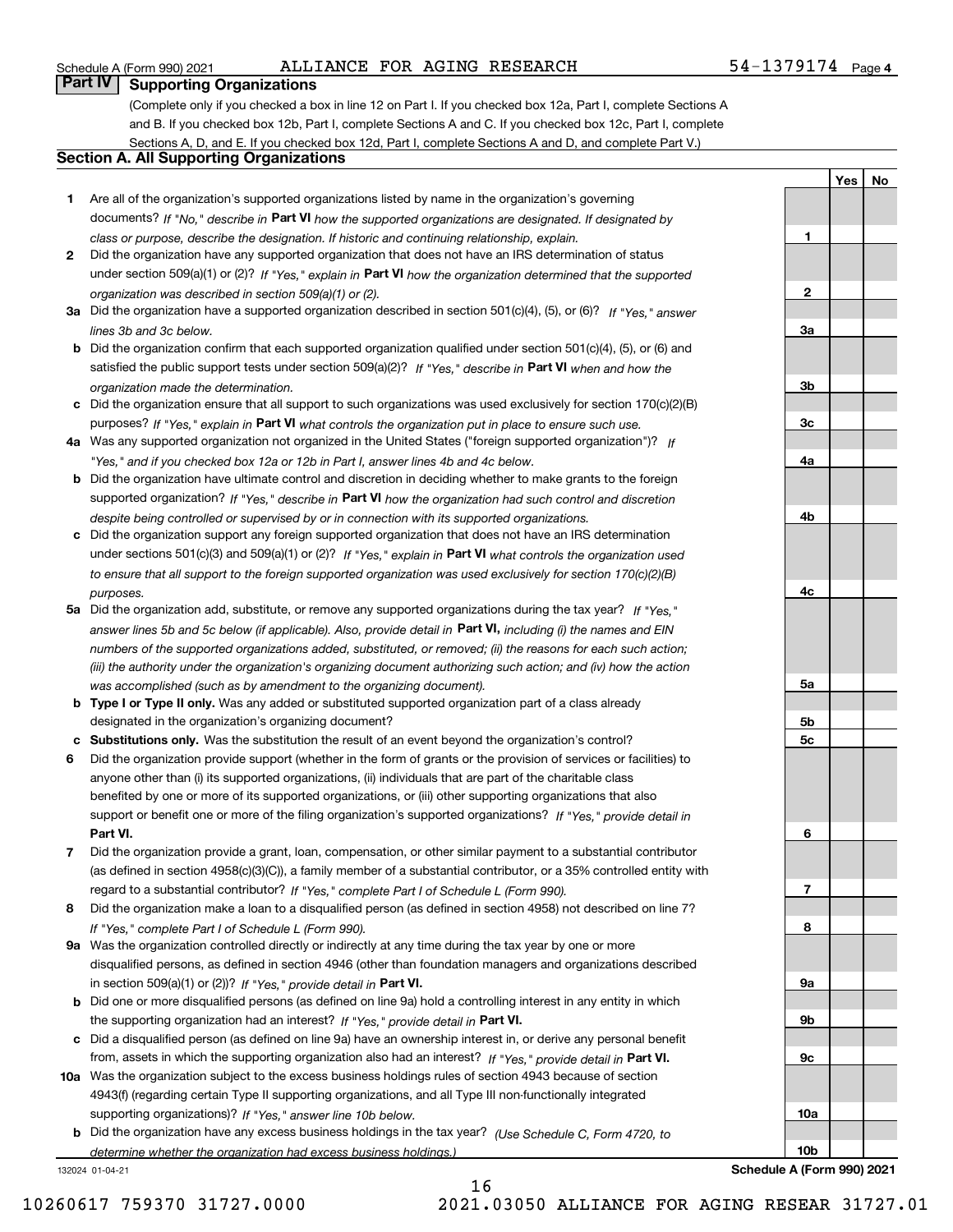#### ALLIANCE FOR AGING RESEARCH 54-1379174

|              | Schedule A (Form 990) 2021<br>ALLIANCE FOR AGING RESEARCH                                                                                                                                                                                                 | 54-13/91/4   |            | Page 5 |
|--------------|-----------------------------------------------------------------------------------------------------------------------------------------------------------------------------------------------------------------------------------------------------------|--------------|------------|--------|
|              | <b>Part IV</b><br><b>Supporting Organizations (continued)</b>                                                                                                                                                                                             |              |            |        |
|              |                                                                                                                                                                                                                                                           |              | Yes        | No     |
| 11           | Has the organization accepted a gift or contribution from any of the following persons?                                                                                                                                                                   |              |            |        |
|              | a A person who directly or indirectly controls, either alone or together with persons described on lines 11b and                                                                                                                                          |              |            |        |
|              | 11c below, the governing body of a supported organization?                                                                                                                                                                                                | 11a          |            |        |
|              | <b>b</b> A family member of a person described on line 11a above?                                                                                                                                                                                         | 11b          |            |        |
|              | c A 35% controlled entity of a person described on line 11a or 11b above? If "Yes" to line 11a, 11b, or 11c, provide                                                                                                                                      |              |            |        |
|              | detail in Part VI.                                                                                                                                                                                                                                        | 11c          |            |        |
|              | <b>Section B. Type I Supporting Organizations</b>                                                                                                                                                                                                         |              |            |        |
|              |                                                                                                                                                                                                                                                           |              | <b>Yes</b> | No     |
| 1.           | Did the governing body, members of the governing body, officers acting in their official capacity, or membership of one or                                                                                                                                |              |            |        |
|              | more supported organizations have the power to regularly appoint or elect at least a majority of the organization's officers,                                                                                                                             |              |            |        |
|              | directors, or trustees at all times during the tax year? If "No," describe in Part VI how the supported organization(s)<br>effectively operated, supervised, or controlled the organization's activities. If the organization had more than one supported |              |            |        |
|              | organization, describe how the powers to appoint and/or remove officers, directors, or trustees were allocated among the                                                                                                                                  |              |            |        |
|              | supported organizations and what conditions or restrictions, if any, applied to such powers during the tax year.                                                                                                                                          | 1            |            |        |
| $\mathbf{2}$ | Did the organization operate for the benefit of any supported organization other than the supported                                                                                                                                                       |              |            |        |
|              | organization(s) that operated, supervised, or controlled the supporting organization? If "Yes," explain in                                                                                                                                                |              |            |        |
|              | Part VI how providing such benefit carried out the purposes of the supported organization(s) that operated,                                                                                                                                               |              |            |        |
|              | supervised, or controlled the supporting organization.                                                                                                                                                                                                    | $\mathbf{2}$ |            |        |
|              | <b>Section C. Type II Supporting Organizations</b>                                                                                                                                                                                                        |              |            |        |
|              |                                                                                                                                                                                                                                                           |              | <b>Yes</b> | No     |
| 1.           | Were a majority of the organization's directors or trustees during the tax year also a majority of the directors                                                                                                                                          |              |            |        |
|              | or trustees of each of the organization's supported organization(s)? If "No," describe in Part VI how control                                                                                                                                             |              |            |        |
|              | or management of the supporting organization was vested in the same persons that controlled or managed                                                                                                                                                    |              |            |        |
|              | the supported organization(s).                                                                                                                                                                                                                            | 1            |            |        |
|              | <b>Section D. All Type III Supporting Organizations</b>                                                                                                                                                                                                   |              |            |        |
|              |                                                                                                                                                                                                                                                           |              | Yes        | No     |
| 1.           | Did the organization provide to each of its supported organizations, by the last day of the fifth month of the                                                                                                                                            |              |            |        |
|              | organization's tax year, (i) a written notice describing the type and amount of support provided during the prior tax                                                                                                                                     |              |            |        |
|              | year, (ii) a copy of the Form 990 that was most recently filed as of the date of notification, and (iii) copies of the                                                                                                                                    |              |            |        |
|              | organization's governing documents in effect on the date of notification, to the extent not previously provided?                                                                                                                                          | $\mathbf{1}$ |            |        |
|              | 2 Were any of the organization's officers, directors, or trustees either (i) appointed or elected by the supported                                                                                                                                        |              |            |        |
|              | organization(s) or (ii) serving on the governing body of a supported organization? If "No," explain in Part VI how                                                                                                                                        |              |            |        |
|              | the organization maintained a close and continuous working relationship with the supported organization(s).                                                                                                                                               | $\mathbf{2}$ |            |        |
| 3            | By reason of the relationship described on line 2, above, did the organization's supported organizations have a                                                                                                                                           |              |            |        |
|              | significant voice in the organization's investment policies and in directing the use of the organization's                                                                                                                                                |              |            |        |
|              | income or assets at all times during the tax year? If "Yes," describe in Part VI the role the organization's                                                                                                                                              |              |            |        |
|              | supported organizations played in this regard.                                                                                                                                                                                                            | 3            |            |        |
|              | Section E. Type III Functionally Integrated Supporting Organizations                                                                                                                                                                                      |              |            |        |
| 1            | Check the box next to the method that the organization used to satisfy the Integral Part Test during the year (see instructions).                                                                                                                         |              |            |        |
| a            | The organization satisfied the Activities Test. Complete line 2 below.                                                                                                                                                                                    |              |            |        |

- 
- **bThe organization is the parent of each of its supported organizations. Complete line 3 below.**

|  |  |  | The organization supported a governmental entity. Describe in Part VI how you supported a governmental entity (see instructions). |  |
|--|--|--|-----------------------------------------------------------------------------------------------------------------------------------|--|
|--|--|--|-----------------------------------------------------------------------------------------------------------------------------------|--|

- **2Answer lines 2a and 2b below. Yes No** Activities Test.
- **a** Did substantially all of the organization's activities during the tax year directly further the exempt purposes of the supported organization(s) to which the organization was responsive? If "Yes," then in **Part VI identify those supported organizations and explain**  *how these activities directly furthered their exempt purposes, how the organization was responsive to those supported organizations, and how the organization determined that these activities constituted substantially all of its activities.*
- **b** Did the activities described on line 2a, above, constitute activities that, but for the organization's involvement, **Part VI**  *the reasons for the organization's position that its supported organization(s) would have engaged in* one or more of the organization's supported organization(s) would have been engaged in? If "Yes," e*xplain in these activities but for the organization's involvement.*
- **3** Parent of Supported Organizations. Answer lines 3a and 3b below.

**a** Did the organization have the power to regularly appoint or elect a majority of the officers, directors, or trustees of each of the supported organizations? If "Yes" or "No" provide details in **Part VI.** 

132025 01-04-22 **b** Did the organization exercise a substantial degree of direction over the policies, programs, and activities of each of its supported organizations? If "Yes," describe in Part VI the role played by the organization in this regard.

**3bSchedule A (Form 990) 2021**

**2a**

**2b**

**3a**

10260617 759370 31727.0000 2021.03050 ALLIANCE FOR AGING RESEAR 31727.01

17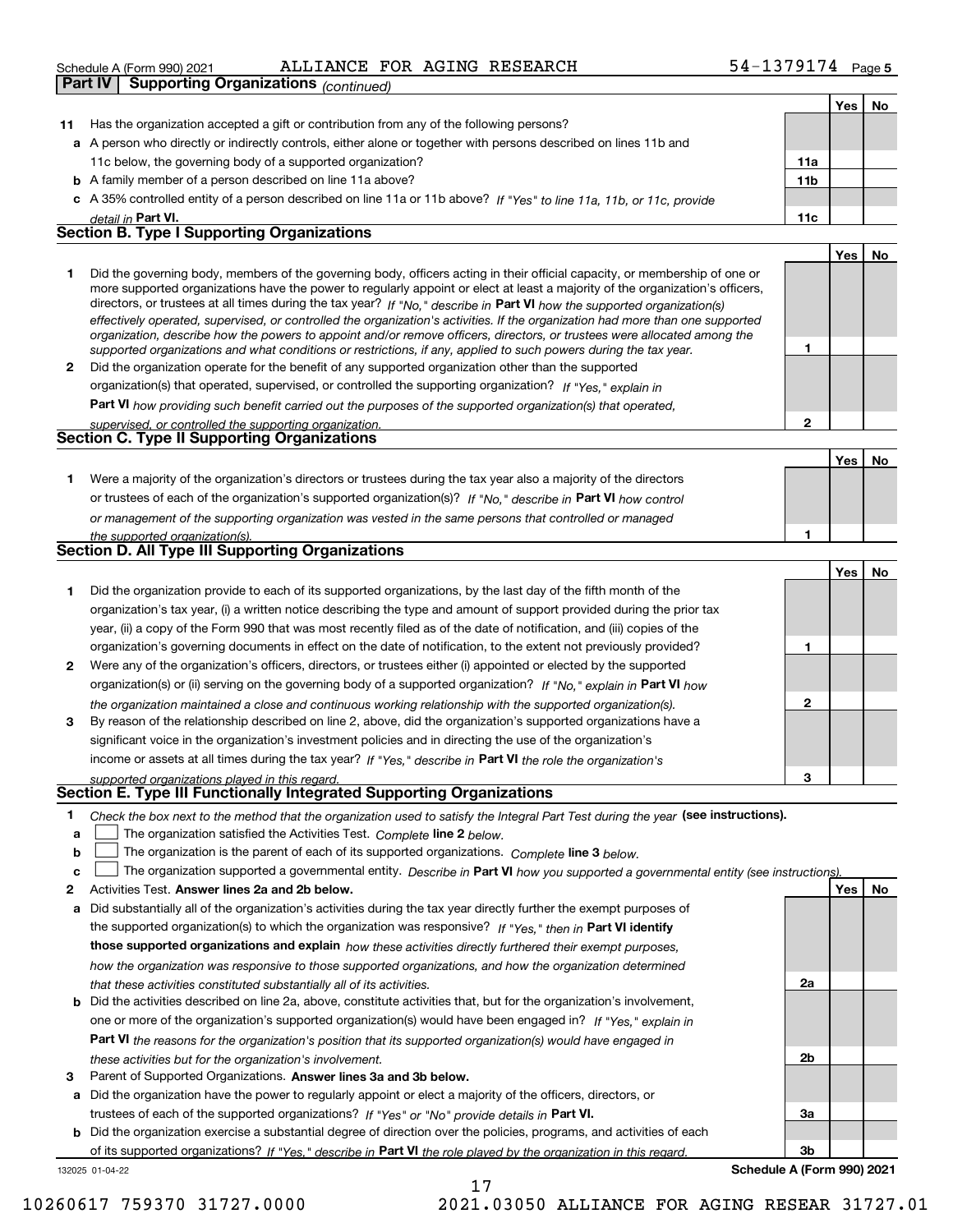| Schedule A (Form 990) 202 |  |  |  |
|---------------------------|--|--|--|
|---------------------------|--|--|--|

| Schedule A (Form 990) 2021 | ALLIANCE FOR AGING RESEARCH                                                                    | $54 - 1379174$ Page 6 |
|----------------------------|------------------------------------------------------------------------------------------------|-----------------------|
|                            | $\vert$ Part V $\vert$ Type III Non-Functionally Integrated 509(a)(3) Supporting Organizations |                       |

| 1.                                      | Check here if the organization satisfied the Integral Part Test as a qualifying trust on Nov. 20, 1970 (explain in Part VI). See instructions. |                |                |                                |
|-----------------------------------------|------------------------------------------------------------------------------------------------------------------------------------------------|----------------|----------------|--------------------------------|
|                                         | All other Type III non-functionally integrated supporting organizations must complete Sections A through E.                                    |                |                |                                |
|                                         | Section A - Adjusted Net Income                                                                                                                |                | (A) Prior Year | (B) Current Year<br>(optional) |
| 1.                                      | Net short-term capital gain                                                                                                                    | $\blacksquare$ |                |                                |
| $\mathbf{2}$                            | Recoveries of prior-year distributions                                                                                                         | $\mathbf{2}$   |                |                                |
| 3                                       | Other gross income (see instructions)                                                                                                          | 3              |                |                                |
| 4                                       | Add lines 1 through 3.                                                                                                                         | 4              |                |                                |
| 5                                       | Depreciation and depletion                                                                                                                     | 5              |                |                                |
| 6                                       | Portion of operating expenses paid or incurred for production or                                                                               |                |                |                                |
|                                         | collection of gross income or for management, conservation, or                                                                                 |                |                |                                |
|                                         | maintenance of property held for production of income (see instructions)                                                                       | 6              |                |                                |
| 7                                       | Other expenses (see instructions)                                                                                                              | $\overline{7}$ |                |                                |
| 8                                       | Adjusted Net Income (subtract lines 5, 6, and 7 from line 4)                                                                                   | 8              |                |                                |
| <b>Section B - Minimum Asset Amount</b> |                                                                                                                                                |                | (A) Prior Year | (B) Current Year<br>(optional) |
| 1                                       | Aggregate fair market value of all non-exempt-use assets (see                                                                                  |                |                |                                |
|                                         | instructions for short tax year or assets held for part of year):                                                                              |                |                |                                |
|                                         | <b>a</b> Average monthly value of securities                                                                                                   | 1a             |                |                                |
|                                         | <b>b</b> Average monthly cash balances                                                                                                         | 1 <sub>b</sub> |                |                                |
|                                         | c Fair market value of other non-exempt-use assets                                                                                             | 1c             |                |                                |
|                                         | <b>d</b> Total (add lines 1a, 1b, and 1c)                                                                                                      | 1d             |                |                                |
|                                         | e Discount claimed for blockage or other factors                                                                                               |                |                |                                |
|                                         | (explain in detail in Part VI):                                                                                                                |                |                |                                |
| 2                                       | Acquisition indebtedness applicable to non-exempt-use assets                                                                                   | $\mathbf{2}$   |                |                                |
| 3                                       | Subtract line 2 from line 1d.                                                                                                                  | 3              |                |                                |
| 4                                       | Cash deemed held for exempt use. Enter 0.015 of line 3 (for greater amount,                                                                    |                |                |                                |
|                                         | see instructions).                                                                                                                             | 4              |                |                                |
| 5.                                      | Net value of non-exempt-use assets (subtract line 4 from line 3)                                                                               | 5              |                |                                |
| 6                                       | Multiply line 5 by 0.035.                                                                                                                      | 6              |                |                                |
| 7                                       | Recoveries of prior-year distributions                                                                                                         | $\overline{7}$ |                |                                |
| 8                                       | Minimum Asset Amount (add line 7 to line 6)                                                                                                    | 8              |                |                                |
|                                         | <b>Section C - Distributable Amount</b>                                                                                                        |                |                | <b>Current Year</b>            |
| 1.                                      | Adjusted net income for prior year (from Section A, line 8, column A)                                                                          | $\mathbf{1}$   |                |                                |
| $\mathbf{2}$                            | Enter 0.85 of line 1.                                                                                                                          | $\mathbf{2}$   |                |                                |
| 3                                       | Minimum asset amount for prior year (from Section B, line 8, column A)                                                                         | 3              |                |                                |
| 4                                       | Enter greater of line 2 or line 3.                                                                                                             | 4              |                |                                |
| 5.                                      | Income tax imposed in prior year                                                                                                               | 5              |                |                                |
| 6                                       | <b>Distributable Amount.</b> Subtract line 5 from line 4, unless subject to                                                                    |                |                |                                |
|                                         | emergency temporary reduction (see instructions).                                                                                              | 6              |                |                                |

**7**Check here if the current year is the organization's first as a non-functionally integrated Type III supporting organization (see instructions).

**Schedule A (Form 990) 2021**

132026 01-04-22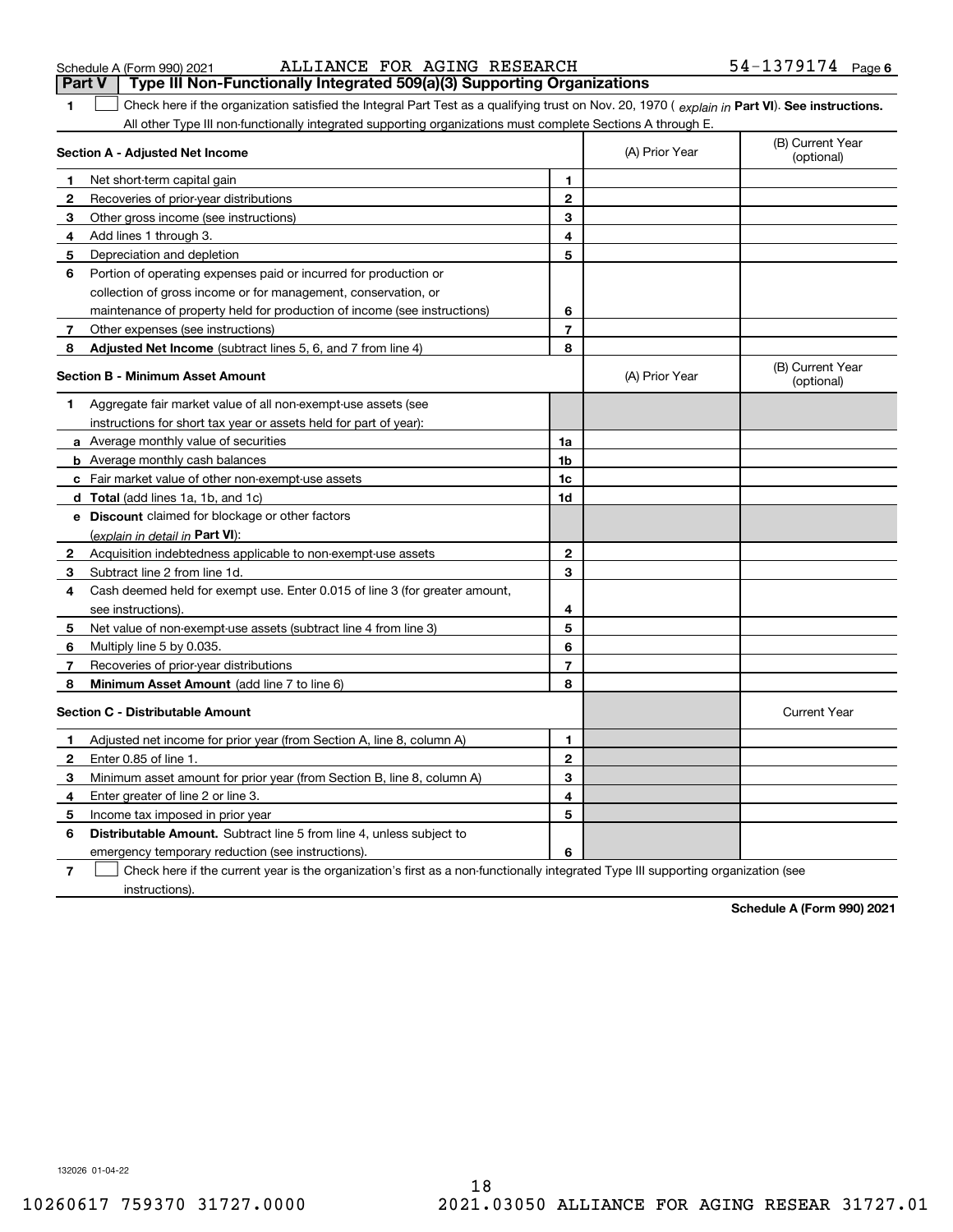# **Part V Type III Non-Functionally Integrated 509(a)(3) Supporting Organizations** *(continued)*

| <b>Current Year</b><br><b>Section D - Distributions</b> |                                                                                            |                                    |                                                |                |                                                         |
|---------------------------------------------------------|--------------------------------------------------------------------------------------------|------------------------------------|------------------------------------------------|----------------|---------------------------------------------------------|
| 1                                                       | Amounts paid to supported organizations to accomplish exempt purposes                      |                                    |                                                | 1.             |                                                         |
| 2                                                       | Amounts paid to perform activity that directly furthers exempt purposes of supported       |                                    |                                                |                |                                                         |
|                                                         | organizations, in excess of income from activity                                           | 2                                  |                                                |                |                                                         |
| 3                                                       | Administrative expenses paid to accomplish exempt purposes of supported organizations      |                                    |                                                | 3              |                                                         |
| 4                                                       | Amounts paid to acquire exempt-use assets                                                  |                                    |                                                | 4              |                                                         |
| 5                                                       | Qualified set-aside amounts (prior IRS approval required - provide details in Part VI)     |                                    |                                                | 5              |                                                         |
| 6                                                       | Other distributions ( <i>describe in</i> Part VI). See instructions.                       |                                    |                                                | 6              |                                                         |
| 7                                                       | Total annual distributions. Add lines 1 through 6.                                         |                                    |                                                | $\overline{7}$ |                                                         |
| 8                                                       | Distributions to attentive supported organizations to which the organization is responsive |                                    |                                                |                |                                                         |
|                                                         | (provide details in Part VI). See instructions.                                            |                                    |                                                | 8              |                                                         |
| 9                                                       | Distributable amount for 2021 from Section C, line 6                                       |                                    |                                                | 9              |                                                         |
| 10                                                      | Line 8 amount divided by line 9 amount                                                     |                                    |                                                | 10             |                                                         |
|                                                         | <b>Section E - Distribution Allocations</b> (see instructions)                             | (i)<br><b>Excess Distributions</b> | (iii)<br><b>Underdistributions</b><br>Pre-2021 |                | (iii)<br><b>Distributable</b><br><b>Amount for 2021</b> |
| 1                                                       | Distributable amount for 2021 from Section C, line 6                                       |                                    |                                                |                |                                                         |
| 2                                                       | Underdistributions, if any, for years prior to 2021 (reason-                               |                                    |                                                |                |                                                         |
|                                                         | able cause required - explain in Part VI). See instructions.                               |                                    |                                                |                |                                                         |
| 3                                                       | Excess distributions carryover, if any, to 2021                                            |                                    |                                                |                |                                                         |
|                                                         | <b>a</b> From 2016                                                                         |                                    |                                                |                |                                                         |
|                                                         | <b>b</b> From 2017                                                                         |                                    |                                                |                |                                                         |
|                                                         | $c$ From 2018                                                                              |                                    |                                                |                |                                                         |
|                                                         | d From 2019                                                                                |                                    |                                                |                |                                                         |
|                                                         | e From 2020                                                                                |                                    |                                                |                |                                                         |
|                                                         | f Total of lines 3a through 3e                                                             |                                    |                                                |                |                                                         |
|                                                         | g Applied to underdistributions of prior years                                             |                                    |                                                |                |                                                         |
|                                                         | <b>h</b> Applied to 2021 distributable amount                                              |                                    |                                                |                |                                                         |
| j.                                                      | Carryover from 2016 not applied (see instructions)                                         |                                    |                                                |                |                                                         |
|                                                         | Remainder. Subtract lines 3g, 3h, and 3i from line 3f.                                     |                                    |                                                |                |                                                         |
| 4                                                       | Distributions for 2021 from Section D,                                                     |                                    |                                                |                |                                                         |
|                                                         | \$<br>line $7:$                                                                            |                                    |                                                |                |                                                         |
|                                                         | a Applied to underdistributions of prior years                                             |                                    |                                                |                |                                                         |
|                                                         | <b>b</b> Applied to 2021 distributable amount                                              |                                    |                                                |                |                                                         |
|                                                         | <b>c</b> Remainder. Subtract lines 4a and 4b from line 4.                                  |                                    |                                                |                |                                                         |
| 5                                                       | Remaining underdistributions for years prior to 2021, if                                   |                                    |                                                |                |                                                         |
|                                                         | any. Subtract lines 3g and 4a from line 2. For result greater                              |                                    |                                                |                |                                                         |
|                                                         | than zero, explain in Part VI. See instructions.                                           |                                    |                                                |                |                                                         |
| 6                                                       | Remaining underdistributions for 2021. Subtract lines 3h                                   |                                    |                                                |                |                                                         |
|                                                         | and 4b from line 1. For result greater than zero, explain in                               |                                    |                                                |                |                                                         |
|                                                         | <b>Part VI.</b> See instructions.                                                          |                                    |                                                |                |                                                         |
| 7                                                       | Excess distributions carryover to 2022. Add lines 3j                                       |                                    |                                                |                |                                                         |
|                                                         | and 4c.                                                                                    |                                    |                                                |                |                                                         |
| 8                                                       | Breakdown of line 7:                                                                       |                                    |                                                |                |                                                         |
|                                                         | a Excess from 2017                                                                         |                                    |                                                |                |                                                         |
|                                                         | <b>b</b> Excess from 2018                                                                  |                                    |                                                |                |                                                         |
|                                                         | c Excess from 2019                                                                         |                                    |                                                |                |                                                         |
|                                                         | d Excess from 2020                                                                         |                                    |                                                |                |                                                         |
|                                                         |                                                                                            |                                    |                                                |                |                                                         |

**Schedule A (Form 990) 2021**

**e**Excess from 2021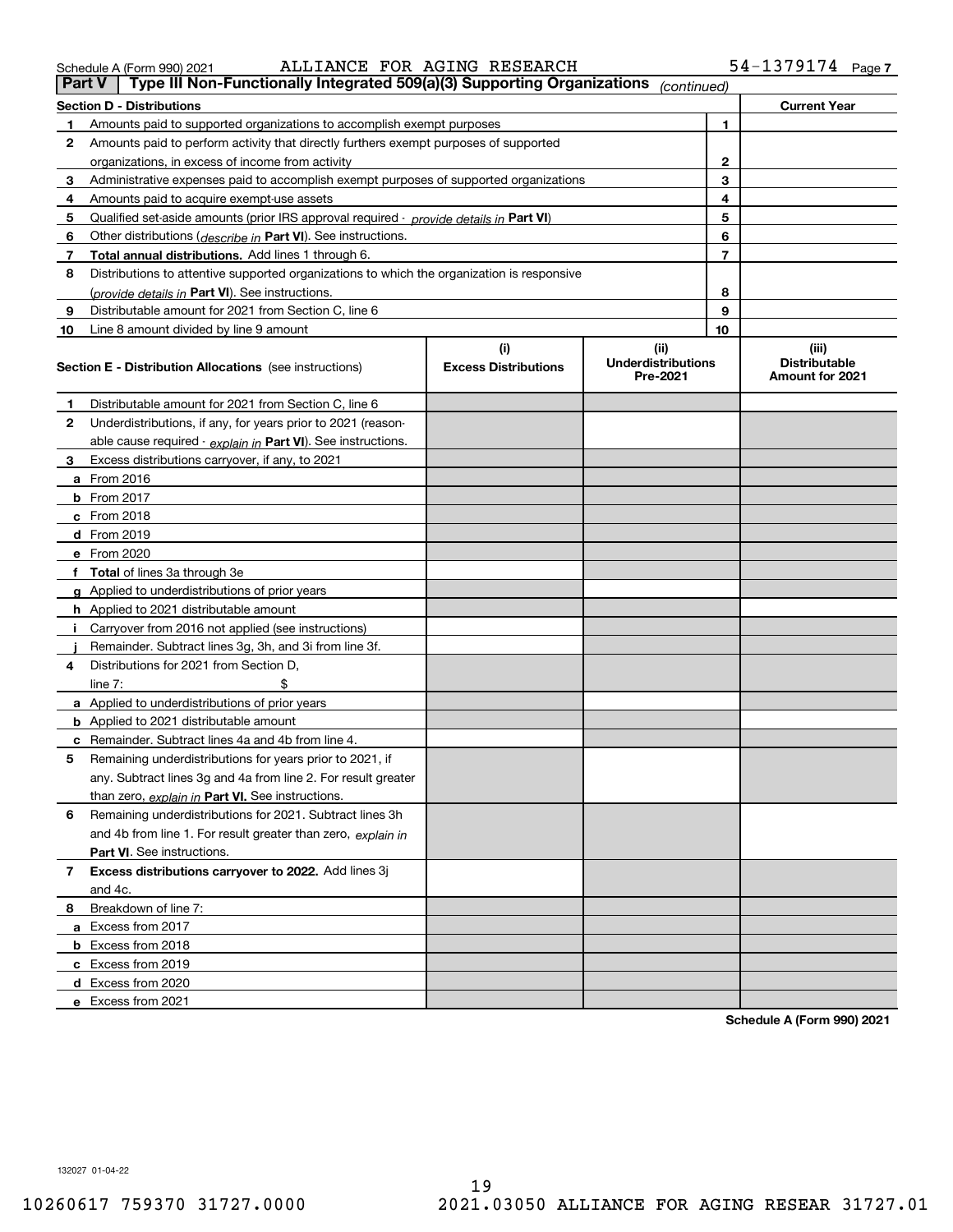|                 | Schedule A (Form 990) 2021 | ALLIANCE FOR AGING RESEARCH | $54 - 1379174$ Page 8                                                                                                                                                                                                                                                                                                                                                                                                                                                                                                                                                |
|-----------------|----------------------------|-----------------------------|----------------------------------------------------------------------------------------------------------------------------------------------------------------------------------------------------------------------------------------------------------------------------------------------------------------------------------------------------------------------------------------------------------------------------------------------------------------------------------------------------------------------------------------------------------------------|
| Part VI         | (See instructions.)        |                             | Supplemental Information. Provide the explanations required by Part II, line 10; Part II, line 17a or 17b; Part III, line 12;<br>Part IV, Section A, lines 1, 2, 3b, 3c, 4b, 4c, 5a, 6, 9a, 9b, 9c, 11a, 11b, and 11c; Part IV, Section B, lines 1 and 2; Part IV, Section C,<br>line 1; Part IV, Section D, lines 2 and 3; Part IV, Section E, lines 1c, 2a, 2b, 3a, and 3b; Part V, line 1; Part V, Section B, line 1e; Part V,<br>Section D, lines 5, 6, and 8; and Part V, Section E, lines 2, 5, and 6. Also complete this part for any additional information. |
|                 |                            |                             |                                                                                                                                                                                                                                                                                                                                                                                                                                                                                                                                                                      |
|                 |                            |                             |                                                                                                                                                                                                                                                                                                                                                                                                                                                                                                                                                                      |
|                 |                            |                             |                                                                                                                                                                                                                                                                                                                                                                                                                                                                                                                                                                      |
|                 |                            |                             |                                                                                                                                                                                                                                                                                                                                                                                                                                                                                                                                                                      |
|                 |                            |                             |                                                                                                                                                                                                                                                                                                                                                                                                                                                                                                                                                                      |
|                 |                            |                             |                                                                                                                                                                                                                                                                                                                                                                                                                                                                                                                                                                      |
|                 |                            |                             |                                                                                                                                                                                                                                                                                                                                                                                                                                                                                                                                                                      |
|                 |                            |                             |                                                                                                                                                                                                                                                                                                                                                                                                                                                                                                                                                                      |
|                 |                            |                             |                                                                                                                                                                                                                                                                                                                                                                                                                                                                                                                                                                      |
|                 |                            |                             |                                                                                                                                                                                                                                                                                                                                                                                                                                                                                                                                                                      |
|                 |                            |                             |                                                                                                                                                                                                                                                                                                                                                                                                                                                                                                                                                                      |
|                 |                            |                             |                                                                                                                                                                                                                                                                                                                                                                                                                                                                                                                                                                      |
|                 |                            |                             |                                                                                                                                                                                                                                                                                                                                                                                                                                                                                                                                                                      |
|                 |                            |                             |                                                                                                                                                                                                                                                                                                                                                                                                                                                                                                                                                                      |
|                 |                            |                             |                                                                                                                                                                                                                                                                                                                                                                                                                                                                                                                                                                      |
|                 |                            |                             |                                                                                                                                                                                                                                                                                                                                                                                                                                                                                                                                                                      |
|                 |                            |                             |                                                                                                                                                                                                                                                                                                                                                                                                                                                                                                                                                                      |
|                 |                            |                             |                                                                                                                                                                                                                                                                                                                                                                                                                                                                                                                                                                      |
|                 |                            |                             |                                                                                                                                                                                                                                                                                                                                                                                                                                                                                                                                                                      |
|                 |                            |                             |                                                                                                                                                                                                                                                                                                                                                                                                                                                                                                                                                                      |
|                 |                            |                             |                                                                                                                                                                                                                                                                                                                                                                                                                                                                                                                                                                      |
|                 |                            |                             |                                                                                                                                                                                                                                                                                                                                                                                                                                                                                                                                                                      |
|                 |                            |                             |                                                                                                                                                                                                                                                                                                                                                                                                                                                                                                                                                                      |
|                 |                            |                             |                                                                                                                                                                                                                                                                                                                                                                                                                                                                                                                                                                      |
|                 |                            |                             |                                                                                                                                                                                                                                                                                                                                                                                                                                                                                                                                                                      |
|                 |                            |                             |                                                                                                                                                                                                                                                                                                                                                                                                                                                                                                                                                                      |
| 132028 01-04-22 |                            | 20                          | Schedule A (Form 990) 2021                                                                                                                                                                                                                                                                                                                                                                                                                                                                                                                                           |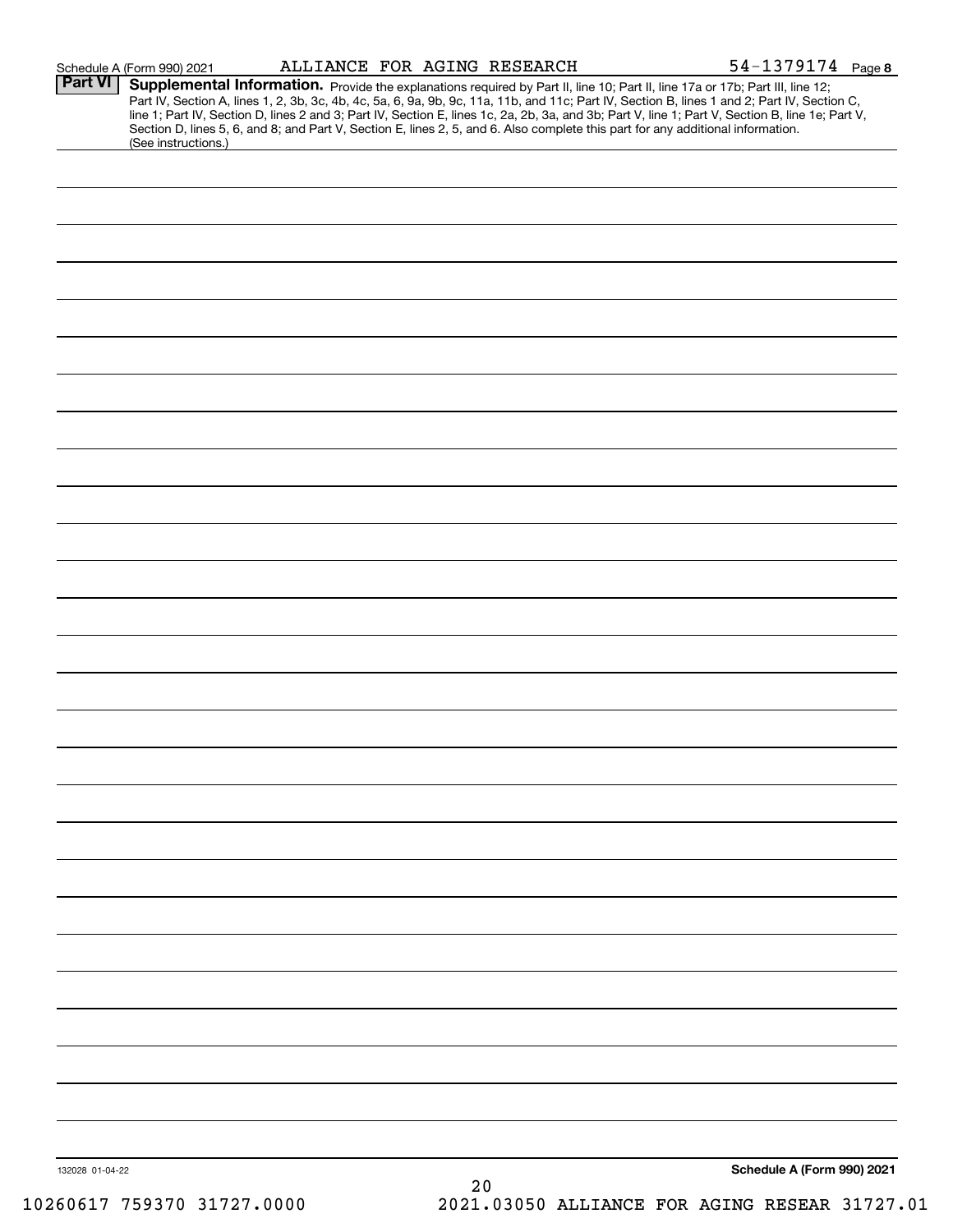Department of the Treasury Internal Revenue Service

Name of the organization

## \*\* PUBLIC DISCLOSURE COPY \*\*

# **Schedule B Schedule of Contributors**

**(Form 990) | Attach to Form 990 or Form 990-PF. | Go to www.irs.gov/Form990 for the latest information.** OMB No. 1545-0047

**2021**

**Employer identification number**

|  |  | o<br>9. |  |  |
|--|--|---------|--|--|
|  |  |         |  |  |

|                                       | ALLIANCE FOR AGING RESEARCH                                                        | 54-1379174 |
|---------------------------------------|------------------------------------------------------------------------------------|------------|
| <b>Organization type (check one):</b> |                                                                                    |            |
| Filers of:                            | Section:                                                                           |            |
| Form 990 or 990-EZ                    | $\lfloor \mathbf{X} \rfloor$ 501(c)( 3) (enter number) organization                |            |
|                                       | $4947(a)(1)$ nonexempt charitable trust <b>not</b> treated as a private foundation |            |
|                                       | 527 political organization                                                         |            |
| Form 990-PF                           | 501(c)(3) exempt private foundation                                                |            |
|                                       | 4947(a)(1) nonexempt charitable trust treated as a private foundation              |            |
|                                       |                                                                                    |            |

501(c)(3) taxable private foundation  $\mathcal{L}^{\text{max}}$ 

Check if your organization is covered by the **General Rule** or a **Special Rule. Note:**  Only a section 501(c)(7), (8), or (10) organization can check boxes for both the General Rule and a Special Rule. See instructions.

#### **General Rule**

 $\mathcal{L}^{\text{max}}$ 

For an organization filing Form 990, 990-EZ, or 990-PF that received, during the year, contributions totaling \$5,000 or more (in money or property) from any one contributor. Complete Parts I and II. See instructions for determining a contributor's total contributions.

#### **Special Rules**

contributor, during the year, total contributions of the greater of (1**)** \$5,000; or (2) 2% of the amount on (i) Form 990, Part VIII, line 1h;  $\boxed{\textbf{X}}$  For an organization described in section 501(c)(3) filing Form 990 or 990-EZ that met the 33 1/3% support test of the regulations under sections 509(a)(1) and 170(b)(1)(A)(vi), that checked Schedule A (Form 990), Part II, line 13, 16a, or 16b, and that received from any one or (ii) Form 990-EZ, line 1. Complete Parts I and II.

For an organization described in section 501(c)(7), (8), or (10) filing Form 990 or 990-EZ that received from any one contributor, during the year, total contributions of more than \$1,000 exclusively for religious, charitable, scientific, literary, or educational purposes, or for the prevention of cruelty to children or animals. Complete Parts I (entering "N/A" in column (b) instead of the contributor name and address), II, and III.  $\mathcal{L}^{\text{max}}$ 

purpose. Don't complete any of the parts unless the **General Rule** applies to this organization because it received *nonexclusively* year, contributions <sub>exclusively</sub> for religious, charitable, etc., purposes, but no such contributions totaled more than \$1,000. If this box is checked, enter here the total contributions that were received during the year for an  $\;$ exclusively religious, charitable, etc., For an organization described in section 501(c)(7), (8), or (10) filing Form 990 or 990-EZ that received from any one contributor, during the religious, charitable, etc., contributions totaling \$5,000 or more during the year  $\Box$ — $\Box$   $\Box$  $\mathcal{L}^{\text{max}}$ 

Caution: An organization that isn't covered by the General Rule and/or the Special Rules doesn't file Schedule B (Form 990), but it **must** answer "No" on Part IV, line 2, of its Form 990; or check the box on line H of its Form 990-EZ or on its Form 990-PF, Part I, line 2, to certify that it doesn't meet the filing requirements of Schedule B (Form 990).

LHA For Paperwork Reduction Act Notice, see the instructions for Form 990, 990-EZ, or 990-PF. **In the act and Schedule B** (Form 990) (2021)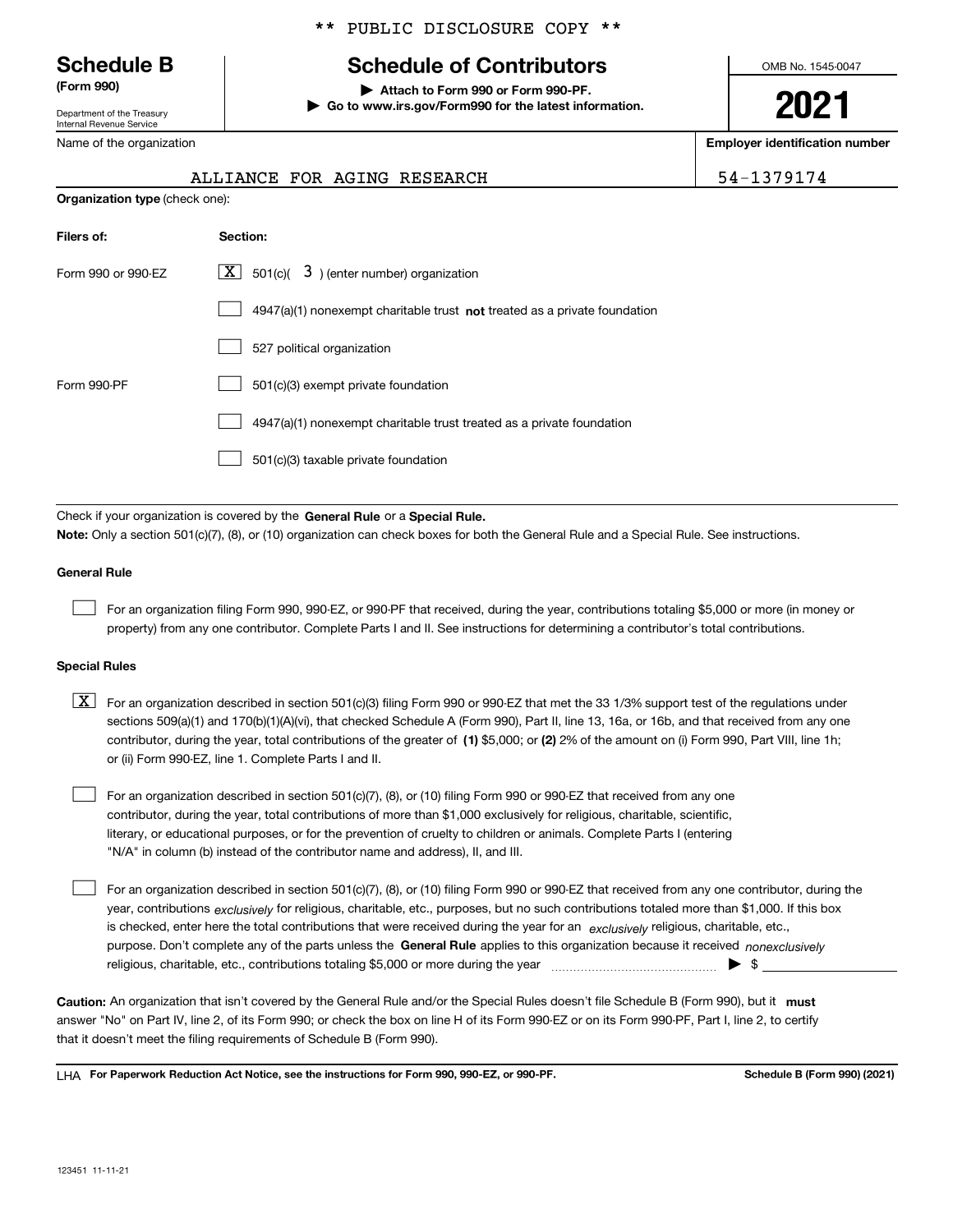**Employer identification number** Schedule B (Form 990) (2021) Page 2

#### ALLIANCE FOR AGING RESEARCH 54-1379174

**(a)No.(b)Name, address, and ZIP + 4 (c)Total contributions (d)Type of contribution PersonPayrollNoncash (a)No.(b)Name, address, and ZIP + 4 (c)Total contributions (d)Type of contribution PersonPayrollNoncash (a)No.(b)Name, address, and ZIP + 4 (c)Total contributions (d)Type of contribution PersonPayrollNoncash (a) No.(b) Name, address, and ZIP + 4 (c) Total contributions (d) Type of contribution PersonPayrollNoncash (a) No.(b) Name, address, and ZIP + 4 (c) Total contributions (d) Type of contribution PersonPayrollNoncash (a) No.(b)Name, address, and ZIP + 4 (c) Total contributions (d)Type of contribution PersonPayrollNoncash Contributors** (see instructions). Use duplicate copies of Part I if additional space is needed. \$(Complete Part II for noncash contributions.) \$(Complete Part II for noncash contributions.) \$(Complete Part II for noncash contributions.) \$(Complete Part II for noncash contributions.) \$(Complete Part II for noncash contributions.) \$(Complete Part II for noncash contributions.) Chedule B (Form 990) (2021)<br> **2Page 2**<br> **2Part I 2Part I Contributors** (see instructions). Use duplicate copies of Part I if additional space is needed.<br>
2Part I **Contributors** (see instructions). Use duplicate copies  $|X|$  $\mathcal{L}^{\text{max}}$  $\mathcal{L}^{\text{max}}$  $\boxed{\text{X}}$  $\mathcal{L}^{\text{max}}$  $\mathcal{L}^{\text{max}}$  $|X|$  $\mathcal{L}^{\text{max}}$  $\mathcal{L}^{\text{max}}$  $\boxed{\text{X}}$  $\mathcal{L}^{\text{max}}$  $\mathcal{L}^{\text{max}}$  $\boxed{\text{X}}$  $\mathcal{L}^{\text{max}}$  $\mathcal{L}^{\text{max}}$  $\boxed{\text{X}}$  $\mathcal{L}^{\text{max}}$  $\mathcal{L}^{\text{max}}$  $\begin{array}{c|c|c|c|c|c} 1 & \hspace{1.5cm} & \hspace{1.5cm} & \hspace{1.5cm} & \hspace{1.5cm} & \hspace{1.5cm} & \hspace{1.5cm} & \hspace{1.5cm} & \hspace{1.5cm} & \hspace{1.5cm} & \hspace{1.5cm} & \hspace{1.5cm} & \hspace{1.5cm} & \hspace{1.5cm} & \hspace{1.5cm} & \hspace{1.5cm} & \hspace{1.5cm} & \hspace{1.5cm} & \hspace{1.5cm} & \hspace{1.5cm} & \hspace{1.5cm} &$ 260,000.  $2$  | Person  $\overline{\text{X}}$ 345,000.  $\overline{3}$  | Person  $\overline{X}$ 195,000.  $4$  | Person  $\overline{\text{X}}$ 120,000.  $\sim$  5 | Person X 165,000.  $\sim$  6 | Person X 215,000.

123452 11-11-21 **Schedule B (Form 990) (2021)**

22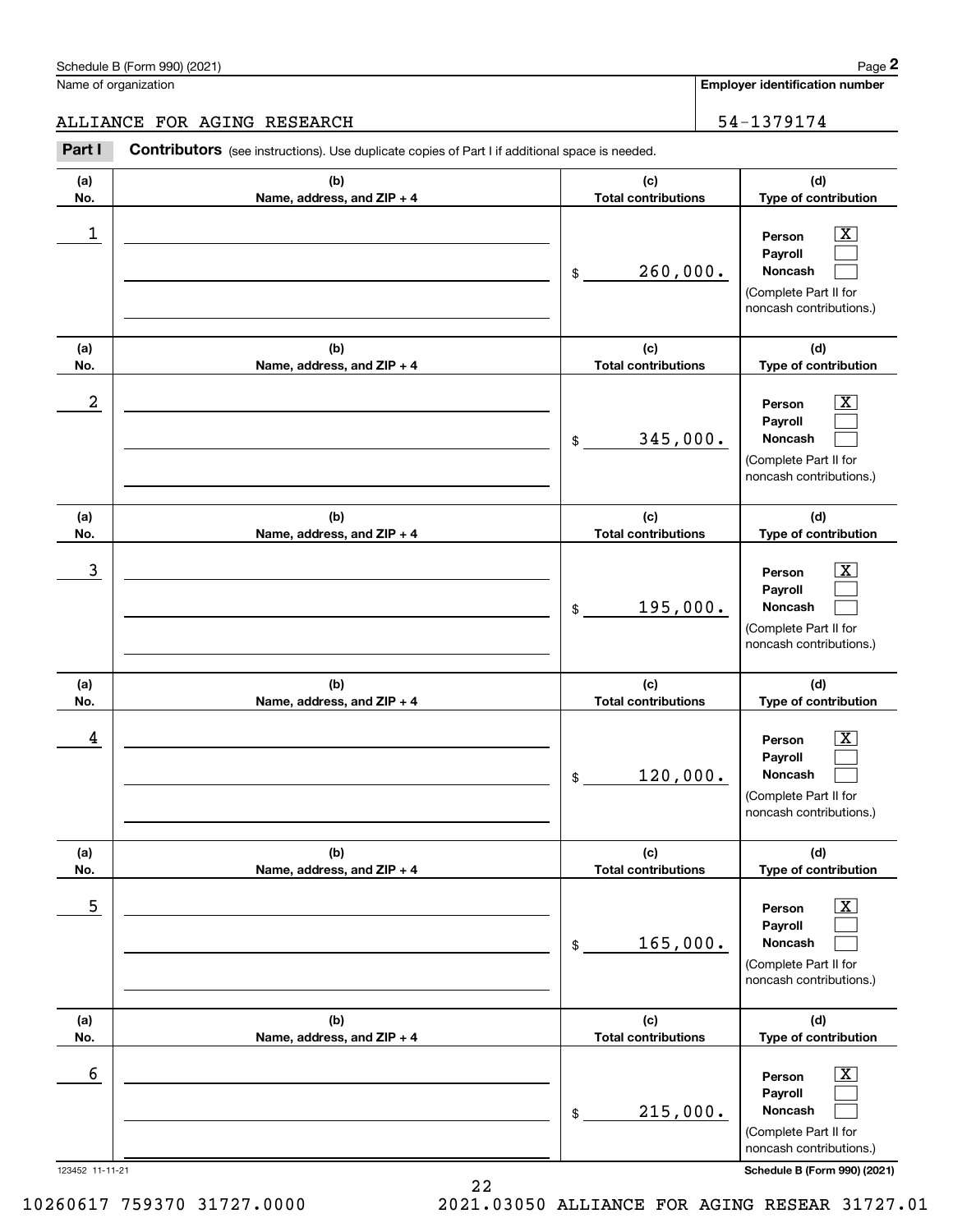**Employer identification number**

ALLIANCE FOR AGING RESEARCH 54-1379174

#### 123452 11-11-21 **Schedule B (Form 990) (2021) (a)No.(b)Name, address, and ZIP + 4 (c)Total contributions (d)Type of contribution PersonPayrollNoncash (a)No.(b)Name, address, and ZIP + 4 (c)Total contributions (d)Type of contribution PersonPayrollNoncash (a)No.(b)Name, address, and ZIP + 4 (c)Total contributions (d)Type of contribution PersonPayrollNoncash (a) No.(b) Name, address, and ZIP + 4 (c) Total contributions (d) Type of contribution PersonPayrollNoncash (a) No.(b) Name, address, and ZIP + 4 (c) Total contributions (d) Type of contribution PersonPayrollNoncash (a) No.(b)Name, address, and ZIP + 4 (c) Total contributions (d)Type of contribution PersonPayrollNoncash Contributors** (see instructions). Use duplicate copies of Part I if additional space is needed. \$(Complete Part II for noncash contributions.) \$(Complete Part II for noncash contributions.) \$(Complete Part II for noncash contributions.) \$(Complete Part II for noncash contributions.) \$(Complete Part II for noncash contributions.) \$(Complete Part II for noncash contributions.) Chedule B (Form 990) (2021)<br> **2Page 2**<br> **2Part I 2Part I Contributors** (see instructions). Use duplicate copies of Part I if additional space is needed.<br>
2Part I **Contributors** (see instructions). Use duplicate copies  $|X|$  $\mathcal{L}^{\text{max}}$  $\mathcal{L}^{\text{max}}$  $\boxed{\text{X}}$  $\mathcal{L}^{\text{max}}$  $\mathcal{L}^{\text{max}}$  $|X|$  $\mathcal{L}^{\text{max}}$  $\mathcal{L}^{\text{max}}$  $\boxed{\text{X}}$  $\mathcal{L}^{\text{max}}$  $\mathcal{L}^{\text{max}}$  $\boxed{\text{X}}$  $\mathcal{L}^{\text{max}}$  $\mathcal{L}^{\text{max}}$  $\boxed{\text{X}}$  $\mathcal{L}^{\text{max}}$  $\mathcal{L}^{\text{max}}$ 7 X 87,500. 8 X 205,000. example and the set of the set of the set of the set of the set of the set of the set of the set of the set of 105,000.  $10$  Person  $\overline{\text{X}}$ 300,000.  $11$  Person X 92,240.  $12$  Person X 720,000.

23

10260617 759370 31727.0000 2021.03050 ALLIANCE FOR AGING RESEAR 31727.01

#### Schedule B (Form 990) (2021) Page 2 Name of organization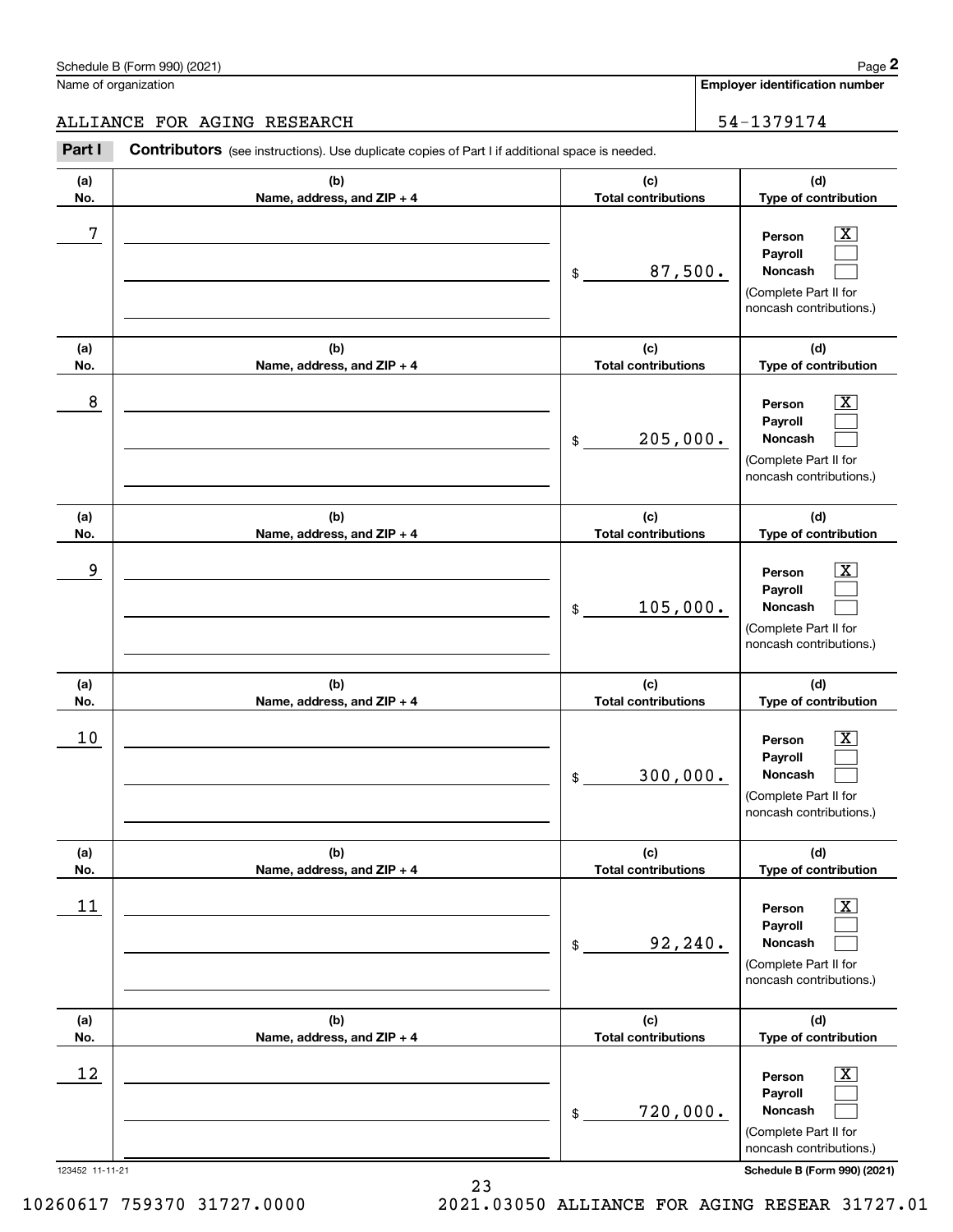## ALLIANCE FOR AGING RESEARCH 54-1379174

|            | Schedule B (Form 990) (2021)                                                                   |                                   | Page 2                                                                                                      |
|------------|------------------------------------------------------------------------------------------------|-----------------------------------|-------------------------------------------------------------------------------------------------------------|
|            | Name of organization                                                                           |                                   | <b>Employer identification number</b>                                                                       |
|            | ALLIANCE FOR AGING RESEARCH                                                                    |                                   | 54-1379174                                                                                                  |
| Part I     | Contributors (see instructions). Use duplicate copies of Part I if additional space is needed. |                                   |                                                                                                             |
| (a)<br>No. | (b)<br>Name, address, and ZIP + 4                                                              | (c)<br><b>Total contributions</b> | (d)<br>Type of contribution                                                                                 |
| 13         |                                                                                                | 165,000.<br>\$                    | $\overline{\mathbf{X}}$<br>Person<br>Payroll<br>Noncash<br>(Complete Part II for<br>noncash contributions.) |
| (a)<br>No. | (b)<br>Name, address, and ZIP + 4                                                              | (c)<br><b>Total contributions</b> | (d)<br>Type of contribution                                                                                 |
| 14         |                                                                                                | 211,742.<br>\$                    | $\overline{\mathbf{X}}$<br>Person<br>Payroll<br>Noncash<br>(Complete Part II for<br>noncash contributions.) |
| (a)<br>No. | (b)<br>Name, address, and ZIP + 4                                                              | (c)<br><b>Total contributions</b> | (d)<br>Type of contribution                                                                                 |
| 15         |                                                                                                | 110,000.<br>\$                    | $\overline{\mathbf{X}}$<br>Person<br>Payroll<br>Noncash<br>(Complete Part II for<br>noncash contributions.) |
| (a)<br>No. | (b)<br>Name, address, and ZIP + 4                                                              | (c)<br><b>Total contributions</b> | (d)<br>Type of contribution                                                                                 |
|            |                                                                                                | \$                                | Person<br>Payroll<br>Noncash<br>(Complete Part II for<br>noncash contributions.)                            |
| (a)<br>No. | (b)<br>Name, address, and ZIP + 4                                                              | (c)<br><b>Total contributions</b> | (d)<br>Type of contribution                                                                                 |
|            |                                                                                                | \$                                | Person<br>Payroll<br>Noncash<br>(Complete Part II for<br>noncash contributions.)                            |
| (a)<br>No. | (b)<br>Name, address, and ZIP + 4                                                              | (c)<br><b>Total contributions</b> | (d)<br>Type of contribution                                                                                 |
|            |                                                                                                | \$                                | Person<br>Payroll<br>Noncash<br>(Complete Part II for<br>noncash contributions.)                            |

123452 11-11-21 **Schedule B (Form 990) (2021)**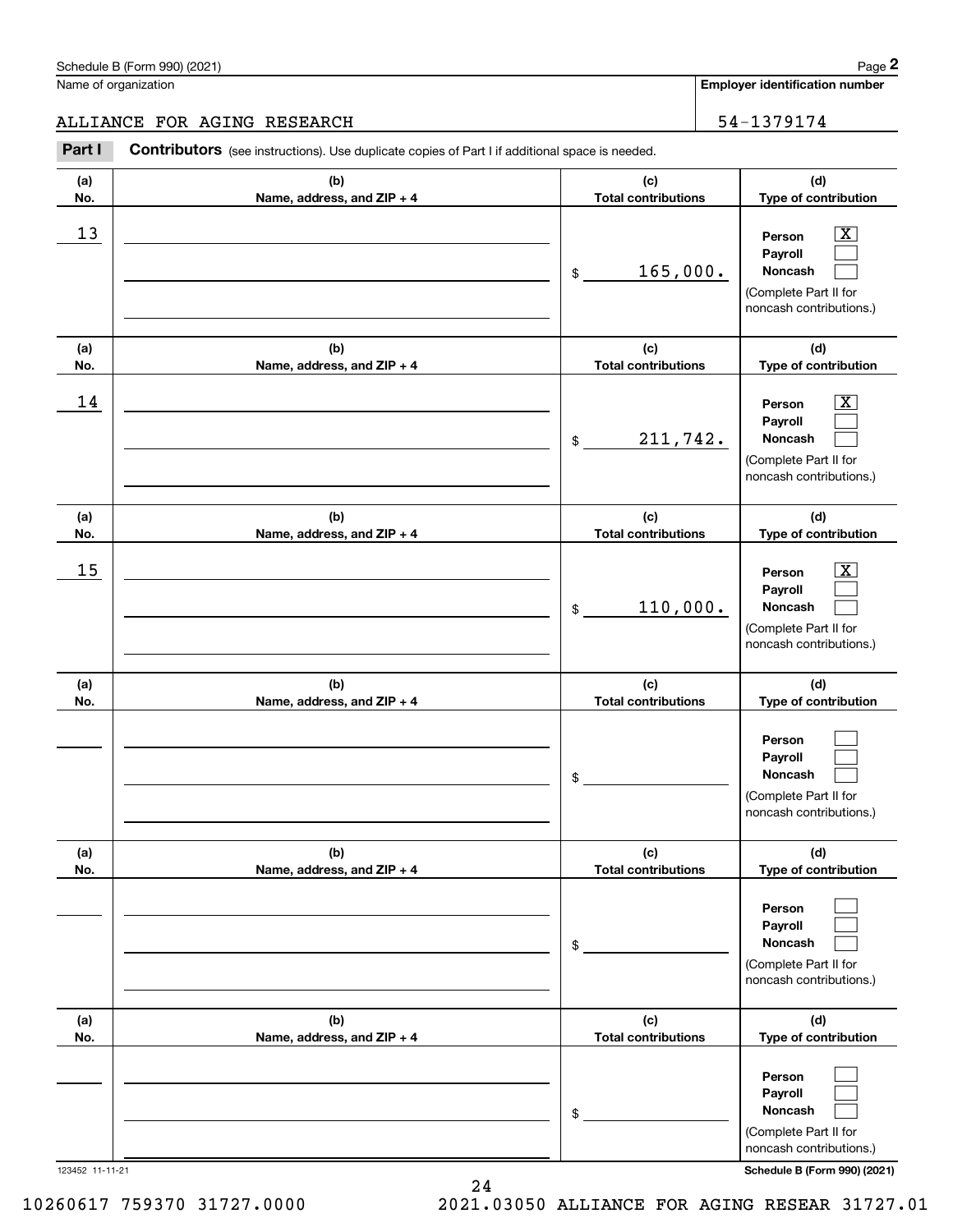|                              | Schedule B (Form 990) (2021)<br>Name of organization                                                |                                                 | Page 3                                |
|------------------------------|-----------------------------------------------------------------------------------------------------|-------------------------------------------------|---------------------------------------|
|                              |                                                                                                     |                                                 | <b>Employer identification number</b> |
|                              | ALLIANCE FOR AGING RESEARCH                                                                         |                                                 | 54-1379174                            |
| Part II                      | Noncash Property (see instructions). Use duplicate copies of Part II if additional space is needed. |                                                 |                                       |
| (a)<br>No.<br>from<br>Part I | (b)<br>Description of noncash property given                                                        | (c)<br>FMV (or estimate)<br>(See instructions.) | (d)<br>Date received                  |
|                              |                                                                                                     | \$                                              |                                       |
| (a)<br>No.<br>from<br>Part I | (b)<br>Description of noncash property given                                                        | (c)<br>FMV (or estimate)<br>(See instructions.) | (d)<br>Date received                  |
|                              |                                                                                                     | \$                                              |                                       |
| (a)<br>No.<br>from<br>Part I | (b)<br>Description of noncash property given                                                        | (c)<br>FMV (or estimate)<br>(See instructions.) | (d)<br>Date received                  |
|                              |                                                                                                     | \$                                              |                                       |
| (a)<br>No.<br>from<br>Part I | (b)<br>Description of noncash property given                                                        | (c)<br>FMV (or estimate)<br>(See instructions.) | (d)<br>Date received                  |
|                              |                                                                                                     | \$                                              |                                       |
| (a)<br>No.<br>from<br>Part I | (b)<br>Description of noncash property given                                                        | (c)<br>FMV (or estimate)<br>(See instructions.) | (d)<br>Date received                  |
|                              |                                                                                                     | \$                                              |                                       |
| (a)<br>No.<br>from<br>Part I | (b)<br>Description of noncash property given                                                        | (c)<br>FMV (or estimate)<br>(See instructions.) | (d)<br>Date received                  |
|                              |                                                                                                     | \$                                              |                                       |
|                              |                                                                                                     |                                                 |                                       |

25

123453 11-11-21 **Schedule B (Form 990) (2021)**

10260617 759370 31727.0000 2021.03050 ALLIANCE FOR AGING RESEAR 31727.01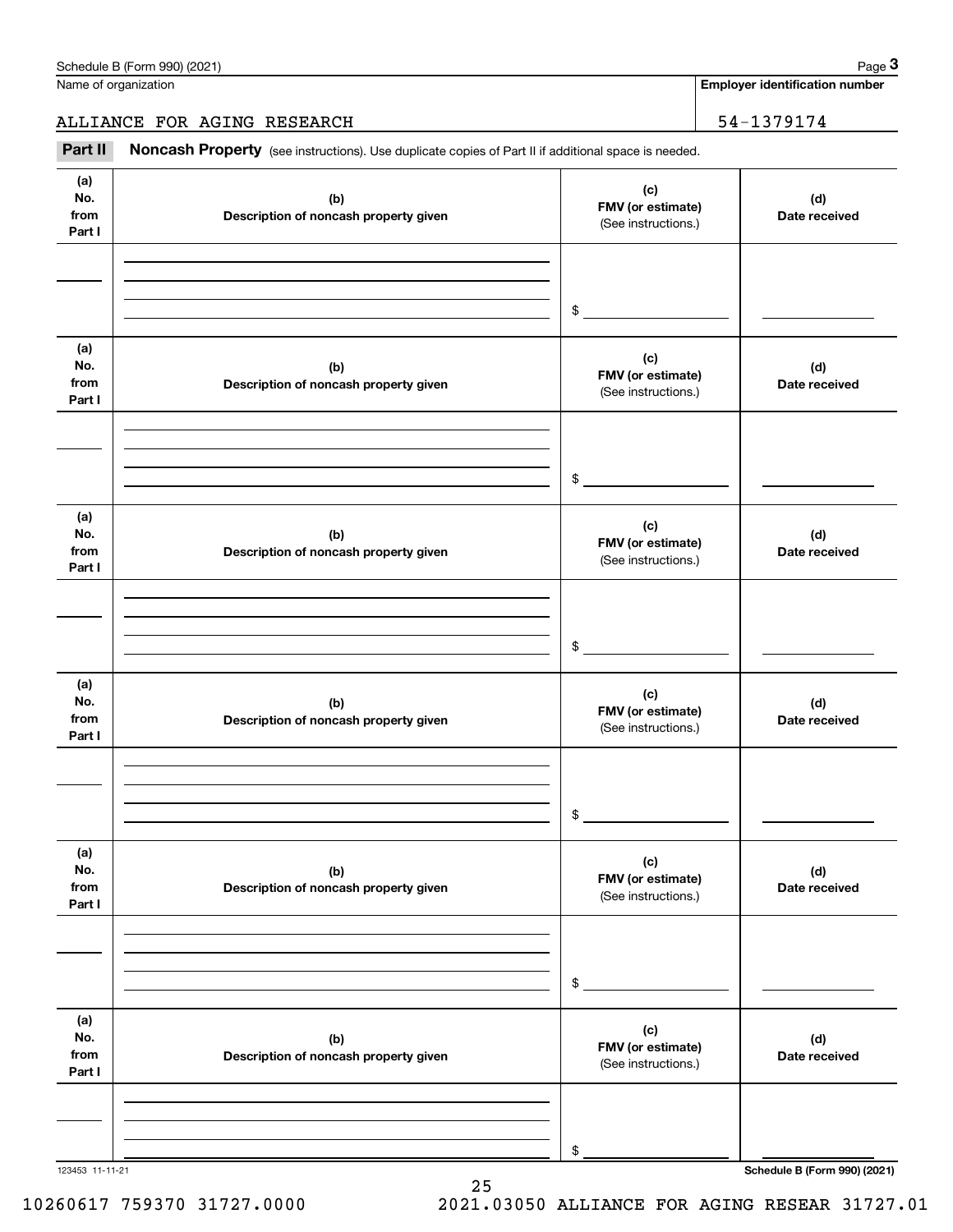|                 | Schedule B (Form 990) (2021)                                                                                                                                                                                                                                                                    |                      | Page 4                                                                                                                                                         |  |  |  |  |  |  |
|-----------------|-------------------------------------------------------------------------------------------------------------------------------------------------------------------------------------------------------------------------------------------------------------------------------------------------|----------------------|----------------------------------------------------------------------------------------------------------------------------------------------------------------|--|--|--|--|--|--|
|                 | Name of organization                                                                                                                                                                                                                                                                            |                      | <b>Employer identification number</b>                                                                                                                          |  |  |  |  |  |  |
|                 | ALLIANCE FOR AGING RESEARCH                                                                                                                                                                                                                                                                     |                      | 54-1379174                                                                                                                                                     |  |  |  |  |  |  |
| Part III        |                                                                                                                                                                                                                                                                                                 |                      | Exclusively religious, charitable, etc., contributions to organizations described in section 501(c)(7), (8), or (10) that total more than \$1,000 for the year |  |  |  |  |  |  |
|                 | from any one contributor. Complete columns (a) through (e) and the following line entry. For organizations<br>completing Part III, enter the total of exclusively religious, charitable, etc., contributions of \$1,000 or less for the year. (Enter this info. once.) $\blacktriangleright$ \$ |                      |                                                                                                                                                                |  |  |  |  |  |  |
|                 | Use duplicate copies of Part III if additional space is needed.                                                                                                                                                                                                                                 |                      |                                                                                                                                                                |  |  |  |  |  |  |
| (a) No.<br>from | (b) Purpose of gift                                                                                                                                                                                                                                                                             | (c) Use of gift      | (d) Description of how gift is held                                                                                                                            |  |  |  |  |  |  |
| Part I          |                                                                                                                                                                                                                                                                                                 |                      |                                                                                                                                                                |  |  |  |  |  |  |
|                 |                                                                                                                                                                                                                                                                                                 |                      |                                                                                                                                                                |  |  |  |  |  |  |
|                 |                                                                                                                                                                                                                                                                                                 |                      |                                                                                                                                                                |  |  |  |  |  |  |
|                 |                                                                                                                                                                                                                                                                                                 |                      |                                                                                                                                                                |  |  |  |  |  |  |
|                 |                                                                                                                                                                                                                                                                                                 | (e) Transfer of gift |                                                                                                                                                                |  |  |  |  |  |  |
|                 |                                                                                                                                                                                                                                                                                                 |                      |                                                                                                                                                                |  |  |  |  |  |  |
|                 | Transferee's name, address, and ZIP + 4                                                                                                                                                                                                                                                         |                      | Relationship of transferor to transferee                                                                                                                       |  |  |  |  |  |  |
|                 |                                                                                                                                                                                                                                                                                                 |                      |                                                                                                                                                                |  |  |  |  |  |  |
|                 |                                                                                                                                                                                                                                                                                                 |                      |                                                                                                                                                                |  |  |  |  |  |  |
|                 |                                                                                                                                                                                                                                                                                                 |                      |                                                                                                                                                                |  |  |  |  |  |  |
| (a) No.<br>from | (b) Purpose of gift                                                                                                                                                                                                                                                                             | (c) Use of gift      | (d) Description of how gift is held                                                                                                                            |  |  |  |  |  |  |
| Part I          |                                                                                                                                                                                                                                                                                                 |                      |                                                                                                                                                                |  |  |  |  |  |  |
|                 |                                                                                                                                                                                                                                                                                                 |                      |                                                                                                                                                                |  |  |  |  |  |  |
|                 |                                                                                                                                                                                                                                                                                                 |                      |                                                                                                                                                                |  |  |  |  |  |  |
|                 |                                                                                                                                                                                                                                                                                                 |                      |                                                                                                                                                                |  |  |  |  |  |  |
|                 | (e) Transfer of gift                                                                                                                                                                                                                                                                            |                      |                                                                                                                                                                |  |  |  |  |  |  |
|                 |                                                                                                                                                                                                                                                                                                 |                      |                                                                                                                                                                |  |  |  |  |  |  |
|                 | Transferee's name, address, and ZIP + 4                                                                                                                                                                                                                                                         |                      | Relationship of transferor to transferee                                                                                                                       |  |  |  |  |  |  |
|                 |                                                                                                                                                                                                                                                                                                 |                      |                                                                                                                                                                |  |  |  |  |  |  |
|                 |                                                                                                                                                                                                                                                                                                 |                      |                                                                                                                                                                |  |  |  |  |  |  |
|                 |                                                                                                                                                                                                                                                                                                 |                      |                                                                                                                                                                |  |  |  |  |  |  |
| (a) No.<br>from | (b) Purpose of gift                                                                                                                                                                                                                                                                             | (c) Use of gift      | (d) Description of how gift is held                                                                                                                            |  |  |  |  |  |  |
| Part I          |                                                                                                                                                                                                                                                                                                 |                      |                                                                                                                                                                |  |  |  |  |  |  |
|                 |                                                                                                                                                                                                                                                                                                 |                      |                                                                                                                                                                |  |  |  |  |  |  |
|                 |                                                                                                                                                                                                                                                                                                 |                      |                                                                                                                                                                |  |  |  |  |  |  |
|                 |                                                                                                                                                                                                                                                                                                 |                      |                                                                                                                                                                |  |  |  |  |  |  |
|                 | (e) Transfer of gift                                                                                                                                                                                                                                                                            |                      |                                                                                                                                                                |  |  |  |  |  |  |
|                 | Transferee's name, address, and $ZIP + 4$                                                                                                                                                                                                                                                       |                      | Relationship of transferor to transferee                                                                                                                       |  |  |  |  |  |  |
|                 |                                                                                                                                                                                                                                                                                                 |                      |                                                                                                                                                                |  |  |  |  |  |  |
|                 |                                                                                                                                                                                                                                                                                                 |                      |                                                                                                                                                                |  |  |  |  |  |  |
|                 |                                                                                                                                                                                                                                                                                                 |                      |                                                                                                                                                                |  |  |  |  |  |  |
| (a) No.<br>from |                                                                                                                                                                                                                                                                                                 |                      |                                                                                                                                                                |  |  |  |  |  |  |
| Part I          | (b) Purpose of gift                                                                                                                                                                                                                                                                             | (c) Use of gift      | (d) Description of how gift is held                                                                                                                            |  |  |  |  |  |  |
|                 |                                                                                                                                                                                                                                                                                                 |                      |                                                                                                                                                                |  |  |  |  |  |  |
|                 |                                                                                                                                                                                                                                                                                                 |                      |                                                                                                                                                                |  |  |  |  |  |  |
|                 |                                                                                                                                                                                                                                                                                                 |                      |                                                                                                                                                                |  |  |  |  |  |  |
|                 |                                                                                                                                                                                                                                                                                                 | (e) Transfer of gift |                                                                                                                                                                |  |  |  |  |  |  |
|                 |                                                                                                                                                                                                                                                                                                 |                      |                                                                                                                                                                |  |  |  |  |  |  |
|                 | Transferee's name, address, and $ZIP + 4$                                                                                                                                                                                                                                                       |                      | Relationship of transferor to transferee                                                                                                                       |  |  |  |  |  |  |
|                 |                                                                                                                                                                                                                                                                                                 |                      |                                                                                                                                                                |  |  |  |  |  |  |
|                 |                                                                                                                                                                                                                                                                                                 |                      |                                                                                                                                                                |  |  |  |  |  |  |
|                 |                                                                                                                                                                                                                                                                                                 |                      |                                                                                                                                                                |  |  |  |  |  |  |
| 103454          |                                                                                                                                                                                                                                                                                                 |                      | Schodule B (Form 990) (2021)                                                                                                                                   |  |  |  |  |  |  |

123454 11-11-21

**Schedule B (Form 990) (2021)**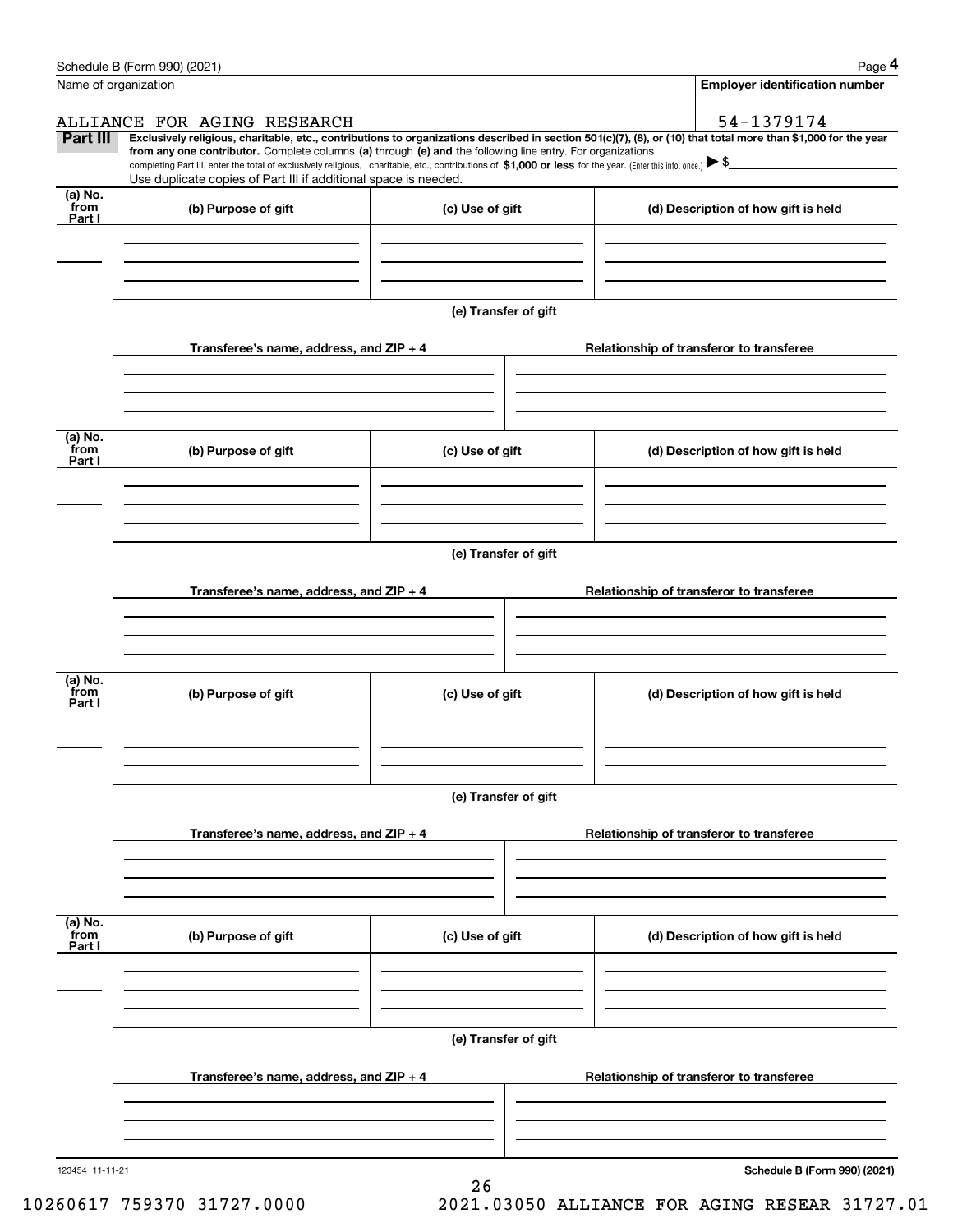| <b>SCHEDULE C</b>                                    | <b>Political Campaign and Lobbying Activities</b>                                                                                                                    |                                                                                                                                                                                                                                                    |           |                                               |                          |                                                       |
|------------------------------------------------------|----------------------------------------------------------------------------------------------------------------------------------------------------------------------|----------------------------------------------------------------------------------------------------------------------------------------------------------------------------------------------------------------------------------------------------|-----------|-----------------------------------------------|--------------------------|-------------------------------------------------------|
| (Form 990)                                           |                                                                                                                                                                      |                                                                                                                                                                                                                                                    |           |                                               |                          |                                                       |
|                                                      | For Organizations Exempt From Income Tax Under section 501(c) and section 527<br>Complete if the organization is described below. Attach to Form 990 or Form 990-EZ. |                                                                                                                                                                                                                                                    |           |                                               |                          |                                                       |
| Department of the Treasury                           |                                                                                                                                                                      |                                                                                                                                                                                                                                                    |           |                                               |                          | <b>Open to Public</b><br>Inspection                   |
| Internal Revenue Service                             |                                                                                                                                                                      | ► Go to www.irs.gov/Form990 for instructions and the latest information.                                                                                                                                                                           |           |                                               |                          |                                                       |
|                                                      |                                                                                                                                                                      | If the organization answered "Yes," on Form 990, Part IV, line 3, or Form 990-EZ, Part V, line 46 (Political Campaign Activities), then                                                                                                            |           |                                               |                          |                                                       |
|                                                      |                                                                                                                                                                      | • Section 501(c)(3) organizations: Complete Parts I-A and B. Do not complete Part I-C.<br>• Section 501(c) (other than section 501(c)(3)) organizations: Complete Parts I-A and C below. Do not complete Part I-B.                                 |           |                                               |                          |                                                       |
| • Section 527 organizations: Complete Part I-A only. |                                                                                                                                                                      |                                                                                                                                                                                                                                                    |           |                                               |                          |                                                       |
|                                                      |                                                                                                                                                                      | If the organization answered "Yes," on Form 990, Part IV, line 4, or Form 990-EZ, Part VI, line 47 (Lobbying Activities), then                                                                                                                     |           |                                               |                          |                                                       |
|                                                      |                                                                                                                                                                      | • Section 501(c)(3) organizations that have filed Form 5768 (election under section 501(h)): Complete Part II-A. Do not complete Part II-B.                                                                                                        |           |                                               |                          |                                                       |
|                                                      |                                                                                                                                                                      | • Section 501(c)(3) organizations that have NOT filed Form 5768 (election under section 501(h)): Complete Part II-B. Do not complete Part II-A.                                                                                                    |           |                                               |                          |                                                       |
|                                                      |                                                                                                                                                                      | If the organization answered "Yes," on Form 990, Part IV, line 5 (Proxy Tax) (See separate instructions) or Form 990-EZ, Part V, line 35c (Proxy                                                                                                   |           |                                               |                          |                                                       |
| Tax) (See separate instructions), then               |                                                                                                                                                                      |                                                                                                                                                                                                                                                    |           |                                               |                          |                                                       |
|                                                      |                                                                                                                                                                      | • Section 501(c)(4), (5), or (6) organizations: Complete Part III.                                                                                                                                                                                 |           |                                               |                          |                                                       |
| Name of organization                                 |                                                                                                                                                                      |                                                                                                                                                                                                                                                    |           |                                               |                          | <b>Employer identification number</b>                 |
|                                                      |                                                                                                                                                                      | ALLIANCE FOR AGING RESEARCH                                                                                                                                                                                                                        |           |                                               |                          | 54-1379174                                            |
| Part I-A                                             |                                                                                                                                                                      | Complete if the organization is exempt under section 501(c) or is a section 527 organization.                                                                                                                                                      |           |                                               |                          |                                                       |
|                                                      |                                                                                                                                                                      |                                                                                                                                                                                                                                                    |           |                                               |                          |                                                       |
|                                                      |                                                                                                                                                                      | 1 Provide a description of the organization's direct and indirect political campaign activities in Part IV.                                                                                                                                        |           |                                               |                          |                                                       |
| Political campaign activity expenditures<br>2        |                                                                                                                                                                      |                                                                                                                                                                                                                                                    |           |                                               | $\blacktriangleright$ \$ |                                                       |
| 3.                                                   |                                                                                                                                                                      |                                                                                                                                                                                                                                                    |           |                                               |                          |                                                       |
| Part I-B                                             |                                                                                                                                                                      | Complete if the organization is exempt under section 501(c)(3).                                                                                                                                                                                    |           |                                               |                          |                                                       |
|                                                      |                                                                                                                                                                      | 1 Enter the amount of any excise tax incurred by the organization under section 4955                                                                                                                                                               |           |                                               |                          |                                                       |
| 2                                                    |                                                                                                                                                                      |                                                                                                                                                                                                                                                    |           | $\bullet$ $\bullet$                           |                          |                                                       |
| з                                                    |                                                                                                                                                                      |                                                                                                                                                                                                                                                    |           |                                               |                          | Yes<br><b>No</b>                                      |
|                                                      |                                                                                                                                                                      |                                                                                                                                                                                                                                                    |           |                                               |                          | Yes<br>No                                             |
| <b>b</b> If "Yes," describe in Part IV.              |                                                                                                                                                                      |                                                                                                                                                                                                                                                    |           |                                               |                          |                                                       |
| Part I-C                                             |                                                                                                                                                                      | Complete if the organization is exempt under section 501(c), except section 501(c)(3).                                                                                                                                                             |           |                                               |                          |                                                       |
|                                                      |                                                                                                                                                                      | 1 Enter the amount directly expended by the filing organization for section 527 exempt function activities                                                                                                                                         |           |                                               | $\blacktriangleright$ \$ |                                                       |
|                                                      |                                                                                                                                                                      | 2 Enter the amount of the filing organization's funds contributed to other organizations for section 527                                                                                                                                           |           |                                               |                          |                                                       |
| exempt function activities                           |                                                                                                                                                                      |                                                                                                                                                                                                                                                    |           |                                               | $\blacktriangleright$ \$ |                                                       |
|                                                      |                                                                                                                                                                      | 3 Total exempt function expenditures. Add lines 1 and 2. Enter here and on Form 1120-POL,                                                                                                                                                          |           |                                               |                          |                                                       |
|                                                      |                                                                                                                                                                      |                                                                                                                                                                                                                                                    |           |                                               | $\triangleright$ \$      |                                                       |
|                                                      |                                                                                                                                                                      | Did the filing organization file Form 1120-POL for this year?                                                                                                                                                                                      |           |                                               |                          | Yes<br><b>No</b>                                      |
|                                                      |                                                                                                                                                                      | 5 Enter the names, addresses and employer identification number (EIN) of all section 527 political organizations to which the filing organization                                                                                                  |           |                                               |                          |                                                       |
|                                                      |                                                                                                                                                                      | made payments. For each organization listed, enter the amount paid from the filing organization's funds. Also enter the amount of political                                                                                                        |           |                                               |                          |                                                       |
|                                                      |                                                                                                                                                                      | contributions received that were promptly and directly delivered to a separate political organization, such as a separate segregated fund or a<br>political action committee (PAC). If additional space is needed, provide information in Part IV. |           |                                               |                          |                                                       |
|                                                      |                                                                                                                                                                      |                                                                                                                                                                                                                                                    |           |                                               |                          |                                                       |
| (a) Name                                             |                                                                                                                                                                      | (b) Address                                                                                                                                                                                                                                        | $(c)$ EIN | (d) Amount paid from<br>filing organization's |                          | (e) Amount of political<br>contributions received and |
|                                                      |                                                                                                                                                                      |                                                                                                                                                                                                                                                    |           | funds. If none, enter -0-.                    |                          | promptly and directly                                 |
|                                                      |                                                                                                                                                                      |                                                                                                                                                                                                                                                    |           |                                               |                          | delivered to a separate<br>political organization.    |
|                                                      |                                                                                                                                                                      |                                                                                                                                                                                                                                                    |           |                                               |                          | If none, enter -0-.                                   |
|                                                      |                                                                                                                                                                      |                                                                                                                                                                                                                                                    |           |                                               |                          |                                                       |
|                                                      |                                                                                                                                                                      |                                                                                                                                                                                                                                                    |           |                                               |                          |                                                       |
|                                                      |                                                                                                                                                                      |                                                                                                                                                                                                                                                    |           |                                               |                          |                                                       |
|                                                      |                                                                                                                                                                      |                                                                                                                                                                                                                                                    |           |                                               |                          |                                                       |
|                                                      |                                                                                                                                                                      |                                                                                                                                                                                                                                                    |           |                                               |                          |                                                       |
|                                                      |                                                                                                                                                                      |                                                                                                                                                                                                                                                    |           |                                               |                          |                                                       |
|                                                      |                                                                                                                                                                      |                                                                                                                                                                                                                                                    |           |                                               |                          |                                                       |
|                                                      |                                                                                                                                                                      |                                                                                                                                                                                                                                                    |           |                                               |                          |                                                       |
|                                                      |                                                                                                                                                                      |                                                                                                                                                                                                                                                    |           |                                               |                          |                                                       |
|                                                      |                                                                                                                                                                      |                                                                                                                                                                                                                                                    |           |                                               |                          |                                                       |
|                                                      |                                                                                                                                                                      |                                                                                                                                                                                                                                                    |           |                                               |                          |                                                       |
|                                                      |                                                                                                                                                                      |                                                                                                                                                                                                                                                    |           |                                               |                          |                                                       |
|                                                      |                                                                                                                                                                      | For Paperwork Reduction Act Notice, see the Instructions for Form 990 or 990-EZ.                                                                                                                                                                   |           |                                               |                          | Schedule C (Form 990) 2021                            |
| LHA                                                  |                                                                                                                                                                      |                                                                                                                                                                                                                                                    |           |                                               |                          |                                                       |

132041 11-03-21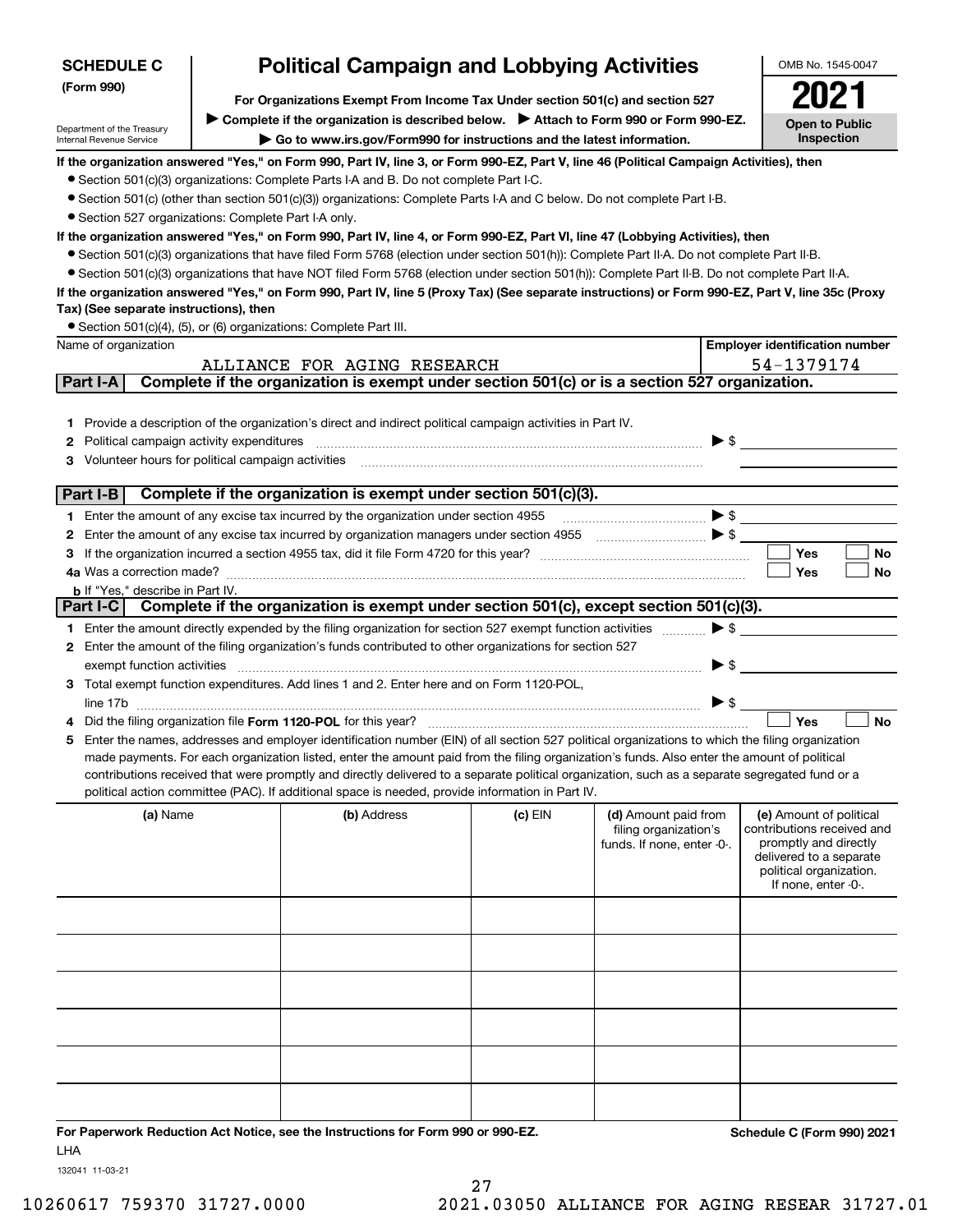|                                                                                                 |                                           |                                                                                                                                                                                                                                  |                                                                                                                                                                                                                                                                                                                                            |                                                                                                                                                                                                                                                                                                                                                                                                                                                                                                                                                                                                                                                                                                                    | 54-1379174 Page 2                                                                                                                                                                                                                                                                                                                                                                                                                                                   |
|-------------------------------------------------------------------------------------------------|-------------------------------------------|----------------------------------------------------------------------------------------------------------------------------------------------------------------------------------------------------------------------------------|--------------------------------------------------------------------------------------------------------------------------------------------------------------------------------------------------------------------------------------------------------------------------------------------------------------------------------------------|--------------------------------------------------------------------------------------------------------------------------------------------------------------------------------------------------------------------------------------------------------------------------------------------------------------------------------------------------------------------------------------------------------------------------------------------------------------------------------------------------------------------------------------------------------------------------------------------------------------------------------------------------------------------------------------------------------------------|---------------------------------------------------------------------------------------------------------------------------------------------------------------------------------------------------------------------------------------------------------------------------------------------------------------------------------------------------------------------------------------------------------------------------------------------------------------------|
|                                                                                                 |                                           |                                                                                                                                                                                                                                  |                                                                                                                                                                                                                                                                                                                                            |                                                                                                                                                                                                                                                                                                                                                                                                                                                                                                                                                                                                                                                                                                                    |                                                                                                                                                                                                                                                                                                                                                                                                                                                                     |
|                                                                                                 |                                           |                                                                                                                                                                                                                                  |                                                                                                                                                                                                                                                                                                                                            |                                                                                                                                                                                                                                                                                                                                                                                                                                                                                                                                                                                                                                                                                                                    |                                                                                                                                                                                                                                                                                                                                                                                                                                                                     |
|                                                                                                 |                                           |                                                                                                                                                                                                                                  |                                                                                                                                                                                                                                                                                                                                            |                                                                                                                                                                                                                                                                                                                                                                                                                                                                                                                                                                                                                                                                                                                    |                                                                                                                                                                                                                                                                                                                                                                                                                                                                     |
|                                                                                                 |                                           |                                                                                                                                                                                                                                  |                                                                                                                                                                                                                                                                                                                                            |                                                                                                                                                                                                                                                                                                                                                                                                                                                                                                                                                                                                                                                                                                                    |                                                                                                                                                                                                                                                                                                                                                                                                                                                                     |
|                                                                                                 |                                           |                                                                                                                                                                                                                                  |                                                                                                                                                                                                                                                                                                                                            | (a) Filing                                                                                                                                                                                                                                                                                                                                                                                                                                                                                                                                                                                                                                                                                                         | (b) Affiliated group<br>totals                                                                                                                                                                                                                                                                                                                                                                                                                                      |
|                                                                                                 |                                           |                                                                                                                                                                                                                                  |                                                                                                                                                                                                                                                                                                                                            | totals                                                                                                                                                                                                                                                                                                                                                                                                                                                                                                                                                                                                                                                                                                             |                                                                                                                                                                                                                                                                                                                                                                                                                                                                     |
|                                                                                                 |                                           |                                                                                                                                                                                                                                  |                                                                                                                                                                                                                                                                                                                                            |                                                                                                                                                                                                                                                                                                                                                                                                                                                                                                                                                                                                                                                                                                                    |                                                                                                                                                                                                                                                                                                                                                                                                                                                                     |
|                                                                                                 |                                           |                                                                                                                                                                                                                                  |                                                                                                                                                                                                                                                                                                                                            |                                                                                                                                                                                                                                                                                                                                                                                                                                                                                                                                                                                                                                                                                                                    |                                                                                                                                                                                                                                                                                                                                                                                                                                                                     |
|                                                                                                 |                                           |                                                                                                                                                                                                                                  |                                                                                                                                                                                                                                                                                                                                            |                                                                                                                                                                                                                                                                                                                                                                                                                                                                                                                                                                                                                                                                                                                    |                                                                                                                                                                                                                                                                                                                                                                                                                                                                     |
| d Other exempt purpose expenditures                                                             |                                           |                                                                                                                                                                                                                                  |                                                                                                                                                                                                                                                                                                                                            |                                                                                                                                                                                                                                                                                                                                                                                                                                                                                                                                                                                                                                                                                                                    |                                                                                                                                                                                                                                                                                                                                                                                                                                                                     |
|                                                                                                 |                                           |                                                                                                                                                                                                                                  |                                                                                                                                                                                                                                                                                                                                            |                                                                                                                                                                                                                                                                                                                                                                                                                                                                                                                                                                                                                                                                                                                    |                                                                                                                                                                                                                                                                                                                                                                                                                                                                     |
|                                                                                                 |                                           |                                                                                                                                                                                                                                  |                                                                                                                                                                                                                                                                                                                                            |                                                                                                                                                                                                                                                                                                                                                                                                                                                                                                                                                                                                                                                                                                                    |                                                                                                                                                                                                                                                                                                                                                                                                                                                                     |
| If the amount on line 1e, column (a) or (b) is:                                                 |                                           |                                                                                                                                                                                                                                  |                                                                                                                                                                                                                                                                                                                                            |                                                                                                                                                                                                                                                                                                                                                                                                                                                                                                                                                                                                                                                                                                                    |                                                                                                                                                                                                                                                                                                                                                                                                                                                                     |
|                                                                                                 |                                           |                                                                                                                                                                                                                                  |                                                                                                                                                                                                                                                                                                                                            |                                                                                                                                                                                                                                                                                                                                                                                                                                                                                                                                                                                                                                                                                                                    |                                                                                                                                                                                                                                                                                                                                                                                                                                                                     |
| Over \$500,000 but not over \$1,000,000                                                         |                                           |                                                                                                                                                                                                                                  |                                                                                                                                                                                                                                                                                                                                            |                                                                                                                                                                                                                                                                                                                                                                                                                                                                                                                                                                                                                                                                                                                    |                                                                                                                                                                                                                                                                                                                                                                                                                                                                     |
| Over \$1,000,000 but not over \$1,500,000                                                       |                                           |                                                                                                                                                                                                                                  |                                                                                                                                                                                                                                                                                                                                            |                                                                                                                                                                                                                                                                                                                                                                                                                                                                                                                                                                                                                                                                                                                    |                                                                                                                                                                                                                                                                                                                                                                                                                                                                     |
| Over \$1,500,000 but not over \$17,000,000<br>\$225,000 plus 5% of the excess over \$1,500,000. |                                           |                                                                                                                                                                                                                                  |                                                                                                                                                                                                                                                                                                                                            |                                                                                                                                                                                                                                                                                                                                                                                                                                                                                                                                                                                                                                                                                                                    |                                                                                                                                                                                                                                                                                                                                                                                                                                                                     |
|                                                                                                 |                                           |                                                                                                                                                                                                                                  |                                                                                                                                                                                                                                                                                                                                            |                                                                                                                                                                                                                                                                                                                                                                                                                                                                                                                                                                                                                                                                                                                    |                                                                                                                                                                                                                                                                                                                                                                                                                                                                     |
|                                                                                                 |                                           |                                                                                                                                                                                                                                  |                                                                                                                                                                                                                                                                                                                                            |                                                                                                                                                                                                                                                                                                                                                                                                                                                                                                                                                                                                                                                                                                                    |                                                                                                                                                                                                                                                                                                                                                                                                                                                                     |
|                                                                                                 |                                           |                                                                                                                                                                                                                                  |                                                                                                                                                                                                                                                                                                                                            |                                                                                                                                                                                                                                                                                                                                                                                                                                                                                                                                                                                                                                                                                                                    |                                                                                                                                                                                                                                                                                                                                                                                                                                                                     |
|                                                                                                 |                                           |                                                                                                                                                                                                                                  |                                                                                                                                                                                                                                                                                                                                            |                                                                                                                                                                                                                                                                                                                                                                                                                                                                                                                                                                                                                                                                                                                    |                                                                                                                                                                                                                                                                                                                                                                                                                                                                     |
|                                                                                                 |                                           |                                                                                                                                                                                                                                  |                                                                                                                                                                                                                                                                                                                                            |                                                                                                                                                                                                                                                                                                                                                                                                                                                                                                                                                                                                                                                                                                                    |                                                                                                                                                                                                                                                                                                                                                                                                                                                                     |
|                                                                                                 |                                           |                                                                                                                                                                                                                                  |                                                                                                                                                                                                                                                                                                                                            |                                                                                                                                                                                                                                                                                                                                                                                                                                                                                                                                                                                                                                                                                                                    |                                                                                                                                                                                                                                                                                                                                                                                                                                                                     |
|                                                                                                 |                                           |                                                                                                                                                                                                                                  |                                                                                                                                                                                                                                                                                                                                            |                                                                                                                                                                                                                                                                                                                                                                                                                                                                                                                                                                                                                                                                                                                    | Yes<br>No                                                                                                                                                                                                                                                                                                                                                                                                                                                           |
|                                                                                                 |                                           |                                                                                                                                                                                                                                  |                                                                                                                                                                                                                                                                                                                                            |                                                                                                                                                                                                                                                                                                                                                                                                                                                                                                                                                                                                                                                                                                                    |                                                                                                                                                                                                                                                                                                                                                                                                                                                                     |
|                                                                                                 |                                           |                                                                                                                                                                                                                                  |                                                                                                                                                                                                                                                                                                                                            |                                                                                                                                                                                                                                                                                                                                                                                                                                                                                                                                                                                                                                                                                                                    |                                                                                                                                                                                                                                                                                                                                                                                                                                                                     |
|                                                                                                 |                                           |                                                                                                                                                                                                                                  |                                                                                                                                                                                                                                                                                                                                            |                                                                                                                                                                                                                                                                                                                                                                                                                                                                                                                                                                                                                                                                                                                    |                                                                                                                                                                                                                                                                                                                                                                                                                                                                     |
|                                                                                                 |                                           | (b) 2019                                                                                                                                                                                                                         | (c) 2020                                                                                                                                                                                                                                                                                                                                   | $(d)$ 2021                                                                                                                                                                                                                                                                                                                                                                                                                                                                                                                                                                                                                                                                                                         | (e) Total                                                                                                                                                                                                                                                                                                                                                                                                                                                           |
|                                                                                                 |                                           |                                                                                                                                                                                                                                  |                                                                                                                                                                                                                                                                                                                                            |                                                                                                                                                                                                                                                                                                                                                                                                                                                                                                                                                                                                                                                                                                                    | $317,558.$ 1, 162, 543.                                                                                                                                                                                                                                                                                                                                                                                                                                             |
|                                                                                                 |                                           |                                                                                                                                                                                                                                  |                                                                                                                                                                                                                                                                                                                                            |                                                                                                                                                                                                                                                                                                                                                                                                                                                                                                                                                                                                                                                                                                                    |                                                                                                                                                                                                                                                                                                                                                                                                                                                                     |
|                                                                                                 |                                           |                                                                                                                                                                                                                                  |                                                                                                                                                                                                                                                                                                                                            |                                                                                                                                                                                                                                                                                                                                                                                                                                                                                                                                                                                                                                                                                                                    | 1,743,815.                                                                                                                                                                                                                                                                                                                                                                                                                                                          |
|                                                                                                 |                                           | 16,613.                                                                                                                                                                                                                          | 5,330.                                                                                                                                                                                                                                                                                                                                     | 6, 169.                                                                                                                                                                                                                                                                                                                                                                                                                                                                                                                                                                                                                                                                                                            | 33,614.                                                                                                                                                                                                                                                                                                                                                                                                                                                             |
|                                                                                                 |                                           | 69,516.                                                                                                                                                                                                                          | 67,885.                                                                                                                                                                                                                                                                                                                                    | 79,390.                                                                                                                                                                                                                                                                                                                                                                                                                                                                                                                                                                                                                                                                                                            | 290,637.                                                                                                                                                                                                                                                                                                                                                                                                                                                            |
|                                                                                                 |                                           |                                                                                                                                                                                                                                  |                                                                                                                                                                                                                                                                                                                                            |                                                                                                                                                                                                                                                                                                                                                                                                                                                                                                                                                                                                                                                                                                                    |                                                                                                                                                                                                                                                                                                                                                                                                                                                                     |
|                                                                                                 |                                           |                                                                                                                                                                                                                                  |                                                                                                                                                                                                                                                                                                                                            |                                                                                                                                                                                                                                                                                                                                                                                                                                                                                                                                                                                                                                                                                                                    |                                                                                                                                                                                                                                                                                                                                                                                                                                                                     |
|                                                                                                 |                                           |                                                                                                                                                                                                                                  |                                                                                                                                                                                                                                                                                                                                            |                                                                                                                                                                                                                                                                                                                                                                                                                                                                                                                                                                                                                                                                                                                    | 435,956.                                                                                                                                                                                                                                                                                                                                                                                                                                                            |
|                                                                                                 | reporting section 4911 tax for this year? | g Grassroots nontaxable amount (enter 25% of line 1f)<br>h Subtract line 1q from line 1a. If zero or less, enter -0-<br>i Subtract line 1f from line 1c. If zero or less, enter -0-<br>(a) 2018<br>295,382.<br>5,502.<br>73,846. | expenses, and share of excess lobbying expenditures).<br><b>Limits on Lobbying Expenditures</b><br>1a Total lobbying expenditures to influence public opinion (grassroots lobbying)<br><b>b</b> Total lobbying expenditures to influence a legislative body (direct lobbying)<br>20% of the amount on line 1e.<br>\$1.000.000.<br>278,062. | ALLIANCE FOR AGING RESEARCH<br>if the filing organization checked box A and "limited control" provisions apply.<br>(The term "expenditures" means amounts paid or incurred.)<br>f Lobbying nontaxable amount. Enter the amount from the following table in both columns.<br>The lobbying nontaxable amount is:<br>\$100,000 plus 15% of the excess over \$500,000.<br>\$175,000 plus 10% of the excess over \$1,000,000.<br>If there is an amount other than zero on either line 1h or line 1i, did the organization file Form 4720<br>4-Year Averaging Period Under Section 501(h)<br>See the separate instructions for lines 2a through 2f.)<br>Lobbying Expenditures During 4-Year Averaging Period<br>271,541. | Complete if the organization is exempt under section 501(c)(3) and filed Form 5768 (election under<br>if the filing organization belongs to an affiliated group (and list in Part IV each affiliated group member's name, address, EIN,<br>organization's<br>6, 169.<br>6,169.<br>3, 344, 982.<br>3, 351, 151.<br>317,558.<br>79,390.<br>0.<br>0.<br>(Some organizations that made a section 501(h) election do not have to complete all of the five columns below. |

**Schedule C (Form 990) 2021**

132042 11-03-21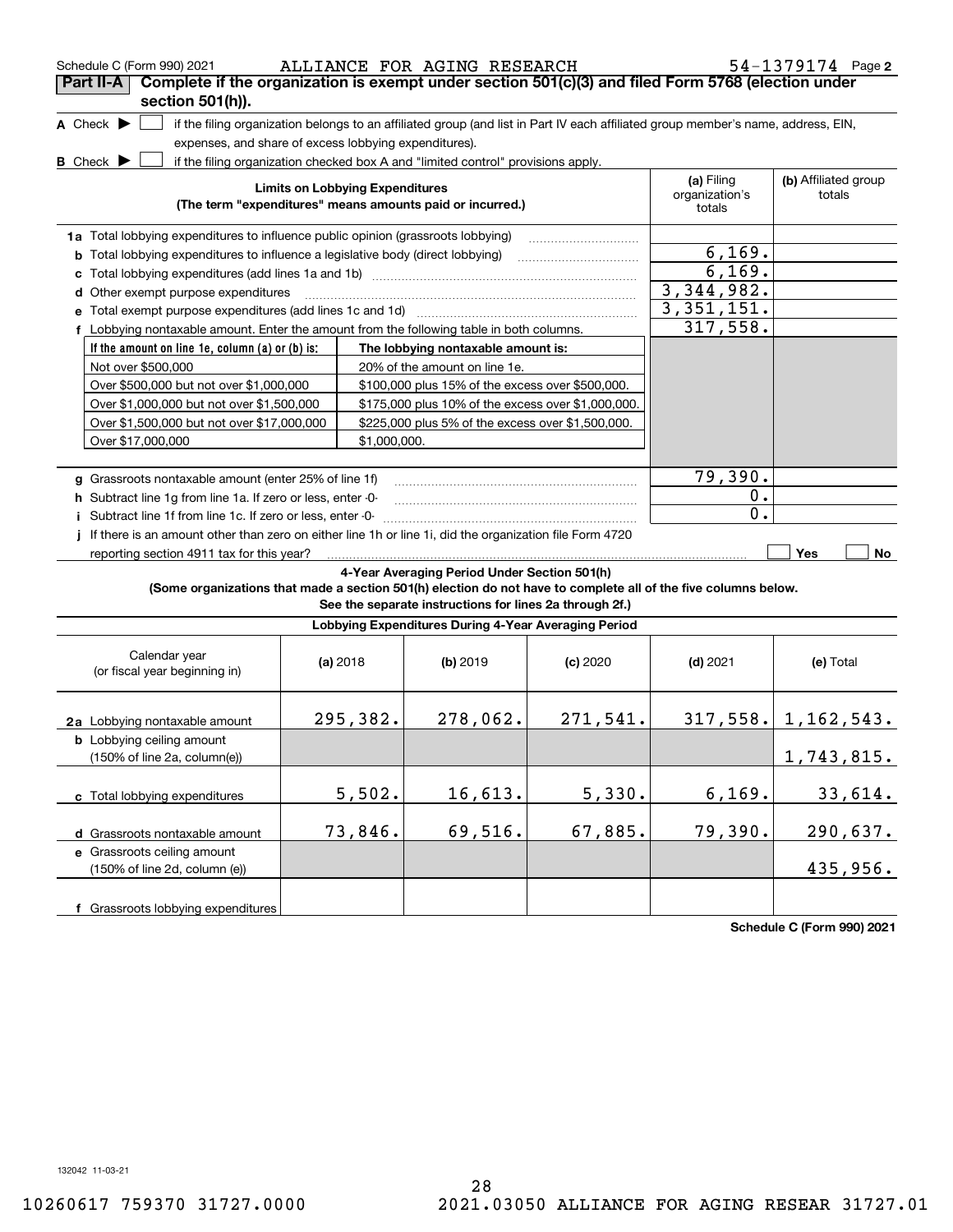## **Part II-B Complete if the organization is exempt under section 501(c)(3) and has NOT filed Form 5768 (election under section 501(h)).**

|                | For each "Yes" response on lines 1a through 1i below, provide in Part IV a detailed description                                                                                                                                      | (a) | (b)          |        |    |
|----------------|--------------------------------------------------------------------------------------------------------------------------------------------------------------------------------------------------------------------------------------|-----|--------------|--------|----|
|                | of the lobbying activity.                                                                                                                                                                                                            | Yes | No           | Amount |    |
| 1              | During the year, did the filing organization attempt to influence foreign, national, state, or<br>local legislation, including any attempt to influence public opinion on a legislative matter<br>or referendum, through the use of: |     |              |        |    |
|                | <b>b</b> Paid staff or management (include compensation in expenses reported on lines 1c through 1i)?<br>$\ddotsc$                                                                                                                   |     |              |        |    |
|                |                                                                                                                                                                                                                                      |     |              |        |    |
|                |                                                                                                                                                                                                                                      |     |              |        |    |
|                | e Publications, or published or broadcast statements?                                                                                                                                                                                |     |              |        |    |
|                |                                                                                                                                                                                                                                      |     |              |        |    |
|                | g Direct contact with legislators, their staffs, government officials, or a legislative body?                                                                                                                                        |     |              |        |    |
|                | h Rallies, demonstrations, seminars, conventions, speeches, lectures, or any similar means?                                                                                                                                          |     |              |        |    |
|                | <i>i</i> Other activities?                                                                                                                                                                                                           |     |              |        |    |
|                |                                                                                                                                                                                                                                      |     |              |        |    |
|                | 2a Did the activities in line 1 cause the organization to be not described in section 501(c)(3)?                                                                                                                                     |     |              |        |    |
|                |                                                                                                                                                                                                                                      |     |              |        |    |
|                | c If "Yes," enter the amount of any tax incurred by organization managers under section 4912                                                                                                                                         |     |              |        |    |
|                | d If the filing organization incurred a section 4912 tax, did it file Form 4720 for this year?                                                                                                                                       |     |              |        |    |
|                | Complete if the organization is exempt under section 501(c)(4), section 501(c)(5), or section<br><b>Part III-AI</b>                                                                                                                  |     |              |        |    |
|                | $501(c)(6)$ .                                                                                                                                                                                                                        |     |              |        |    |
|                |                                                                                                                                                                                                                                      |     |              | Yes    | No |
| 1              |                                                                                                                                                                                                                                      |     | 1.           |        |    |
| $\mathbf{2}$   |                                                                                                                                                                                                                                      |     | $\mathbf{2}$ |        |    |
| 3              | Did the organization agree to carry over lobbying and political campaign activity expenditures from the prior year?                                                                                                                  |     | 3            |        |    |
|                | Complete if the organization is exempt under section 501(c)(4), section 501(c)(5), or section<br><b>Part III-B</b>                                                                                                                   |     |              |        |    |
|                | 501(c)(6) and if either (a) BOTH Part III-A, lines 1 and 2, are answered "No" OR (b) Part III-A, line 3, is                                                                                                                          |     |              |        |    |
|                | answered "Yes."                                                                                                                                                                                                                      |     |              |        |    |
| 1              | Dues, assessments and similar amounts from members [11] matter content and stream and similar amounts from members [11] matter and similar amounts from members [11] matter and stream and stream and stream and stream and st       |     | 1            |        |    |
| 2              | Section 162(e) nondeductible lobbying and political expenditures (do not include amounts of political                                                                                                                                |     |              |        |    |
|                | expenses for which the section 527(f) tax was paid).                                                                                                                                                                                 |     |              |        |    |
|                |                                                                                                                                                                                                                                      |     | 2a           |        |    |
|                | <b>b</b> Carryover from last year manufactured and content to content the content of the content of the content of the content of the content of the content of the content of the content of the content of the content of the con  |     | 2b           |        |    |
|                |                                                                                                                                                                                                                                      |     | 2c           |        |    |
| 3              | Aggregate amount reported in section 6033(e)(1)(A) notices of nondeductible section 162(e) dues                                                                                                                                      |     | 3            |        |    |
| 4              | If notices were sent and the amount on line 2c exceeds the amount on line 3, what portion of the excess                                                                                                                              |     |              |        |    |
|                | does the organization agree to carryover to the reasonable estimate of nondeductible lobbying and political                                                                                                                          |     |              |        |    |
|                | expenditure next year?                                                                                                                                                                                                               |     | 4            |        |    |
| 5              |                                                                                                                                                                                                                                      |     | 5            |        |    |
| <b>Part IV</b> | <b>Supplemental Information</b>                                                                                                                                                                                                      |     |              |        |    |
|                | Provide the descriptions required for Part I-A, line 1; Part I-B, line 4; Part I-C, line 5; Part II-A (affiliated group list); Part II-A, lines 1 and 2 (See                                                                         |     |              |        |    |

instructions); and Part II-B, line 1. Also, complete this part for any additional information.

**Schedule C (Form 990) 2021**

132043 11-03-21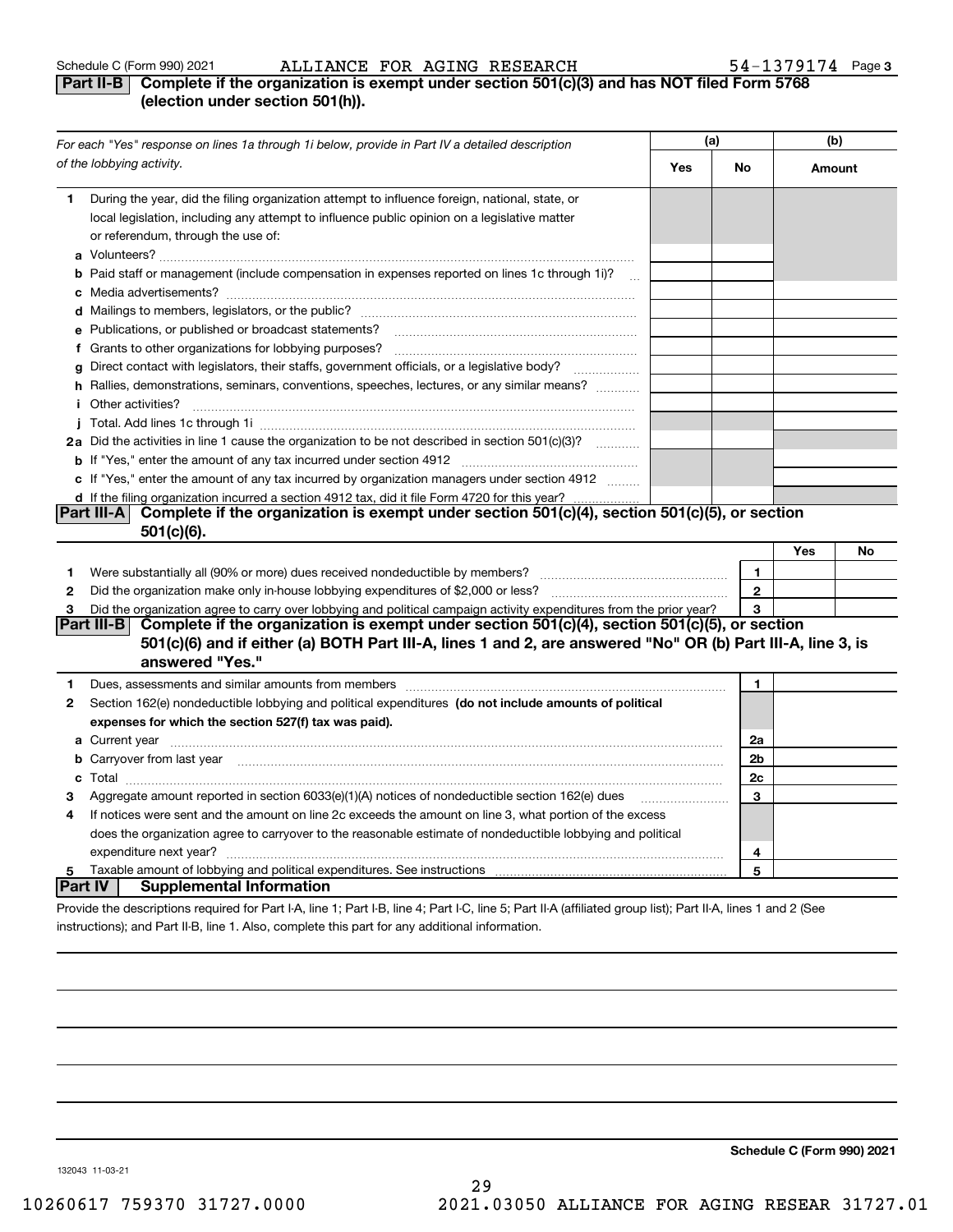| <b>SCHEDULE D</b> |  |
|-------------------|--|
|-------------------|--|

Department of the Treasury

| (Form 990) |
|------------|
|            |

# **Supplemental Financial Statements**

**| Complete if the organization answered "Yes" on Form 990, Part IV, line 6, 7, 8, 9, 10, 11a, 11b, 11c, 11d, 11e, 11f, 12a, or 12b. | Attach to Form 990.**

| OMB No. 1545-0047     |
|-----------------------|
|                       |
| 2021                  |
| <b>Open to Public</b> |
| Inspection            |

**|Go to www.irs.gov/Form990 for instructions and the latest information.**

|         | Internal Revenue Service                                                                                                                                       | $\blacktriangleright$ Go to www.irs.gov/Form990 for instructions and the latest information. |    | <b>Inspection</b>                                   |           |
|---------|----------------------------------------------------------------------------------------------------------------------------------------------------------------|----------------------------------------------------------------------------------------------|----|-----------------------------------------------------|-----------|
|         | Name of the organization<br>ALLIANCE FOR AGING RESEARCH                                                                                                        |                                                                                              |    | <b>Employer identification number</b><br>54-1379174 |           |
| Part I  | Organizations Maintaining Donor Advised Funds or Other Similar Funds or Accounts. Complete if the<br>organization answered "Yes" on Form 990, Part IV, line 6. |                                                                                              |    |                                                     |           |
|         |                                                                                                                                                                | (a) Donor advised funds                                                                      |    | (b) Funds and other accounts                        |           |
| 1       |                                                                                                                                                                |                                                                                              |    |                                                     |           |
| 2       | Aggregate value of contributions to (during year)                                                                                                              |                                                                                              |    |                                                     |           |
| 3       |                                                                                                                                                                |                                                                                              |    |                                                     |           |
| 4       |                                                                                                                                                                |                                                                                              |    |                                                     |           |
| 5       | Did the organization inform all donors and donor advisors in writing that the assets held in donor advised funds                                               |                                                                                              |    |                                                     |           |
|         |                                                                                                                                                                |                                                                                              |    | Yes                                                 | No        |
| 6       | Did the organization inform all grantees, donors, and donor advisors in writing that grant funds can be used only                                              |                                                                                              |    |                                                     |           |
|         | for charitable purposes and not for the benefit of the donor or donor advisor, or for any other purpose conferring                                             |                                                                                              |    |                                                     |           |
|         |                                                                                                                                                                |                                                                                              |    | Yes                                                 | No        |
| Part II | Conservation Easements. Complete if the organization answered "Yes" on Form 990, Part IV, line 7.                                                              |                                                                                              |    |                                                     |           |
| 1       | Purpose(s) of conservation easements held by the organization (check all that apply).                                                                          |                                                                                              |    |                                                     |           |
|         | Preservation of land for public use (for example, recreation or education)                                                                                     |                                                                                              |    | Preservation of a historically important land area  |           |
|         | Protection of natural habitat<br>Preservation of open space                                                                                                    |                                                                                              |    | Preservation of a certified historic structure      |           |
| 2       | Complete lines 2a through 2d if the organization held a qualified conservation contribution in the form of a conservation easement on the last                 |                                                                                              |    |                                                     |           |
|         | day of the tax year.                                                                                                                                           |                                                                                              |    | Held at the End of the Tax Year                     |           |
|         | a Total number of conservation easements                                                                                                                       |                                                                                              | 2a |                                                     |           |
| b       | Total acreage restricted by conservation easements                                                                                                             |                                                                                              | 2b |                                                     |           |
| с       | Number of conservation easements on a certified historic structure included in (a) manufacture included in (a)                                                 |                                                                                              | 2c |                                                     |           |
| d       | Number of conservation easements included in (c) acquired after 7/25/06, and not on a historic structure                                                       |                                                                                              |    |                                                     |           |
|         |                                                                                                                                                                |                                                                                              | 2d |                                                     |           |
| 3       | Number of conservation easements modified, transferred, released, extinguished, or terminated by the organization during the tax                               |                                                                                              |    |                                                     |           |
|         | $year \rightarrow$                                                                                                                                             |                                                                                              |    |                                                     |           |
| 4       | Number of states where property subject to conservation easement is located >                                                                                  |                                                                                              |    |                                                     |           |
| 5       | Does the organization have a written policy regarding the periodic monitoring, inspection, handling of                                                         |                                                                                              |    |                                                     |           |
|         | violations, and enforcement of the conservation easements it holds?                                                                                            |                                                                                              |    | Yes                                                 | <b>No</b> |
| 6       | Staff and volunteer hours devoted to monitoring, inspecting, handling of violations, and enforcing conservation easements during the year                      |                                                                                              |    |                                                     |           |
|         |                                                                                                                                                                |                                                                                              |    |                                                     |           |
| 7       | Amount of expenses incurred in monitoring, inspecting, handling of violations, and enforcing conservation easements during the year                            |                                                                                              |    |                                                     |           |
| 8       | $\blacktriangleright$ \$<br>Does each conservation easement reported on line 2(d) above satisfy the requirements of section 170(h)(4)(B)(i)                    |                                                                                              |    |                                                     |           |
|         |                                                                                                                                                                |                                                                                              |    | Yes                                                 | No        |
| 9       | In Part XIII, describe how the organization reports conservation easements in its revenue and expense statement and                                            |                                                                                              |    |                                                     |           |
|         | balance sheet, and include, if applicable, the text of the footnote to the organization's financial statements that describes the                              |                                                                                              |    |                                                     |           |
|         | organization's accounting for conservation easements.                                                                                                          |                                                                                              |    |                                                     |           |
|         | Organizations Maintaining Collections of Art, Historical Treasures, or Other Similar Assets.<br>Part III                                                       |                                                                                              |    |                                                     |           |
|         | Complete if the organization answered "Yes" on Form 990, Part IV, line 8.                                                                                      |                                                                                              |    |                                                     |           |
|         | 1a If the organization elected, as permitted under FASB ASC 958, not to report in its revenue statement and balance sheet works                                |                                                                                              |    |                                                     |           |
|         | of art, historical treasures, or other similar assets held for public exhibition, education, or research in furtherance of public                              |                                                                                              |    |                                                     |           |
|         | service, provide in Part XIII the text of the footnote to its financial statements that describes these items.                                                 |                                                                                              |    |                                                     |           |
|         | <b>b</b> If the organization elected, as permitted under FASB ASC 958, to report in its revenue statement and balance sheet works of                           |                                                                                              |    |                                                     |           |
|         | art, historical treasures, or other similar assets held for public exhibition, education, or research in furtherance of public service,                        |                                                                                              |    |                                                     |           |
|         | provide the following amounts relating to these items:                                                                                                         |                                                                                              |    |                                                     |           |
|         |                                                                                                                                                                |                                                                                              |    | - \$                                                |           |
|         | (ii) Assets included in Form 990, Part X                                                                                                                       |                                                                                              |    | $\blacktriangleright$ \$                            |           |
| 2       | If the organization received or held works of art, historical treasures, or other similar assets for financial gain, provide                                   |                                                                                              |    |                                                     |           |
|         | the following amounts required to be reported under FASB ASC 958 relating to these items:                                                                      |                                                                                              |    | $\blacktriangleright$ \$                            |           |
|         | a Revenue included on Form 990, Part VIII, line 1                                                                                                              |                                                                                              |    |                                                     |           |

**b** Assets included in Form 990, Part X

132051 10-28-21

30

**For Paperwork Reduction Act Notice, see the Instructions for Form 990. Schedule D (Form 990) 2021** LHA

 $\blacktriangleright$  \$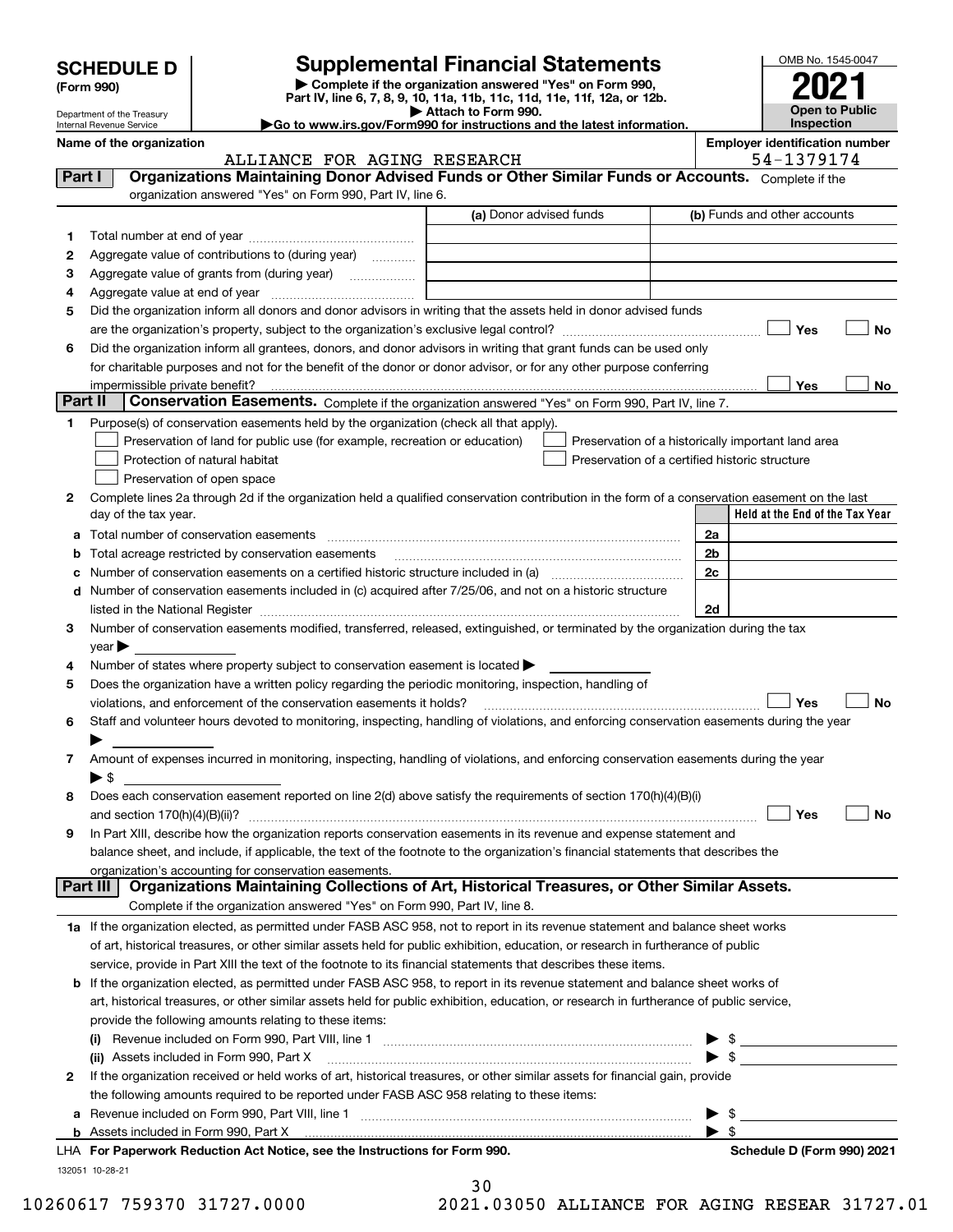|    | Schedule D (Form 990) 2021                                                                                                                                                                                                     | ALLIANCE FOR AGING RESEARCH |   |                |                                                   |  |                      | 54-1379174 Page 2 |                     |            |           |
|----|--------------------------------------------------------------------------------------------------------------------------------------------------------------------------------------------------------------------------------|-----------------------------|---|----------------|---------------------------------------------------|--|----------------------|-------------------|---------------------|------------|-----------|
|    | Organizations Maintaining Collections of Art, Historical Treasures, or Other Similar Assets (continued)<br>Part III                                                                                                            |                             |   |                |                                                   |  |                      |                   |                     |            |           |
| 3  | Using the organization's acquisition, accession, and other records, check any of the following that make significant use of its                                                                                                |                             |   |                |                                                   |  |                      |                   |                     |            |           |
|    | collection items (check all that apply):                                                                                                                                                                                       |                             |   |                |                                                   |  |                      |                   |                     |            |           |
| a  | Public exhibition                                                                                                                                                                                                              | d                           |   |                | Loan or exchange program                          |  |                      |                   |                     |            |           |
| b  | Scholarly research                                                                                                                                                                                                             | е                           |   |                | Other <u>with the contract of the contract of</u> |  |                      |                   |                     |            |           |
| c  | Preservation for future generations                                                                                                                                                                                            |                             |   |                |                                                   |  |                      |                   |                     |            |           |
| 4  | Provide a description of the organization's collections and explain how they further the organization's exempt purpose in Part XIII.                                                                                           |                             |   |                |                                                   |  |                      |                   |                     |            |           |
| 5  | During the year, did the organization solicit or receive donations of art, historical treasures, or other similar assets                                                                                                       |                             |   |                |                                                   |  |                      |                   |                     |            |           |
|    | to be sold to raise funds rather than to be maintained as part of the organization's collection?                                                                                                                               |                             |   |                |                                                   |  |                      |                   | Yes                 |            | No        |
|    | <b>Part IV</b><br>Escrow and Custodial Arrangements. Complete if the organization answered "Yes" on Form 990, Part IV, line 9, or                                                                                              |                             |   |                |                                                   |  |                      |                   |                     |            |           |
|    | reported an amount on Form 990, Part X, line 21.                                                                                                                                                                               |                             |   |                |                                                   |  |                      |                   |                     |            |           |
|    | 1a Is the organization an agent, trustee, custodian or other intermediary for contributions or other assets not included                                                                                                       |                             |   |                |                                                   |  |                      |                   |                     |            |           |
|    | on Form 990, Part X? [11] matter and the contract of the contract of the contract of the contract of the contract of the contract of the contract of the contract of the contract of the contract of the contract of the contr |                             |   |                |                                                   |  |                      |                   | Yes                 |            | <b>No</b> |
|    | If "Yes," explain the arrangement in Part XIII and complete the following table:                                                                                                                                               |                             |   |                |                                                   |  |                      |                   |                     |            |           |
|    |                                                                                                                                                                                                                                |                             |   |                |                                                   |  |                      |                   | Amount              |            |           |
| c  | Beginning balance                                                                                                                                                                                                              |                             |   |                |                                                   |  | 1c                   |                   |                     |            |           |
| d  | Additions during the year manufactured and an annual contract of the year manufactured and all the year manufactured and all the year manufactured and all the year manufactured and all the year manufactured and all the yea |                             |   |                |                                                   |  | 1d                   |                   |                     |            |           |
| е  | Distributions during the year measurement contains and all the state of the state of the state of the state of                                                                                                                 |                             |   |                |                                                   |  | 1e                   |                   |                     |            |           |
|    | Ending balance manufactured and contact the contract of the contract of the contract of the contract of the contract of the contract of the contract of the contract of the contract of the contract of the contract of the co |                             |   |                |                                                   |  | 1f                   |                   |                     |            |           |
|    | 2a Did the organization include an amount on Form 990, Part X, line 21, for escrow or custodial account liability?                                                                                                             |                             |   |                |                                                   |  |                      |                   | Yes                 |            | No        |
|    | <b>b</b> If "Yes," explain the arrangement in Part XIII. Check here if the explanation has been provided on Part XIII<br>Part V                                                                                                |                             |   |                |                                                   |  |                      |                   |                     |            |           |
|    | Endowment Funds. Complete if the organization answered "Yes" on Form 990, Part IV, line 10.                                                                                                                                    | (a) Current year            |   |                |                                                   |  | (d) Three years back |                   | (e) Four years back |            |           |
|    |                                                                                                                                                                                                                                |                             |   | (b) Prior year | (c) Two years back                                |  |                      |                   |                     |            |           |
| 1a | Beginning of year balance                                                                                                                                                                                                      |                             |   |                |                                                   |  |                      |                   |                     | 510,928.   |           |
| b  |                                                                                                                                                                                                                                |                             |   |                |                                                   |  |                      |                   |                     |            |           |
|    | Net investment earnings, gains, and losses                                                                                                                                                                                     |                             |   |                |                                                   |  |                      |                   |                     |            |           |
| a  |                                                                                                                                                                                                                                |                             |   |                |                                                   |  |                      |                   |                     |            |           |
| е  | Other expenditures for facilities                                                                                                                                                                                              |                             |   |                |                                                   |  |                      |                   |                     | 510,928.   |           |
|    | and programs                                                                                                                                                                                                                   |                             |   |                |                                                   |  |                      |                   |                     |            |           |
| Ť. | Administrative expenses                                                                                                                                                                                                        |                             |   |                |                                                   |  |                      |                   |                     |            |           |
| g  | End of year balance                                                                                                                                                                                                            |                             |   |                |                                                   |  |                      |                   |                     |            |           |
| 2  | Provide the estimated percentage of the current year end balance (line 1g, column (a)) held as:<br>Board designated or quasi-endowment > ____                                                                                  |                             | % |                |                                                   |  |                      |                   |                     |            |           |
|    |                                                                                                                                                                                                                                | %                           |   |                |                                                   |  |                      |                   |                     |            |           |
| b  | Term endowment $\blacktriangleright$                                                                                                                                                                                           | %                           |   |                |                                                   |  |                      |                   |                     |            |           |
| c  | The percentages on lines 2a, 2b, and 2c should equal 100%.                                                                                                                                                                     |                             |   |                |                                                   |  |                      |                   |                     |            |           |
|    | 3a Are there endowment funds not in the possession of the organization that are held and administered for the organization                                                                                                     |                             |   |                |                                                   |  |                      |                   |                     |            |           |
|    | by:                                                                                                                                                                                                                            |                             |   |                |                                                   |  |                      |                   |                     | <b>Yes</b> | No.       |
|    | (i)                                                                                                                                                                                                                            |                             |   |                |                                                   |  |                      |                   | 3a(i)               |            |           |
|    |                                                                                                                                                                                                                                |                             |   |                |                                                   |  |                      |                   | 3a(ii)              |            |           |
|    |                                                                                                                                                                                                                                |                             |   |                |                                                   |  |                      |                   | 3b                  |            |           |
|    | Describe in Part XIII the intended uses of the organization's endowment funds.                                                                                                                                                 |                             |   |                |                                                   |  |                      |                   |                     |            |           |
|    | <b>Part VI</b><br>Land, Buildings, and Equipment.                                                                                                                                                                              |                             |   |                |                                                   |  |                      |                   |                     |            |           |
|    | Complete if the organization answered "Yes" on Form 990, Part IV, line 11a. See Form 990, Part X, line 10.                                                                                                                     |                             |   |                |                                                   |  |                      |                   |                     |            |           |
|    | Description of property                                                                                                                                                                                                        | (a) Cost or other           |   |                | (b) Cost or other                                 |  | (c) Accumulated      |                   | (d) Book value      |            |           |
|    |                                                                                                                                                                                                                                | basis (investment)          |   |                | basis (other)                                     |  | depreciation         |                   |                     |            |           |
|    |                                                                                                                                                                                                                                |                             |   |                |                                                   |  |                      |                   |                     |            |           |
| b  |                                                                                                                                                                                                                                |                             |   |                |                                                   |  |                      |                   |                     |            |           |
|    |                                                                                                                                                                                                                                |                             |   |                |                                                   |  |                      |                   |                     |            |           |
| d  |                                                                                                                                                                                                                                |                             |   |                | 23,596.                                           |  | 12,264.              |                   |                     | 11,332.    |           |
|    | e Other                                                                                                                                                                                                                        |                             |   |                | 288,126.                                          |  | 139,073.             |                   |                     | 149,053.   |           |
|    | Total. Add lines 1a through 1e. (Column (d) must equal Form 990. Part X, column (B), line 10c.)                                                                                                                                |                             |   |                |                                                   |  |                      |                   |                     | 160,385.   |           |

**Schedule D (Form 990) 2021**

132052 10-28-21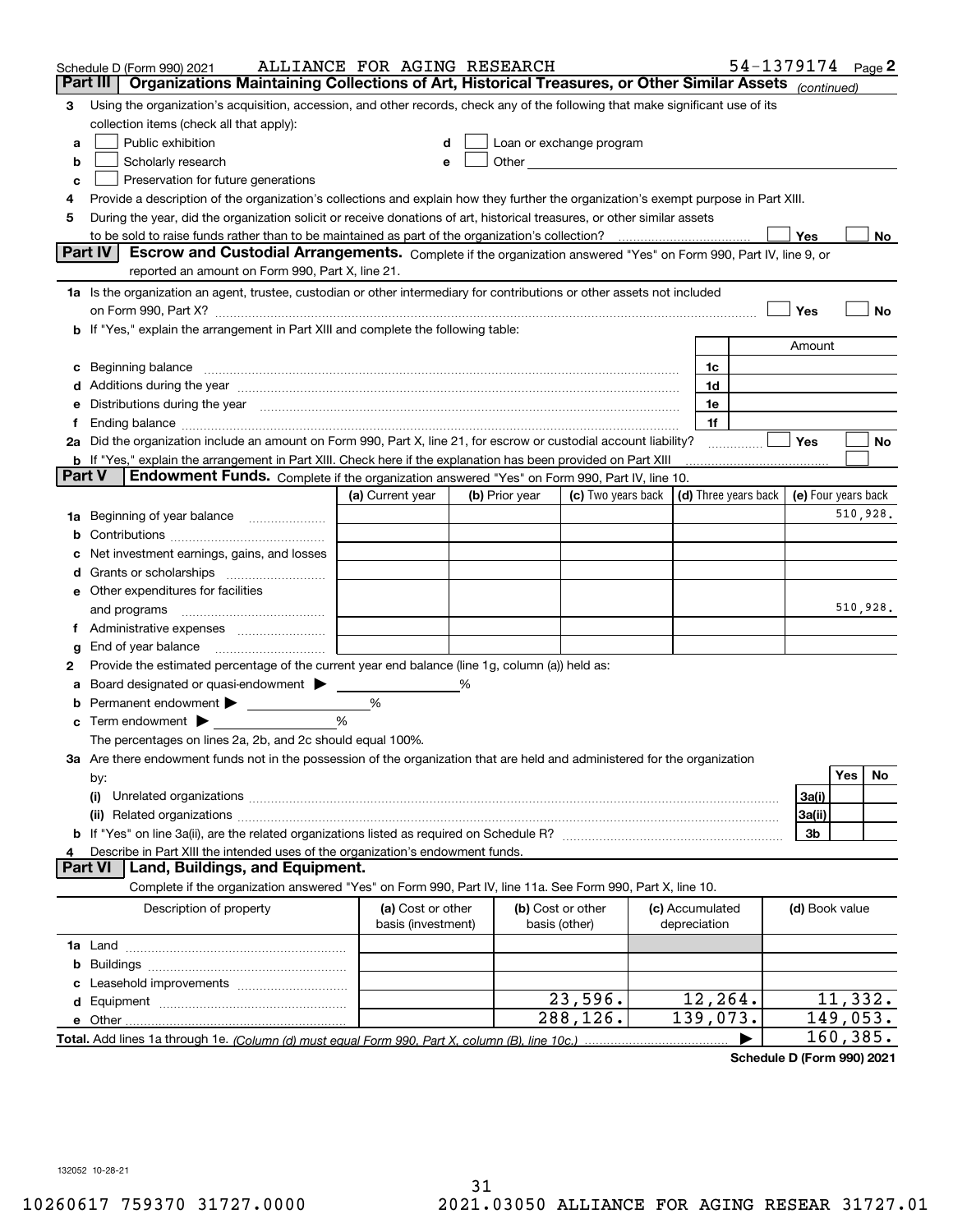| (c) Method of valuation: Cost or end-of-year market value                                                         |
|-------------------------------------------------------------------------------------------------------------------|
|                                                                                                                   |
|                                                                                                                   |
|                                                                                                                   |
|                                                                                                                   |
|                                                                                                                   |
|                                                                                                                   |
|                                                                                                                   |
|                                                                                                                   |
|                                                                                                                   |
|                                                                                                                   |
|                                                                                                                   |
|                                                                                                                   |
|                                                                                                                   |
|                                                                                                                   |
| Complete if the organization answered "Yes" on Form 990, Part IV, line 11c. See Form 990, Part X, line 13.        |
| (c) Method of valuation: Cost or end-of-year market value                                                         |
|                                                                                                                   |
|                                                                                                                   |
|                                                                                                                   |
|                                                                                                                   |
|                                                                                                                   |
|                                                                                                                   |
|                                                                                                                   |
|                                                                                                                   |
|                                                                                                                   |
| Complete if the organization answered "Yes" on Form 990, Part IV, line 11d. See Form 990, Part X, line 15.        |
| (b) Book value                                                                                                    |
|                                                                                                                   |
|                                                                                                                   |
|                                                                                                                   |
|                                                                                                                   |
|                                                                                                                   |
|                                                                                                                   |
|                                                                                                                   |
|                                                                                                                   |
|                                                                                                                   |
|                                                                                                                   |
| Complete if the organization answered "Yes" on Form 990, Part IV, line 11e or 11f. See Form 990, Part X, line 25. |
| (b) Book value                                                                                                    |
|                                                                                                                   |
| 108,983.                                                                                                          |
| 13,847.                                                                                                           |
| 20,000.                                                                                                           |
|                                                                                                                   |
|                                                                                                                   |
|                                                                                                                   |
|                                                                                                                   |
|                                                                                                                   |
|                                                                                                                   |
|                                                                                                                   |

organization's liability for uncertain tax positions under FASB ASC 740. Check here if the text of the footnote has been provided in Part XIII  $\,$  ...  $\overline{\rm X}$ 

54-1379174 <sub>Page</sub>3

132053 10-28-21

#### Schedule D (Form 990) 2021 ALLLANCE FOR AGLNG RESEARCH 54-L379L74 Page **3Part VII Investments - Other Securities.** ALLIANCE FOR AGING RESEARCH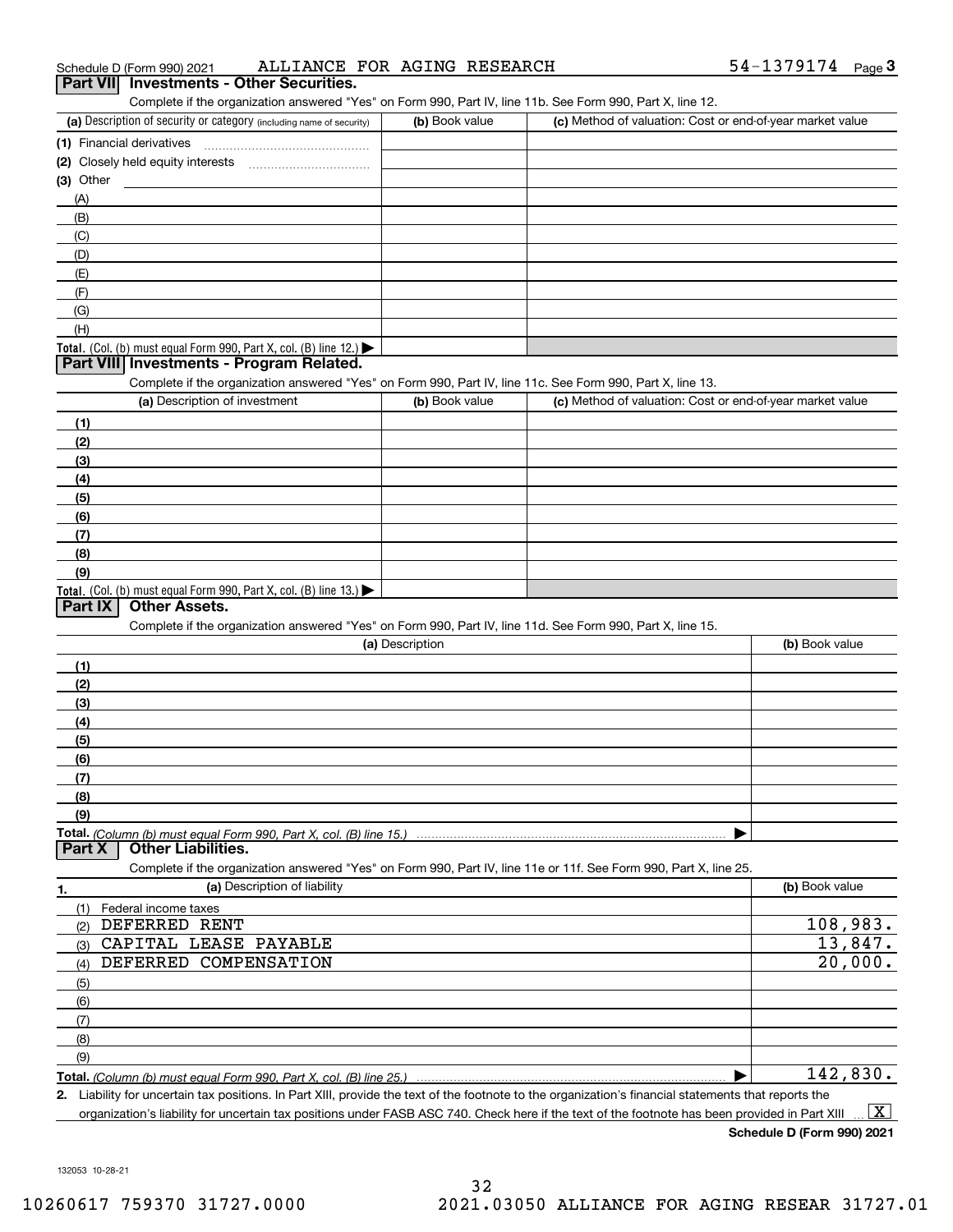|    | ALLIANCE FOR AGING RESEARCH<br>Schedule D (Form 990) 2021                                                                                                                                                                           |                |            |                | 54-1379174 Page 4            |
|----|-------------------------------------------------------------------------------------------------------------------------------------------------------------------------------------------------------------------------------------|----------------|------------|----------------|------------------------------|
|    | Reconciliation of Revenue per Audited Financial Statements With Revenue per Return.<br><b>Part XI</b>                                                                                                                               |                |            |                |                              |
|    | Complete if the organization answered "Yes" on Form 990, Part IV, line 12a.                                                                                                                                                         |                |            |                |                              |
| 1  | Total revenue, gains, and other support per audited financial statements                                                                                                                                                            |                |            | $\blacksquare$ | 7,075,068.                   |
| 2  | Amounts included on line 1 but not on Form 990, Part VIII, line 12:                                                                                                                                                                 |                |            |                |                              |
| a  |                                                                                                                                                                                                                                     | 2a             | 180,529.   |                |                              |
| b  |                                                                                                                                                                                                                                     | 2 <sub>b</sub> | 2,481,264. |                |                              |
|    |                                                                                                                                                                                                                                     | 2c             |            |                |                              |
| d  |                                                                                                                                                                                                                                     | 2d             | 102,667.   |                |                              |
| е  | Add lines 2a through 2d                                                                                                                                                                                                             |                |            | 2e             | 2,764,460.                   |
| 3  |                                                                                                                                                                                                                                     |                |            | $\overline{3}$ | 4,310,608.                   |
| 4  | Amounts included on Form 990, Part VIII, line 12, but not on line 1:                                                                                                                                                                |                |            |                |                              |
| a  | Investment expenses not included on Form 990, Part VIII, line 7b [1000000000000000000000000000000000                                                                                                                                | 4a             | 16,568.    |                |                              |
| b  | Other (Describe in Part XIII.) <b>Construction Contract Construction</b> Chern Construction Chern Chern Chern Chern Chern Chern Chern Chern Chern Chern Chern Chern Chern Chern Chern Chern Chern Chern Chern Chern Chern Chern Che | 4 <sub>b</sub> |            |                |                              |
|    | Add lines 4a and 4b                                                                                                                                                                                                                 |                |            | 4c             | $\frac{16,568.}{4,327,176.}$ |
| 5  |                                                                                                                                                                                                                                     |                |            | $\overline{5}$ |                              |
|    | Part XII   Reconciliation of Expenses per Audited Financial Statements With Expenses per Return.                                                                                                                                    |                |            |                |                              |
|    | Complete if the organization answered "Yes" on Form 990, Part IV, line 12a.                                                                                                                                                         |                |            |                |                              |
| 1  | Total expenses and losses per audited financial statements [11, 11] manuscription control expenses and losses per audited financial statements [11] manuscription of the statements and the statements and the statements and       |                |            | $\mathbf{1}$   | 5,918,514.                   |
| 2  | Amounts included on line 1 but not on Form 990, Part IX, line 25:                                                                                                                                                                   |                |            |                |                              |
| a  |                                                                                                                                                                                                                                     | 2a             | 2,481,264. |                |                              |
| b  |                                                                                                                                                                                                                                     | 2 <sub>b</sub> |            |                |                              |
|    |                                                                                                                                                                                                                                     | 2c             |            |                |                              |
| d  |                                                                                                                                                                                                                                     | 2d             | 102,667.   |                |                              |
| е  | Add lines 2a through 2d <b>contained a contained a contained a contained a</b> contained a contained a contained a contained a contained a contained a contained a contained a contained a contained a contained a contained a cont |                |            | 2е             | 2,583,931.                   |
| 3  |                                                                                                                                                                                                                                     |                |            | $\overline{3}$ | 3,334,583.                   |
| 4  | Amounts included on Form 990, Part IX, line 25, but not on line 1:                                                                                                                                                                  |                |            |                |                              |
| a  |                                                                                                                                                                                                                                     | 4a             | 16,568.    |                |                              |
| b  | Other (Describe in Part XIII.) <b>Construction Contract Construction</b> Chemical Construction Chemical Chemical Chemical Chemical Chemical Chemical Chemical Chemical Chemical Chemical Chemical Chemical Chemical Chemical Chemic | 4 <sub>h</sub> |            |                |                              |
|    | Add lines 4a and 4b                                                                                                                                                                                                                 |                |            | 4с             | 16,568.                      |
| 5. |                                                                                                                                                                                                                                     |                |            | $5^{\circ}$    | 3,351,151.                   |
|    | Part XIII Supplemental Information.                                                                                                                                                                                                 |                |            |                |                              |
|    | Provide the descriptions required for Part II, lines 3, 5, and 9; Part III, lines 1a and 4; Part IV, lines 1b and 2b; Part V, line 4; Part X, line 2; Part XI,                                                                      |                |            |                |                              |

lines 2d and 4b; and Part XII, lines 2d and 4b. Also complete this part to provide any additional information.

## PART X, LINE 2:

RECOGNIZED OR DERECOGNIZED BASED ON A "MORE-LIKELY-THAN-NOT" THRESHOLD.

THIS APPLIES TO POSITIONS TAKEN OR EXPECTED TO BE TAKEN IN A TAX RETURN.

AAR DOES NOT BELIEVE ITS FINANCIAL STATEMENTS INCLUDE, OR REFLECT, ANY

UNCERTAIN TAX POSITIONS.

# AAR'S FORM 990, RETURN OF ORGANIZATION EXEMPT FROM INCOME TAX, REMAIN OPEN

## FOR EXAMINATION BY THE FEDERAL TAXING AUTHORITIES GENERALLY FOR THREE

YEARS AFTER FILING.

|  |  |  | PART XI, LINE 2D - OTHER ADJUSTMENTS: |
|--|--|--|---------------------------------------|
|  |  |  |                                       |

132054 10-28-21

**Schedule D (Form 990) 2021**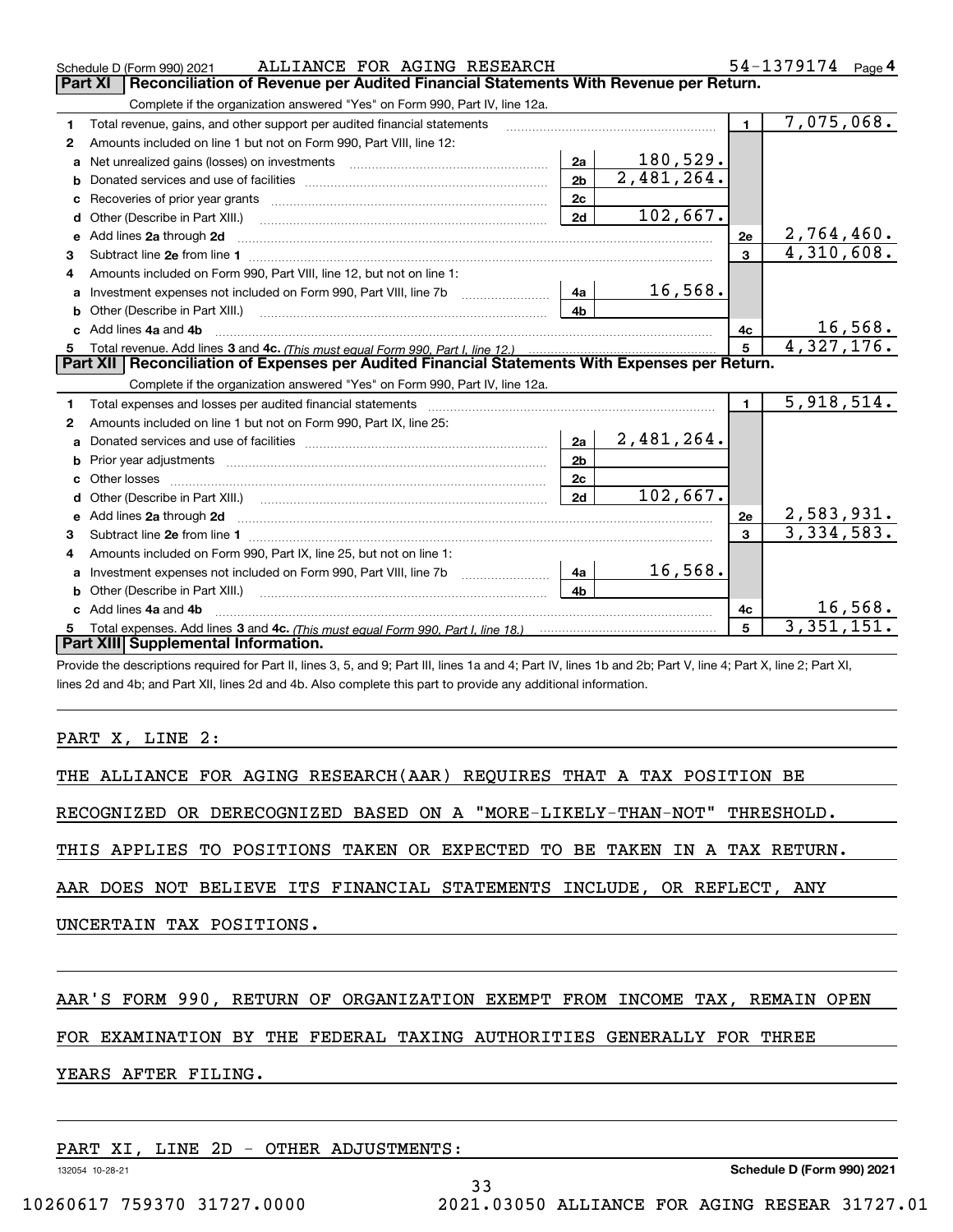*(continued)* **Part XIII Supplemental Information** 

DIRECT FUNDRAISING EXPENSES: 102,667

PART XII, LINE 2D - OTHER ADJUSTMENTS:

DIRECT FUNDRAISING EXPENSES: 102,667

**Schedule D (Form 990) 2021**

132055 10-28-21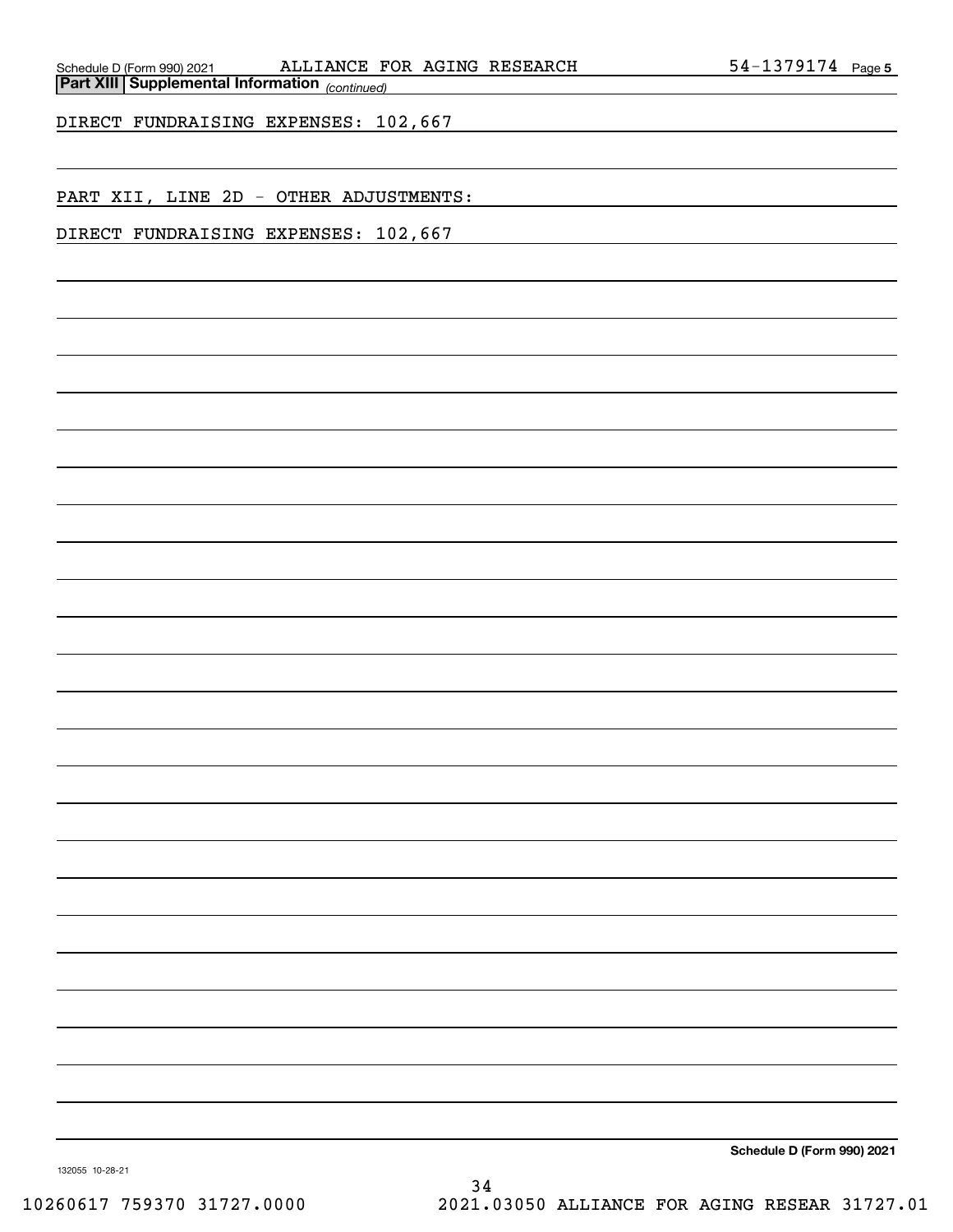| <b>SCHEDULE G</b>                                                                                                                                                                 |                                  | Supplemental Information Regarding Fundraising or Gaming Activities                                                                                                                                                                                                                                                                                                                                                                                                                                                                                |                                                                            |    |                                                                            |  |                                                                            | OMB No. 1545-0047                                       |
|-----------------------------------------------------------------------------------------------------------------------------------------------------------------------------------|----------------------------------|----------------------------------------------------------------------------------------------------------------------------------------------------------------------------------------------------------------------------------------------------------------------------------------------------------------------------------------------------------------------------------------------------------------------------------------------------------------------------------------------------------------------------------------------------|----------------------------------------------------------------------------|----|----------------------------------------------------------------------------|--|----------------------------------------------------------------------------|---------------------------------------------------------|
| (Form 990)<br>Complete if the organization answered "Yes" on Form 990, Part IV, line 17, 18, or 19, or if the<br>organization entered more than \$15,000 on Form 990-EZ, line 6a. |                                  |                                                                                                                                                                                                                                                                                                                                                                                                                                                                                                                                                    |                                                                            |    |                                                                            |  |                                                                            | 2021                                                    |
| Department of the Treasury                                                                                                                                                        |                                  | Attach to Form 990 or Form 990-EZ.                                                                                                                                                                                                                                                                                                                                                                                                                                                                                                                 |                                                                            |    |                                                                            |  |                                                                            | <b>Open to Public</b>                                   |
| Internal Revenue Service                                                                                                                                                          |                                  | ► Go to www.irs.gov/Form990 for instructions and the latest information.                                                                                                                                                                                                                                                                                                                                                                                                                                                                           |                                                                            |    |                                                                            |  |                                                                            | Inspection                                              |
| Name of the organization                                                                                                                                                          |                                  | ALLIANCE FOR AGING RESEARCH                                                                                                                                                                                                                                                                                                                                                                                                                                                                                                                        |                                                                            |    |                                                                            |  | 54-1379174                                                                 | <b>Employer identification number</b>                   |
| Part I                                                                                                                                                                            | required to complete this part.  | Fundraising Activities. Complete if the organization answered "Yes" on Form 990, Part IV, line 17. Form 990-EZ filers are not                                                                                                                                                                                                                                                                                                                                                                                                                      |                                                                            |    |                                                                            |  |                                                                            |                                                         |
| Mail solicitations<br>a<br>b<br>Phone solicitations<br>с<br>In-person solicitations<br>d<br>compensated at least \$5,000 by the organization.                                     | Internet and email solicitations | 1 Indicate whether the organization raised funds through any of the following activities. Check all that apply.<br>e<br>f<br>Special fundraising events<br>g<br>2 a Did the organization have a written or oral agreement with any individual (including officers, directors, trustees, or<br>key employees listed in Form 990, Part VII) or entity in connection with professional fundraising services?<br>b If "Yes," list the 10 highest paid individuals or entities (fundraisers) pursuant to agreements under which the fundraiser is to be |                                                                            |    | Solicitation of non-government grants<br>Solicitation of government grants |  | Yes                                                                        | No                                                      |
| (i) Name and address of individual<br>or entity (fundraiser)                                                                                                                      |                                  | (ii) Activity                                                                                                                                                                                                                                                                                                                                                                                                                                                                                                                                      | (iii) Did<br>fundraiser<br>have custody<br>or control of<br>contributions? |    | (iv) Gross receipts<br>from activity                                       |  | (v) Amount paid<br>to (or retained by)<br>fundraiser<br>listed in col. (i) | (vi) Amount paid<br>to (or retained by)<br>organization |
|                                                                                                                                                                                   |                                  |                                                                                                                                                                                                                                                                                                                                                                                                                                                                                                                                                    | Yes                                                                        | No |                                                                            |  |                                                                            |                                                         |
|                                                                                                                                                                                   |                                  |                                                                                                                                                                                                                                                                                                                                                                                                                                                                                                                                                    |                                                                            |    |                                                                            |  |                                                                            |                                                         |
|                                                                                                                                                                                   |                                  |                                                                                                                                                                                                                                                                                                                                                                                                                                                                                                                                                    |                                                                            |    |                                                                            |  |                                                                            |                                                         |
|                                                                                                                                                                                   |                                  |                                                                                                                                                                                                                                                                                                                                                                                                                                                                                                                                                    |                                                                            |    |                                                                            |  |                                                                            |                                                         |
|                                                                                                                                                                                   |                                  |                                                                                                                                                                                                                                                                                                                                                                                                                                                                                                                                                    |                                                                            |    |                                                                            |  |                                                                            |                                                         |
|                                                                                                                                                                                   |                                  |                                                                                                                                                                                                                                                                                                                                                                                                                                                                                                                                                    |                                                                            |    |                                                                            |  |                                                                            |                                                         |
|                                                                                                                                                                                   |                                  |                                                                                                                                                                                                                                                                                                                                                                                                                                                                                                                                                    |                                                                            |    |                                                                            |  |                                                                            |                                                         |
|                                                                                                                                                                                   |                                  |                                                                                                                                                                                                                                                                                                                                                                                                                                                                                                                                                    |                                                                            |    |                                                                            |  |                                                                            |                                                         |
|                                                                                                                                                                                   |                                  |                                                                                                                                                                                                                                                                                                                                                                                                                                                                                                                                                    |                                                                            |    |                                                                            |  |                                                                            |                                                         |
|                                                                                                                                                                                   |                                  |                                                                                                                                                                                                                                                                                                                                                                                                                                                                                                                                                    |                                                                            |    |                                                                            |  |                                                                            |                                                         |
|                                                                                                                                                                                   |                                  |                                                                                                                                                                                                                                                                                                                                                                                                                                                                                                                                                    |                                                                            |    |                                                                            |  |                                                                            |                                                         |
|                                                                                                                                                                                   |                                  |                                                                                                                                                                                                                                                                                                                                                                                                                                                                                                                                                    |                                                                            |    |                                                                            |  |                                                                            |                                                         |
| Total<br>or licensing.                                                                                                                                                            |                                  | 3 List all states in which the organization is registered or licensed to solicit contributions or has been notified it is exempt from registration                                                                                                                                                                                                                                                                                                                                                                                                 |                                                                            |    |                                                                            |  |                                                                            |                                                         |
|                                                                                                                                                                                   |                                  |                                                                                                                                                                                                                                                                                                                                                                                                                                                                                                                                                    |                                                                            |    |                                                                            |  |                                                                            |                                                         |
|                                                                                                                                                                                   |                                  |                                                                                                                                                                                                                                                                                                                                                                                                                                                                                                                                                    |                                                                            |    |                                                                            |  |                                                                            |                                                         |
|                                                                                                                                                                                   |                                  |                                                                                                                                                                                                                                                                                                                                                                                                                                                                                                                                                    |                                                                            |    |                                                                            |  |                                                                            |                                                         |
|                                                                                                                                                                                   |                                  |                                                                                                                                                                                                                                                                                                                                                                                                                                                                                                                                                    |                                                                            |    |                                                                            |  |                                                                            |                                                         |
|                                                                                                                                                                                   |                                  |                                                                                                                                                                                                                                                                                                                                                                                                                                                                                                                                                    |                                                                            |    |                                                                            |  |                                                                            |                                                         |
|                                                                                                                                                                                   |                                  |                                                                                                                                                                                                                                                                                                                                                                                                                                                                                                                                                    |                                                                            |    |                                                                            |  |                                                                            |                                                         |
|                                                                                                                                                                                   |                                  |                                                                                                                                                                                                                                                                                                                                                                                                                                                                                                                                                    |                                                                            |    |                                                                            |  |                                                                            |                                                         |
|                                                                                                                                                                                   |                                  | LHA For Paperwork Reduction Act Notice, see the Instructions for Form 990 or 990-EZ.                                                                                                                                                                                                                                                                                                                                                                                                                                                               |                                                                            |    |                                                                            |  |                                                                            | Schedule G (Form 990) 2021                              |

132081 10-21-21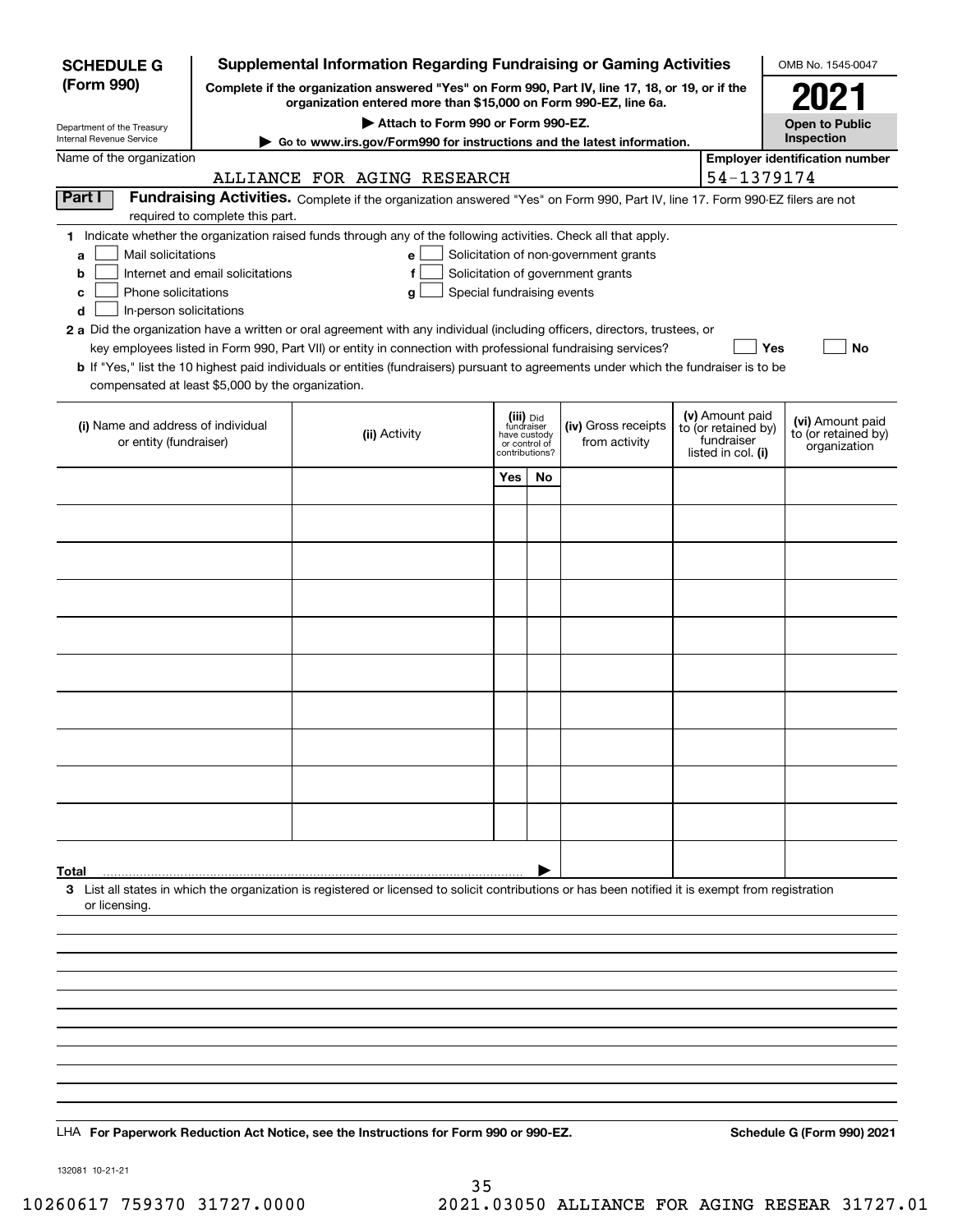Schedule G (Form 990) 2021 ALLIANCE FOR AGING RESEARCH 54-1379174 Page

**2**

**Part II** | Fundraising Events. Complete if the organization answered "Yes" on Form 990, Part IV, line 18, or reported more than \$15,000

|                 |          | of fundraising event contributions and gross income on Form 990-EZ, lines 1 and 6b. List events with gross receipts greater than \$5,000. |                |                         |                  |                            |
|-----------------|----------|-------------------------------------------------------------------------------------------------------------------------------------------|----------------|-------------------------|------------------|----------------------------|
|                 |          |                                                                                                                                           | (a) Event $#1$ | (b) Event #2            | (c) Other events | (d) Total events           |
|                 |          |                                                                                                                                           | <b>ANNUAL</b>  |                         | <b>NONE</b>      | (add col. (a) through      |
|                 |          |                                                                                                                                           | DINNER/ROUND   |                         |                  | col. (c)                   |
|                 |          |                                                                                                                                           | (event type)   | (event type)            | (total number)   |                            |
|                 |          |                                                                                                                                           |                |                         |                  |                            |
| Revenue         |          |                                                                                                                                           | 514,708.       |                         |                  | 514,708.                   |
|                 |          |                                                                                                                                           | 512,500.       |                         |                  | 512,500.                   |
|                 |          |                                                                                                                                           |                |                         |                  |                            |
|                 | 3        | Gross income (line 1 minus line 2)                                                                                                        | 2,208.         |                         |                  | 2,208.                     |
|                 |          |                                                                                                                                           |                |                         |                  |                            |
|                 |          |                                                                                                                                           |                |                         |                  |                            |
|                 | 5        |                                                                                                                                           |                |                         |                  |                            |
|                 |          |                                                                                                                                           |                |                         |                  |                            |
| Direct Expenses | 6        |                                                                                                                                           |                |                         |                  |                            |
|                 |          |                                                                                                                                           |                |                         |                  |                            |
|                 |          | 7 Food and beverages                                                                                                                      |                |                         |                  |                            |
|                 |          |                                                                                                                                           |                |                         |                  |                            |
|                 | 8<br>9   |                                                                                                                                           | 102,667.       |                         |                  | 102,667.                   |
|                 | 10       | Direct expense summary. Add lines 4 through 9 in column (d)                                                                               |                |                         |                  | 102,667.                   |
|                 |          | 11 Net income summary. Subtract line 10 from line 3, column (d)                                                                           |                |                         |                  | $-100, 459.$               |
|                 | Part III | Gaming. Complete if the organization answered "Yes" on Form 990, Part IV, line 19, or reported more than                                  |                |                         |                  |                            |
|                 |          | \$15,000 on Form 990-EZ, line 6a.                                                                                                         |                |                         |                  |                            |
|                 |          |                                                                                                                                           | (a) Bingo      | (b) Pull tabs/instant   | (c) Other gaming | (d) Total gaming (add      |
|                 |          |                                                                                                                                           |                | bingo/progressive bingo |                  | col. (a) through col. (c)) |
| Revenue         |          |                                                                                                                                           |                |                         |                  |                            |
|                 | 1        |                                                                                                                                           |                |                         |                  |                            |
|                 |          |                                                                                                                                           |                |                         |                  |                            |
|                 |          |                                                                                                                                           |                |                         |                  |                            |
| Expenses        |          |                                                                                                                                           |                |                         |                  |                            |
|                 |          |                                                                                                                                           |                |                         |                  |                            |
| Direct          |          |                                                                                                                                           |                |                         |                  |                            |
|                 |          |                                                                                                                                           |                |                         |                  |                            |
|                 |          | 5 Other direct expenses                                                                                                                   |                |                         |                  |                            |
|                 |          |                                                                                                                                           | %<br>Yes       | %<br>Yes                | Yes<br>%         |                            |
|                 |          | 6 Volunteer labor                                                                                                                         | No             | No                      | No               |                            |
|                 |          |                                                                                                                                           |                |                         |                  |                            |
|                 | 7        | Direct expense summary. Add lines 2 through 5 in column (d)                                                                               |                |                         |                  |                            |
|                 |          |                                                                                                                                           |                |                         |                  |                            |
|                 |          |                                                                                                                                           |                |                         |                  |                            |
|                 |          | 9 Enter the state(s) in which the organization conducts gaming activities:                                                                |                |                         |                  |                            |
|                 |          |                                                                                                                                           |                |                         |                  | Yes<br>No                  |
|                 |          |                                                                                                                                           |                |                         |                  |                            |
|                 |          |                                                                                                                                           |                |                         |                  |                            |
|                 |          |                                                                                                                                           |                |                         |                  |                            |
|                 |          |                                                                                                                                           |                |                         |                  | Yes<br>No                  |
|                 |          |                                                                                                                                           |                |                         |                  |                            |
|                 |          |                                                                                                                                           |                |                         |                  |                            |
|                 |          |                                                                                                                                           |                |                         |                  |                            |
|                 |          | 132082 10-21-21                                                                                                                           |                |                         |                  | Schedule G (Form 990) 2021 |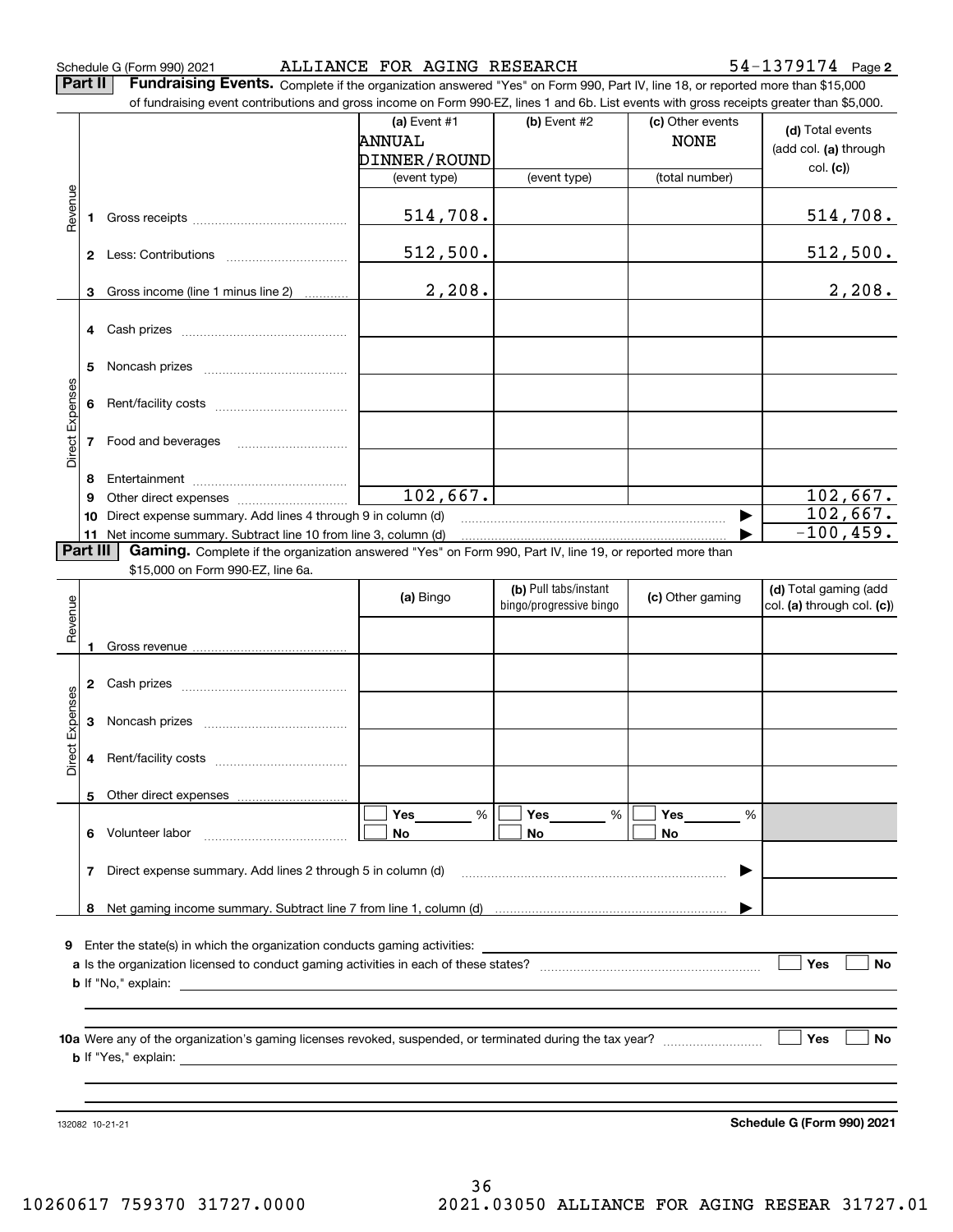| Schedule G (Form 990) 2021                                  | ALLIANCE FOR AGING RESEARCH                                                                                                                                                                                                               | 54-1379174 Page 3          |
|-------------------------------------------------------------|-------------------------------------------------------------------------------------------------------------------------------------------------------------------------------------------------------------------------------------------|----------------------------|
|                                                             |                                                                                                                                                                                                                                           | Yes<br>No                  |
|                                                             | 12 Is the organization a grantor, beneficiary or trustee of a trust, or a member of a partnership or other entity formed                                                                                                                  |                            |
|                                                             |                                                                                                                                                                                                                                           | $\Box$ Yes<br>No           |
| 13 Indicate the percentage of gaming activity conducted in: |                                                                                                                                                                                                                                           |                            |
|                                                             |                                                                                                                                                                                                                                           | 13a<br>%                   |
|                                                             | <b>b</b> An outside facility <b>contained a contract and a contract of the contract of the contract of the contract of the contract of the contract of the contract of the contract of the contract of the contract of the contract o</b> | 13 <sub>b</sub><br>%       |
|                                                             | 14 Enter the name and address of the person who prepares the organization's gaming/special events books and records:                                                                                                                      |                            |
|                                                             |                                                                                                                                                                                                                                           |                            |
|                                                             |                                                                                                                                                                                                                                           |                            |
|                                                             |                                                                                                                                                                                                                                           |                            |
|                                                             |                                                                                                                                                                                                                                           |                            |
|                                                             |                                                                                                                                                                                                                                           | No                         |
|                                                             |                                                                                                                                                                                                                                           |                            |
|                                                             | <b>b</b> If "Yes," enter the amount of gaming revenue received by the organization $\triangleright$ \$                                                                                                                                    |                            |
|                                                             |                                                                                                                                                                                                                                           |                            |
| c If "Yes," enter name and address of the third party:      |                                                                                                                                                                                                                                           |                            |
|                                                             |                                                                                                                                                                                                                                           |                            |
|                                                             | Name $\blacktriangleright$ $\blacksquare$                                                                                                                                                                                                 |                            |
|                                                             |                                                                                                                                                                                                                                           |                            |
|                                                             |                                                                                                                                                                                                                                           |                            |
|                                                             |                                                                                                                                                                                                                                           |                            |
| 16 Gaming manager information:                              |                                                                                                                                                                                                                                           |                            |
|                                                             | Name $\blacktriangleright$ $\lrcorner$                                                                                                                                                                                                    |                            |
|                                                             |                                                                                                                                                                                                                                           |                            |
| Gaming manager compensation > \$                            |                                                                                                                                                                                                                                           |                            |
|                                                             |                                                                                                                                                                                                                                           |                            |
|                                                             | $Description of services provided$ $\triangleright$                                                                                                                                                                                       |                            |
|                                                             |                                                                                                                                                                                                                                           |                            |
|                                                             |                                                                                                                                                                                                                                           |                            |
|                                                             |                                                                                                                                                                                                                                           |                            |
| Director/officer                                            | Employee<br>Independent contractor                                                                                                                                                                                                        |                            |
|                                                             |                                                                                                                                                                                                                                           |                            |
| 17 Mandatory distributions:                                 | a Is the organization required under state law to make charitable distributions from the gaming proceeds to                                                                                                                               |                            |
| retain the state gaming license?                            |                                                                                                                                                                                                                                           | $\Box$ Yes<br>$\Box$ No    |
|                                                             | <b>b</b> Enter the amount of distributions required under state law to be distributed to other exempt organizations or spent in the                                                                                                       |                            |
|                                                             | organization's own exempt activities during the tax year $\triangleright$ \$                                                                                                                                                              |                            |
| Part IV                                                     | Supplemental Information. Provide the explanations required by Part I, line 2b, columns (iii) and (v); and Part III, lines 9, 9b, 10b,                                                                                                    |                            |
|                                                             | 15b, 15c, 16, and 17b, as applicable. Also provide any additional information. See instructions.                                                                                                                                          |                            |
|                                                             |                                                                                                                                                                                                                                           |                            |
|                                                             |                                                                                                                                                                                                                                           |                            |
|                                                             |                                                                                                                                                                                                                                           |                            |
|                                                             |                                                                                                                                                                                                                                           |                            |
|                                                             |                                                                                                                                                                                                                                           |                            |
|                                                             |                                                                                                                                                                                                                                           |                            |
|                                                             |                                                                                                                                                                                                                                           |                            |
|                                                             |                                                                                                                                                                                                                                           |                            |
|                                                             |                                                                                                                                                                                                                                           |                            |
|                                                             |                                                                                                                                                                                                                                           |                            |
|                                                             |                                                                                                                                                                                                                                           |                            |
|                                                             |                                                                                                                                                                                                                                           |                            |
|                                                             |                                                                                                                                                                                                                                           |                            |
|                                                             |                                                                                                                                                                                                                                           |                            |
|                                                             |                                                                                                                                                                                                                                           |                            |
|                                                             |                                                                                                                                                                                                                                           | Schedule G (Form 990) 2021 |
| 132083 10-21-21                                             | 37                                                                                                                                                                                                                                        |                            |
|                                                             |                                                                                                                                                                                                                                           |                            |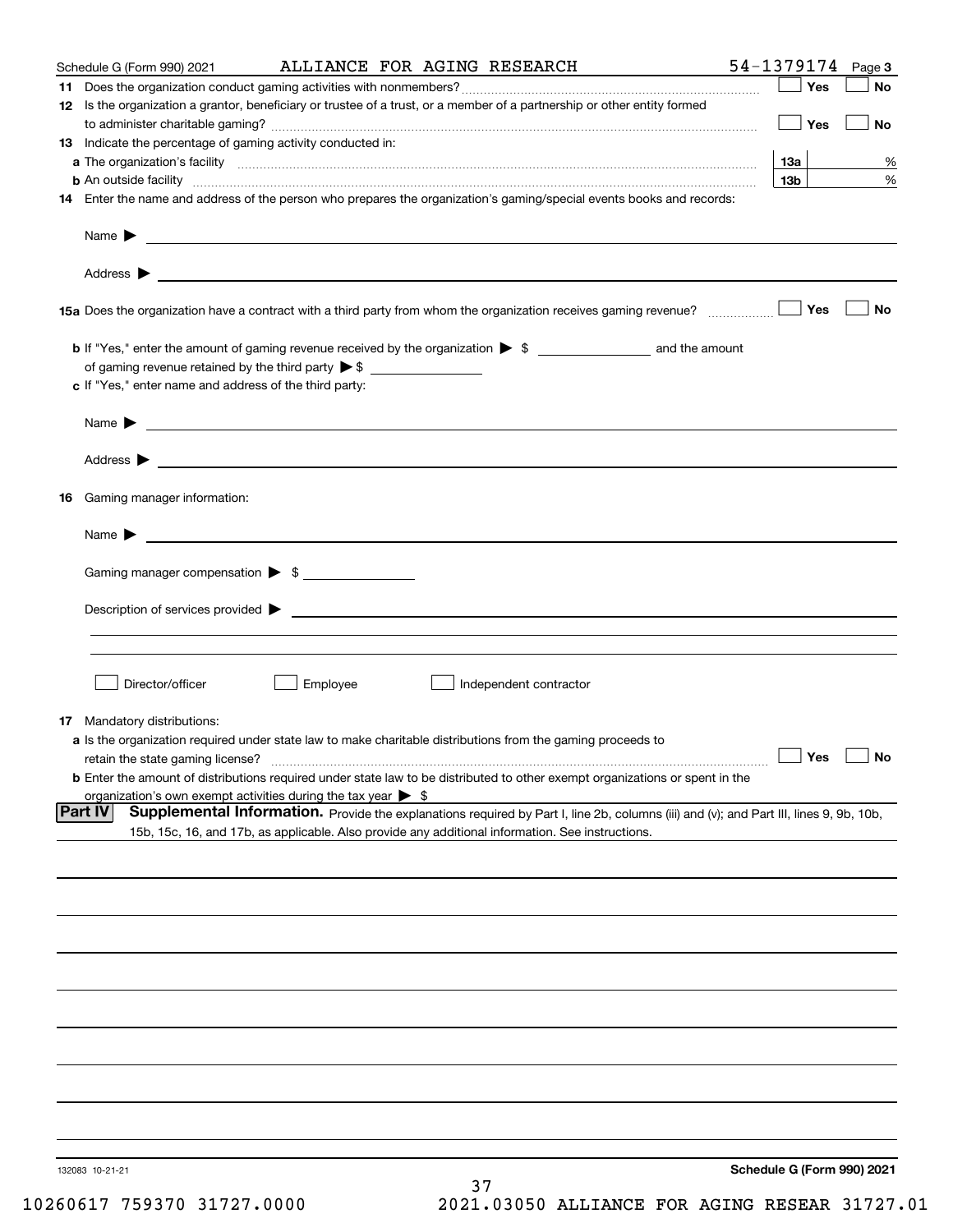|                 | <b>Part IV   Supplemental Information</b> (continued) |               |                       |
|-----------------|-------------------------------------------------------|---------------|-----------------------|
|                 |                                                       |               |                       |
|                 |                                                       |               |                       |
|                 |                                                       |               |                       |
|                 |                                                       |               |                       |
|                 |                                                       |               |                       |
|                 |                                                       |               |                       |
|                 |                                                       |               |                       |
|                 |                                                       |               |                       |
|                 |                                                       |               |                       |
|                 |                                                       |               |                       |
|                 |                                                       |               |                       |
|                 |                                                       |               |                       |
|                 |                                                       |               |                       |
|                 |                                                       |               |                       |
|                 |                                                       |               |                       |
|                 |                                                       |               |                       |
|                 |                                                       |               |                       |
|                 |                                                       |               |                       |
|                 |                                                       |               |                       |
|                 |                                                       |               |                       |
|                 |                                                       |               |                       |
|                 |                                                       |               |                       |
|                 |                                                       |               |                       |
|                 |                                                       |               |                       |
|                 |                                                       |               |                       |
|                 |                                                       |               |                       |
|                 |                                                       |               |                       |
|                 |                                                       |               |                       |
|                 |                                                       |               |                       |
|                 |                                                       |               | Schedule G (Form 990) |
| 132084 11-18-21 |                                                       | $\sim$ $\sim$ |                       |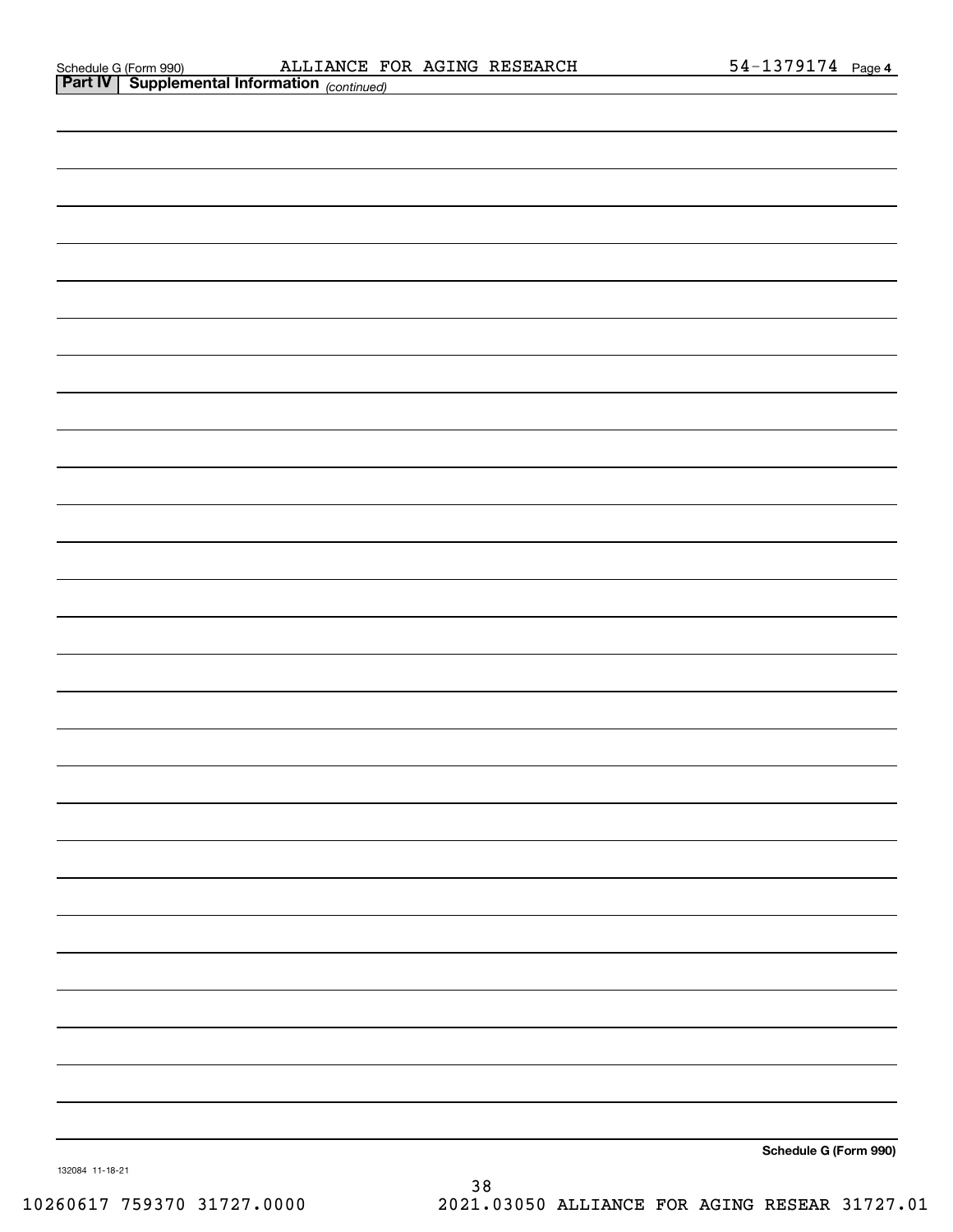| <b>SCHEDULE I</b><br>(Form 990)                                                                                                                                                                                                                                                                  |                             | <b>Grants and Other Assistance to Organizations,</b><br>Governments, and Individuals in the United States<br>Complete if the organization answered "Yes" on Form 990, Part IV, line 21 or 22. |                                                       |                                        |                                                                |                                          | OMB No. 1545-0047<br>2021                           |
|--------------------------------------------------------------------------------------------------------------------------------------------------------------------------------------------------------------------------------------------------------------------------------------------------|-----------------------------|-----------------------------------------------------------------------------------------------------------------------------------------------------------------------------------------------|-------------------------------------------------------|----------------------------------------|----------------------------------------------------------------|------------------------------------------|-----------------------------------------------------|
| Department of the Treasury                                                                                                                                                                                                                                                                       |                             |                                                                                                                                                                                               | Attach to Form 990.                                   |                                        |                                                                |                                          | <b>Open to Public</b>                               |
| Internal Revenue Service                                                                                                                                                                                                                                                                         |                             |                                                                                                                                                                                               | Go to www.irs.gov/Form990 for the latest information. |                                        |                                                                |                                          | Inspection                                          |
| Name of the organization                                                                                                                                                                                                                                                                         | ALLIANCE FOR AGING RESEARCH |                                                                                                                                                                                               |                                                       |                                        |                                                                |                                          | <b>Employer identification number</b><br>54-1379174 |
| Part I<br><b>General Information on Grants and Assistance</b>                                                                                                                                                                                                                                    |                             |                                                                                                                                                                                               |                                                       |                                        |                                                                |                                          |                                                     |
| Does the organization maintain records to substantiate the amount of the grants or assistance, the grantees' eligibility for the grants or assistance, and the selection<br>$\mathbf{1}$                                                                                                         |                             |                                                                                                                                                                                               |                                                       |                                        |                                                                |                                          | $\boxed{\text{X}}$ No<br>│Yes                       |
| 2 Describe in Part IV the organization's procedures for monitoring the use of grant funds in the United States.<br>Part II<br>Grants and Other Assistance to Domestic Organizations and Domestic Governments. Complete if the organization answered "Yes" on Form 990, Part IV, line 21, for any |                             |                                                                                                                                                                                               |                                                       |                                        |                                                                |                                          |                                                     |
| recipient that received more than \$5,000. Part II can be duplicated if additional space is needed.                                                                                                                                                                                              |                             |                                                                                                                                                                                               |                                                       |                                        |                                                                |                                          |                                                     |
| 1 (a) Name and address of organization<br>or government                                                                                                                                                                                                                                          | $(b)$ EIN                   | (c) IRC section<br>(if applicable)                                                                                                                                                            | (d) Amount of<br>cash grant                           | (e) Amount of<br>noncash<br>assistance | (f) Method of<br>valuation (book,<br>FMV, appraisal,<br>other) | (g) Description of<br>noncash assistance | (h) Purpose of grant<br>or assistance               |
| BRIGHTFOCUS FOUNDATION<br>22512 GATEWAY CENTER DR<br>CLARKSBURG, MD 20871                                                                                                                                                                                                                        | 23-7337229                  |                                                                                                                                                                                               | $\mathbf{0}$ .                                        | 10,000.FMV                             |                                                                | SPONSORSHIP OF<br><b>ANNUAL EVENT</b>    | EVENT SPONSORSHIP                                   |
|                                                                                                                                                                                                                                                                                                  |                             |                                                                                                                                                                                               |                                                       |                                        |                                                                |                                          |                                                     |
|                                                                                                                                                                                                                                                                                                  |                             |                                                                                                                                                                                               |                                                       |                                        |                                                                |                                          |                                                     |
|                                                                                                                                                                                                                                                                                                  |                             |                                                                                                                                                                                               |                                                       |                                        |                                                                |                                          |                                                     |
|                                                                                                                                                                                                                                                                                                  |                             |                                                                                                                                                                                               |                                                       |                                        |                                                                |                                          |                                                     |
|                                                                                                                                                                                                                                                                                                  |                             |                                                                                                                                                                                               |                                                       |                                        |                                                                |                                          |                                                     |
| 3                                                                                                                                                                                                                                                                                                |                             |                                                                                                                                                                                               |                                                       |                                        |                                                                |                                          | $1$ .                                               |

**For Paperwork Reduction Act Notice, see the Instructions for Form 990. Schedule I (Form 990) 2021** LHA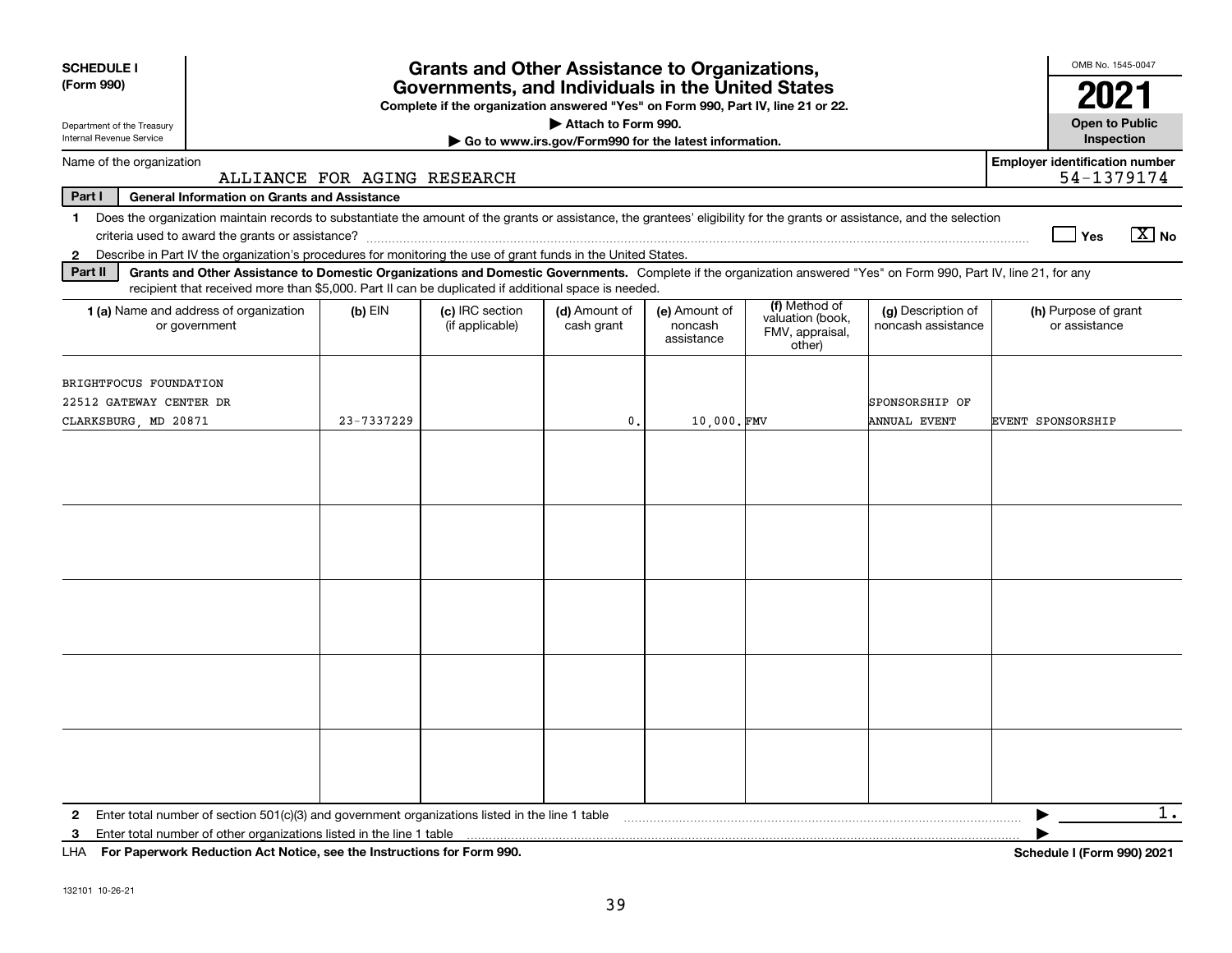#### Schedule I (Form 990) 2021 Page ALLIANCE FOR AGING RESEARCH 54-1379174

**Part III Grants and Other Assistance to Domestic Individuals.**  Complete if the organization answered "Yes" on Form 990, Part IV, line 22. Part III can be duplicated if additional space is needed.

| (a) Type of grant or assistance | (b) Number of<br>recipients | (c) Amount of<br>cash grant | (d) Amount of non-<br>cash assistance | (e) Method of valuation<br>(book, FMV, appraisal, other) | (f) Description of noncash assistance |
|---------------------------------|-----------------------------|-----------------------------|---------------------------------------|----------------------------------------------------------|---------------------------------------|
|                                 |                             |                             |                                       |                                                          |                                       |
|                                 |                             |                             |                                       |                                                          |                                       |
|                                 |                             |                             |                                       |                                                          |                                       |
|                                 |                             |                             |                                       |                                                          |                                       |
|                                 |                             |                             |                                       |                                                          |                                       |
|                                 |                             |                             |                                       |                                                          |                                       |
|                                 |                             |                             |                                       |                                                          |                                       |
|                                 |                             |                             |                                       |                                                          |                                       |
|                                 |                             |                             |                                       |                                                          |                                       |
|                                 |                             |                             |                                       |                                                          |                                       |

Part IV | Supplemental Information. Provide the information required in Part I, line 2; Part III, column (b); and any other additional information.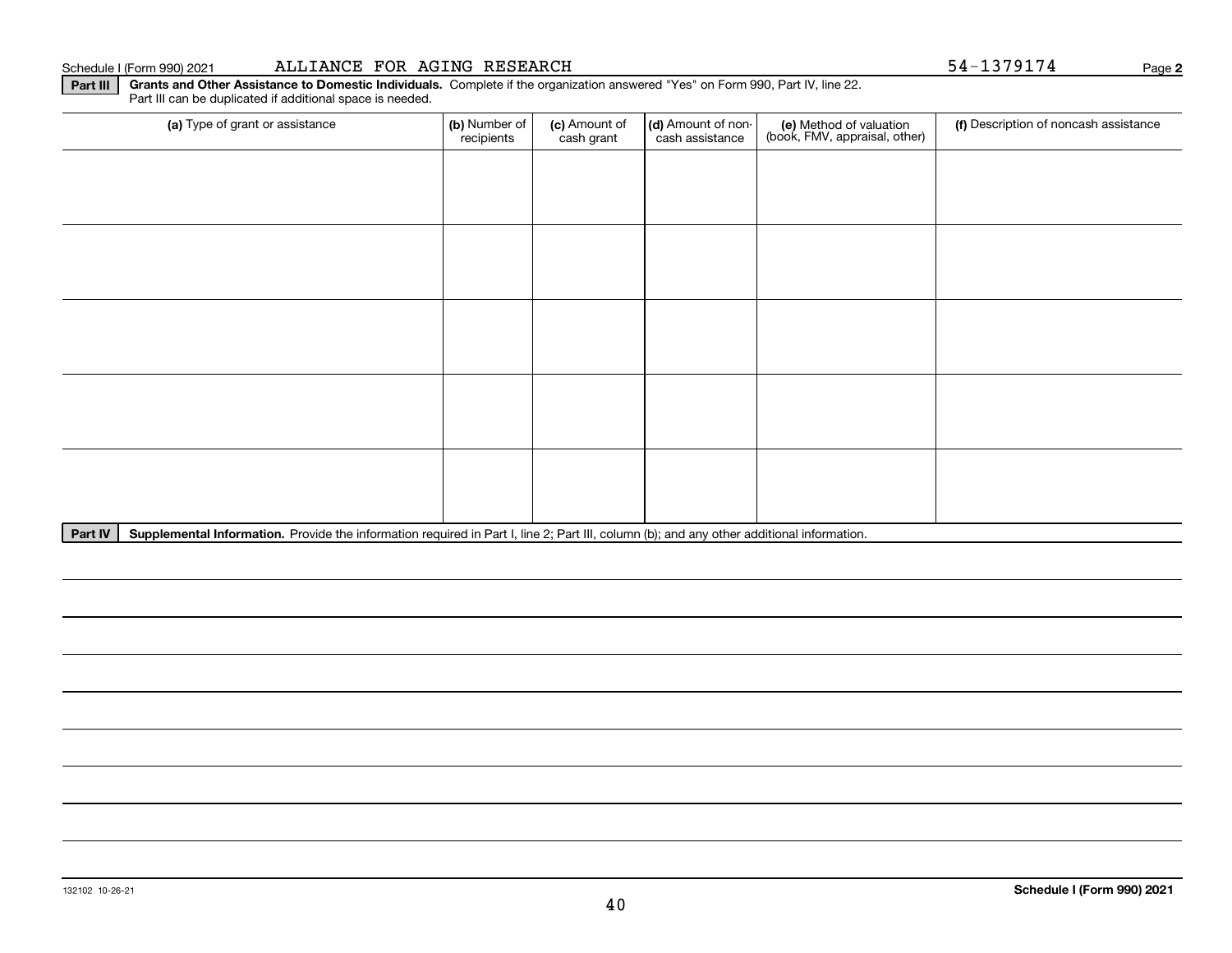|   | <b>SCHEDULE J</b>                                      |                                                                                                                        | <b>Compensation Information</b>                                                                                                  |                                       | OMB No. 1545-0047          |     |                              |
|---|--------------------------------------------------------|------------------------------------------------------------------------------------------------------------------------|----------------------------------------------------------------------------------------------------------------------------------|---------------------------------------|----------------------------|-----|------------------------------|
|   | (Form 990)                                             |                                                                                                                        | For certain Officers, Directors, Trustees, Key Employees, and Highest                                                            |                                       |                            |     |                              |
|   |                                                        |                                                                                                                        | <b>Compensated Employees</b>                                                                                                     |                                       | 2021                       |     |                              |
|   |                                                        |                                                                                                                        | Complete if the organization answered "Yes" on Form 990, Part IV, line 23.                                                       |                                       | <b>Open to Public</b>      |     |                              |
|   | Department of the Treasury<br>Internal Revenue Service |                                                                                                                        | Attach to Form 990.<br>Go to www.irs.gov/Form990 for instructions and the latest information.                                    |                                       | Inspection                 |     |                              |
|   | Name of the organization                               |                                                                                                                        |                                                                                                                                  | <b>Employer identification number</b> |                            |     |                              |
|   |                                                        | ALLIANCE FOR AGING RESEARCH                                                                                            |                                                                                                                                  |                                       | 54-1379174                 |     |                              |
|   | Part I                                                 | <b>Questions Regarding Compensation</b>                                                                                |                                                                                                                                  |                                       |                            |     |                              |
|   |                                                        |                                                                                                                        |                                                                                                                                  |                                       |                            | Yes | No                           |
|   |                                                        |                                                                                                                        | <b>1a</b> Check the appropriate box(es) if the organization provided any of the following to or for a person listed on Form 990, |                                       |                            |     |                              |
|   |                                                        | Part VII, Section A, line 1a. Complete Part III to provide any relevant information regarding these items.             |                                                                                                                                  |                                       |                            |     |                              |
|   | First-class or charter travel                          |                                                                                                                        | Housing allowance or residence for personal use                                                                                  |                                       |                            |     |                              |
|   | Travel for companions                                  |                                                                                                                        | Payments for business use of personal residence                                                                                  |                                       |                            |     |                              |
|   |                                                        | Tax indemnification and gross-up payments                                                                              | Health or social club dues or initiation fees                                                                                    |                                       |                            |     |                              |
|   |                                                        | Discretionary spending account                                                                                         | Personal services (such as maid, chauffeur, chef)                                                                                |                                       |                            |     |                              |
|   |                                                        |                                                                                                                        |                                                                                                                                  |                                       |                            |     |                              |
|   |                                                        | <b>b</b> If any of the boxes on line 1a are checked, did the organization follow a written policy regarding payment or |                                                                                                                                  |                                       |                            |     |                              |
|   |                                                        | reimbursement or provision of all of the expenses described above? If "No," complete Part III to explain               |                                                                                                                                  |                                       | 1b                         |     |                              |
| 2 |                                                        | Did the organization require substantiation prior to reimbursing or allowing expenses incurred by all directors,       |                                                                                                                                  |                                       |                            |     |                              |
|   |                                                        |                                                                                                                        |                                                                                                                                  |                                       | $\mathbf{2}$               |     |                              |
|   |                                                        |                                                                                                                        |                                                                                                                                  |                                       |                            |     |                              |
| з |                                                        |                                                                                                                        | Indicate which, if any, of the following the organization used to establish the compensation of the organization's               |                                       |                            |     |                              |
|   |                                                        |                                                                                                                        | CEO/Executive Director. Check all that apply. Do not check any boxes for methods used by a related organization to               |                                       |                            |     |                              |
|   |                                                        | establish compensation of the CEO/Executive Director, but explain in Part III.                                         |                                                                                                                                  |                                       |                            |     |                              |
|   | Compensation committee                                 |                                                                                                                        | $X$ Written employment contract                                                                                                  |                                       |                            |     |                              |
|   |                                                        | Independent compensation consultant                                                                                    | Compensation survey or study                                                                                                     |                                       |                            |     |                              |
|   | $ \mathbf{X} $ Form 990 of other organizations         |                                                                                                                        | Approval by the board or compensation committee                                                                                  |                                       |                            |     |                              |
|   |                                                        |                                                                                                                        |                                                                                                                                  |                                       |                            |     |                              |
|   |                                                        | During the year, did any person listed on Form 990, Part VII, Section A, line 1a, with respect to the filing           |                                                                                                                                  |                                       |                            |     |                              |
|   | organization or a related organization:                |                                                                                                                        |                                                                                                                                  |                                       |                            |     |                              |
| а |                                                        | Receive a severance payment or change-of-control payment?                                                              |                                                                                                                                  |                                       | 4a                         |     | x<br>$\overline{\textbf{X}}$ |
|   |                                                        | Participate in or receive payment from a supplemental nonqualified retirement plan?                                    |                                                                                                                                  |                                       | 4b                         |     | $\overline{\mathbf{x}}$      |
|   |                                                        | c Participate in or receive payment from an equity-based compensation arrangement?                                     |                                                                                                                                  |                                       | 4c                         |     |                              |
|   |                                                        | If "Yes" to any of lines 4a-c, list the persons and provide the applicable amounts for each item in Part III.          |                                                                                                                                  |                                       |                            |     |                              |
|   |                                                        |                                                                                                                        |                                                                                                                                  |                                       |                            |     |                              |
|   |                                                        | Only section 501(c)(3), 501(c)(4), and 501(c)(29) organizations must complete lines 5-9.                               | For persons listed on Form 990, Part VII, Section A, line 1a, did the organization pay or accrue any compensation                |                                       |                            |     |                              |
| 5 | contingent on the revenues of:                         |                                                                                                                        |                                                                                                                                  |                                       |                            |     |                              |
|   |                                                        |                                                                                                                        |                                                                                                                                  |                                       | 5a                         |     | x                            |
|   |                                                        |                                                                                                                        |                                                                                                                                  |                                       | 5b                         |     | $\overline{\mathbf{x}}$      |
|   |                                                        | If "Yes" on line 5a or 5b, describe in Part III.                                                                       |                                                                                                                                  |                                       |                            |     |                              |
|   |                                                        |                                                                                                                        | 6 For persons listed on Form 990, Part VII, Section A, line 1a, did the organization pay or accrue any compensation              |                                       |                            |     |                              |
|   | contingent on the net earnings of:                     |                                                                                                                        |                                                                                                                                  |                                       |                            |     |                              |
|   |                                                        |                                                                                                                        |                                                                                                                                  |                                       | 6a                         |     | х                            |
|   |                                                        |                                                                                                                        |                                                                                                                                  |                                       | 6b                         |     | $\overline{\mathbf{x}}$      |
|   |                                                        | If "Yes" on line 6a or 6b, describe in Part III.                                                                       |                                                                                                                                  |                                       |                            |     |                              |
|   |                                                        |                                                                                                                        | 7 For persons listed on Form 990, Part VII, Section A, line 1a, did the organization provide any nonfixed payments               |                                       |                            |     |                              |
|   |                                                        |                                                                                                                        |                                                                                                                                  |                                       | $\overline{7}$             | х   |                              |
| 8 |                                                        |                                                                                                                        | Were any amounts reported on Form 990, Part VII, paid or accrued pursuant to a contract that was subject to the                  |                                       |                            |     |                              |
|   |                                                        |                                                                                                                        |                                                                                                                                  |                                       | 8                          |     | x                            |
| 9 |                                                        | If "Yes" on line 8, did the organization also follow the rebuttable presumption procedure described in                 |                                                                                                                                  |                                       |                            |     |                              |
|   |                                                        |                                                                                                                        |                                                                                                                                  |                                       | 9                          |     |                              |
|   |                                                        | LHA For Paperwork Reduction Act Notice, see the Instructions for Form 990.                                             |                                                                                                                                  |                                       | Schedule J (Form 990) 2021 |     |                              |

132111 11-02-21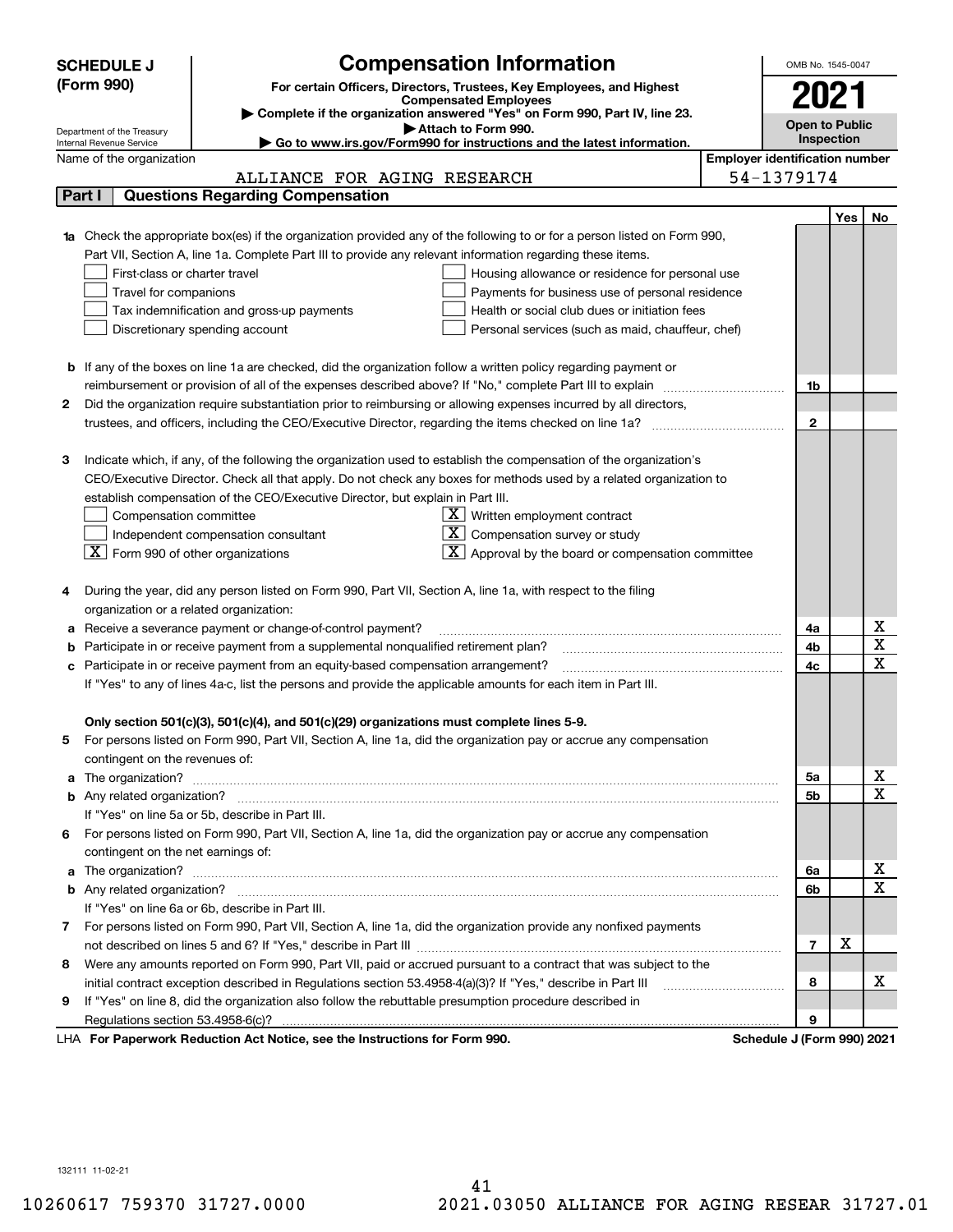54-1379174

**2**

# **Part II Officers, Directors, Trustees, Key Employees, and Highest Compensated Employees.**  Schedule J (Form 990) 2021 Page Use duplicate copies if additional space is needed.

For each individual whose compensation must be reported on Schedule J, report compensation from the organization on row (i) and from related organizations, described in the instructions, on row (ii). Do not list any individuals that aren't listed on Form 990, Part VII.

**Note:**  The sum of columns (B)(i)-(iii) for each listed individual must equal the total amount of Form 990, Part VII, Section A, line 1a, applicable column (D) and (E) amounts for that individual.

|                       |      |                          | (B) Breakdown of W-2 and/or 1099-MISC and/or 1099-NEC<br>compensation |                                           | (C) Retirement and<br>other deferred | (D) Nontaxable<br>benefits | (E) Total of columns<br>$(B)(i)-(D)$ | (F) Compensation<br>in column (B)         |
|-----------------------|------|--------------------------|-----------------------------------------------------------------------|-------------------------------------------|--------------------------------------|----------------------------|--------------------------------------|-------------------------------------------|
| (A) Name and Title    |      | (i) Base<br>compensation | (ii) Bonus &<br>incentive<br>compensation                             | (iii) Other<br>reportable<br>compensation | compensation                         |                            |                                      | reported as deferred<br>on prior Form 990 |
| SUSAN PESCHIN<br>(1)  | (i)  | 227,189.                 | 2,828.                                                                | $\overline{0}$ .                          | 9,361.                               | 17, 143.                   | 256, 521.                            | 0.                                        |
| PRESIDENT AND CEO     | (ii) | $\overline{0}$ .         | $\overline{0}$ .                                                      | $\overline{0}$ .                          | $\overline{0}$ .                     | $\overline{0}$ .           | $\overline{0}$ .                     | $\overline{0}$ .                          |
| (2) LINDSAY CLARKE    | (i)  | 135,572.                 | 3,000.                                                                | $\overline{0}$ .                          | 4,849.                               | 13,872.                    | 157, 293.                            | $\overline{0}$ .                          |
| VP OF HEALTH PROGRAMS | (ii) | 0.                       | 0.                                                                    | $\overline{0}$ .                          | $\overline{0}$ .                     | 0.                         | $\overline{0}$ .                     | $\overline{0}$ .                          |
|                       | (i)  |                          |                                                                       |                                           |                                      |                            |                                      |                                           |
|                       | (ii) |                          |                                                                       |                                           |                                      |                            |                                      |                                           |
|                       | (i)  |                          |                                                                       |                                           |                                      |                            |                                      |                                           |
|                       | (ii) |                          |                                                                       |                                           |                                      |                            |                                      |                                           |
|                       | (i)  |                          |                                                                       |                                           |                                      |                            |                                      |                                           |
|                       | (ii) |                          |                                                                       |                                           |                                      |                            |                                      |                                           |
|                       | (i)  |                          |                                                                       |                                           |                                      |                            |                                      |                                           |
|                       | (ii) |                          |                                                                       |                                           |                                      |                            |                                      |                                           |
|                       | (i)  |                          |                                                                       |                                           |                                      |                            |                                      |                                           |
|                       | (ii) |                          |                                                                       |                                           |                                      |                            |                                      |                                           |
|                       | (i)  |                          |                                                                       |                                           |                                      |                            |                                      |                                           |
|                       | (ii) |                          |                                                                       |                                           |                                      |                            |                                      |                                           |
|                       | (i)  |                          |                                                                       |                                           |                                      |                            |                                      |                                           |
|                       | (ii) |                          |                                                                       |                                           |                                      |                            |                                      |                                           |
|                       | (i)  |                          |                                                                       |                                           |                                      |                            |                                      |                                           |
|                       | (ii) |                          |                                                                       |                                           |                                      |                            |                                      |                                           |
|                       | (i)  |                          |                                                                       |                                           |                                      |                            |                                      |                                           |
|                       | (ii) |                          |                                                                       |                                           |                                      |                            |                                      |                                           |
|                       | (i)  |                          |                                                                       |                                           |                                      |                            |                                      |                                           |
|                       | (ii) |                          |                                                                       |                                           |                                      |                            |                                      |                                           |
|                       | (i)  |                          |                                                                       |                                           |                                      |                            |                                      |                                           |
|                       | (ii) |                          |                                                                       |                                           |                                      |                            |                                      |                                           |
|                       | (i)  |                          |                                                                       |                                           |                                      |                            |                                      |                                           |
|                       | (ii) |                          |                                                                       |                                           |                                      |                            |                                      |                                           |
|                       | (i)  |                          |                                                                       |                                           |                                      |                            |                                      |                                           |
|                       | (ii) |                          |                                                                       |                                           |                                      |                            |                                      |                                           |
|                       | (i)  |                          |                                                                       |                                           |                                      |                            |                                      |                                           |
|                       | (ii) |                          |                                                                       |                                           |                                      |                            |                                      |                                           |

**Schedule J (Form 990) 2021**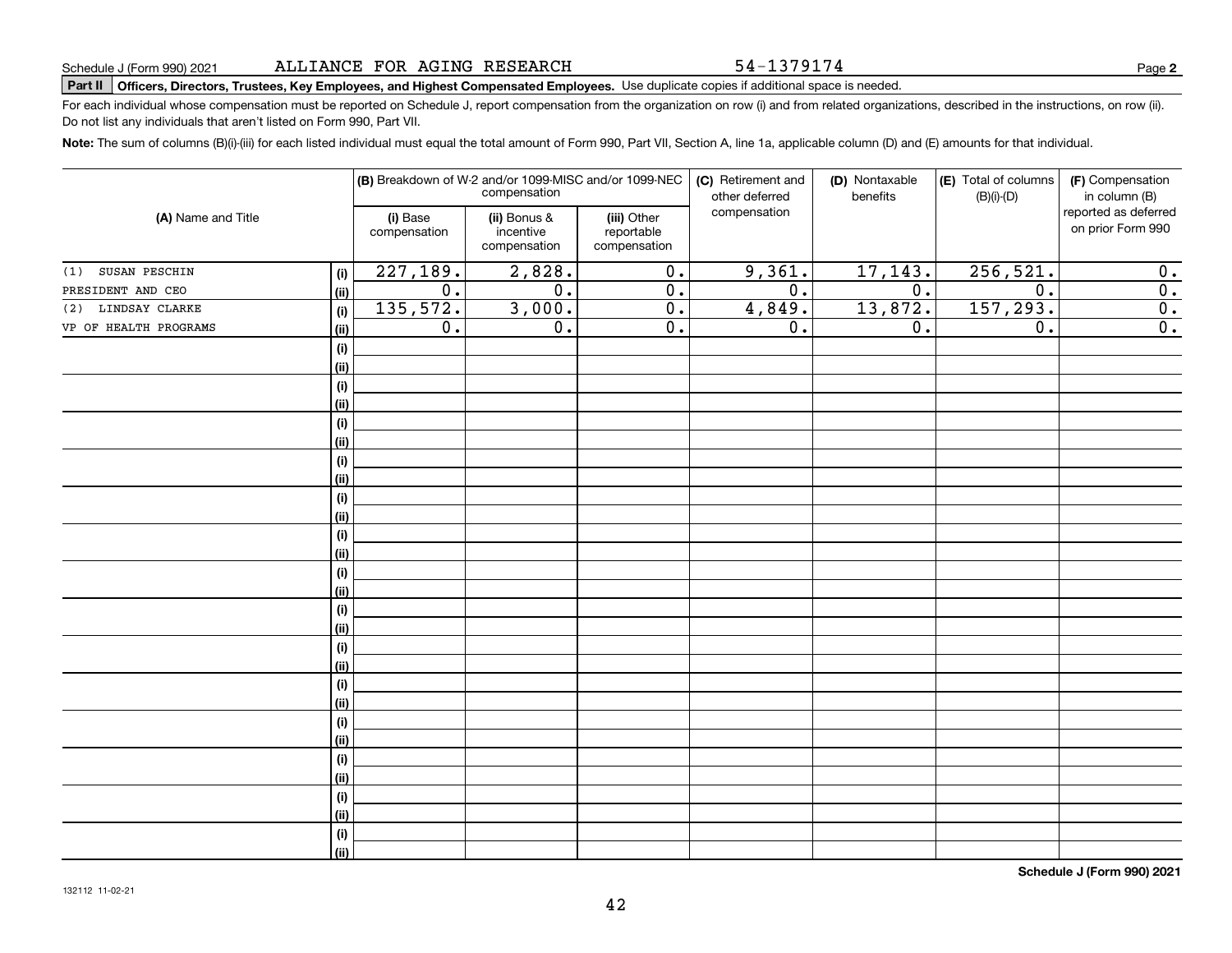#### **Part III Supplemental Information**

Schedule J (Form 990) 2021 ALLIANCE FOR AGING RESEARCH<br>Part III Supplemental Information<br>Provide the information, explanation, or descriptions required for Part I, lines 1a, 1b, 3, 4a, 4b, 4c, 5a, 5b, 6a, 6b, 7, and 8, and

#### PART I, LINE 7

THE ORGANIZATION PAID BONUSES AS INDICATED IN PART II.

**Schedule J (Form 990) 2021**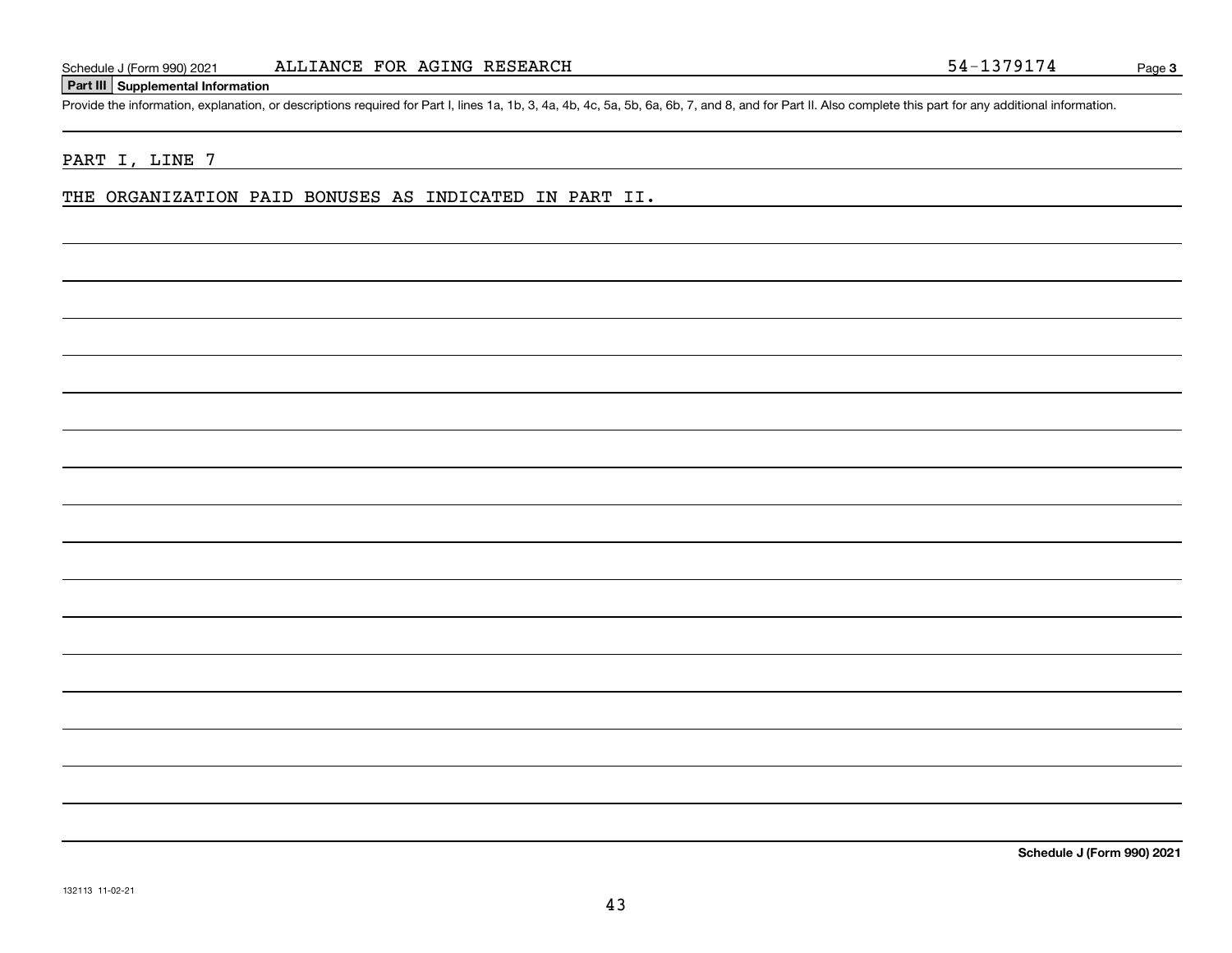**(Form 990)**

Name of the organization

**Complete to provide information for responses to specific questions on Form 990 or 990-EZ or to provide any additional information. | Attach to Form 990 or Form 990-EZ. SCHEDULE O Supplemental Information to Form 990 or 990-EZ**

**| Go to www.irs.gov/Form990 for the latest information.**

OMB No. 1545-0047 **Open to Public Inspection2021**

ALLIANCE FOR AGING RESEARCH FOR SALLIANCE 1999

**Employer identification number**

FORM 990, PART VI, SECTION A, LINE 1A:

THE BOARD MAY APPOINT AN EXECUTIVE COMMITTEE AND MAY DELEGATE TO THAT

COMMITTEE ALL OF THE POWERS OF THE BOARD WHEN THE BOARD IS NOT IN SESSION,

EXCEPT THAT THE COMMITTEE MAY NOT HAVE THE POWER TO MAKE, AMEND OR REPEAL

THE BY-LAWS, NOR TO ELECT MEMBERS OF THE BOARD. THE EXECUTIVE COMMITTEE

CONSISTS OF THE BOARD CHAIR, BOARD VICE-CHAIR, AND CHAIRS FROM THE

GOVERNANCE COMMITTEE, DEVELOPMENT COMMITTEE AND FINANCE COMMITTEE.

FORM 990, PART VI, SECTION B, LINE 11B:

THE FORM 990 IS REVIEWED, SIGNED, AND FILED BY THE PRESIDENT AND CEO. IT IS ALSO REVIEWED BY THE TREASURER PRIOR TO FILING, AND PROVIDED TO THE BOARD.

FORM 990, PART VI, SECTION B, LINE 12C:

EACH SPRING, BOARD MEMBERS ARE ASKED ABOUT POTENTIAL CONFLICTS OF INTEREST. IN CONNECTION WITH ANY ACTUAL OR POSSIBLE CONFLICT OF INTEREST, THE PERSON INVOLVED MUST DISCLOSE THE EXISTENCE OF THE FINANCIAL INTEREST AND BE GIVEN THE OPPORTUNITY TO DISCLOSE ALL MATERIAL FACTS TO THE BOARD OF DIRECTORS CONSIDERING THE PROPOSED TRANSACTION OR ARRANGEMENT. THE VOTE(S) OF THE INTERESTED DIRECTOR(S) WILL NOT BE COUNTED.

FORM 990, PART VI, SECTION B, LINE 15:

THE BOARD CHAIR CONVENES THE EXECUTIVE COMMITTEE ANNUALLY TO REVIEW THE

PRESIDENT & CEO'S EMPLOYMENT CONTRACT AND ANNUAL SALARY. A VOTE IS CAPTURED

BY EMAIL. COMPENSATION DATA BY ASAE IS REVIEWED TO DETERMINE

REASONABLENESS.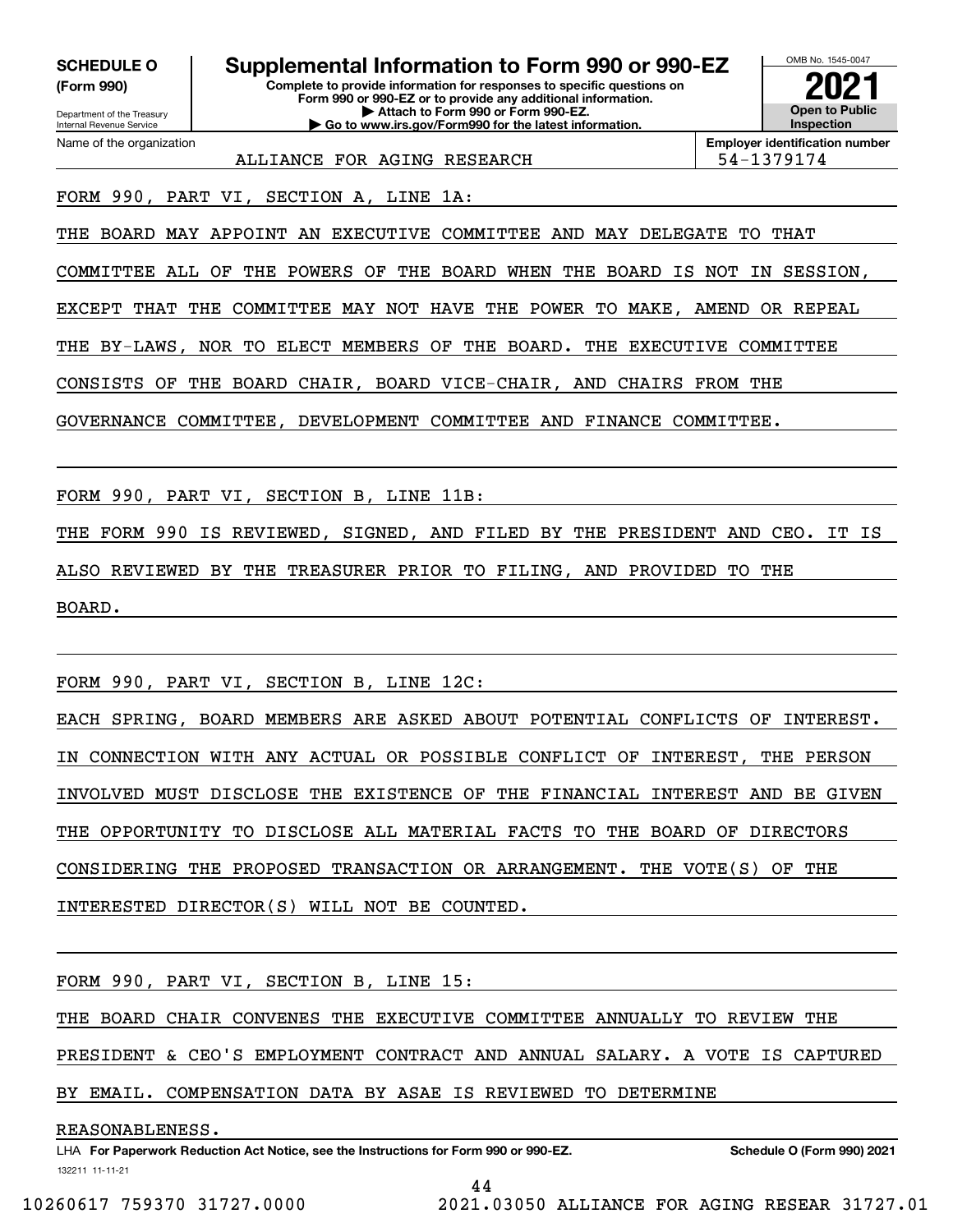HIGHEST COMPENSATED EMPLOYEES' SALARY IS DETERMINED BASED ON AN ANNUAL PERFORMANCE REVIEW BY THE PRESIDENT AND CEO. COMPENSATION DATA BY ASAE IS REVIEWED TO DETERMINE COMPARABILITY AND REASONABLENESS.

THE MOST RECENT YEAR IN WHICH THE PROCESS INCLUDED REVIEW AND APPROVAL BY INDEPENDENT PERSONS, COMPARABILITY DATA, AND CONTEMPORANEOUS SUBSTANTIATION OF THE DELIBERATION AND DECISION WAS 2020.

FORM 990, PART VI, SECTION C, LINE 19:

THE ORGANIZATION'S GOVERNING DOCUMENTS, CONFLICT OF INTEREST POLICY, AND

FINANCIAL STATEMENTS ARE MADE AVAILABLE TO THE PUBLIC ON THEIR WEBSITE OR BY REQUEST.

FORM 990, PART IX, LINE 11G, OTHER FEES:

| CONSULTANTS:                    |          |
|---------------------------------|----------|
| PROGRAM SERVICE EXPENSES        | 683,781. |
| MANAGEMENT AND GENERAL EXPENSES | 37,555.  |
| <b>FUNDRAISING EXPENSES</b>     | 0.       |
| TOTAL EXPENSES                  | 721,336. |

HONORARIA: PROGRAM SERVICE EXPENSES 63,950. MANAGEMENT AND GENERAL EXPENSES 0. FUNDRAISING EXPENSES 0. TOTAL EXPENSES 63,950. TOTAL OTHER FEES ON FORM 990, PART IX, LINE 11G, COL A 785,286.

132212 11-11-21

 $C$